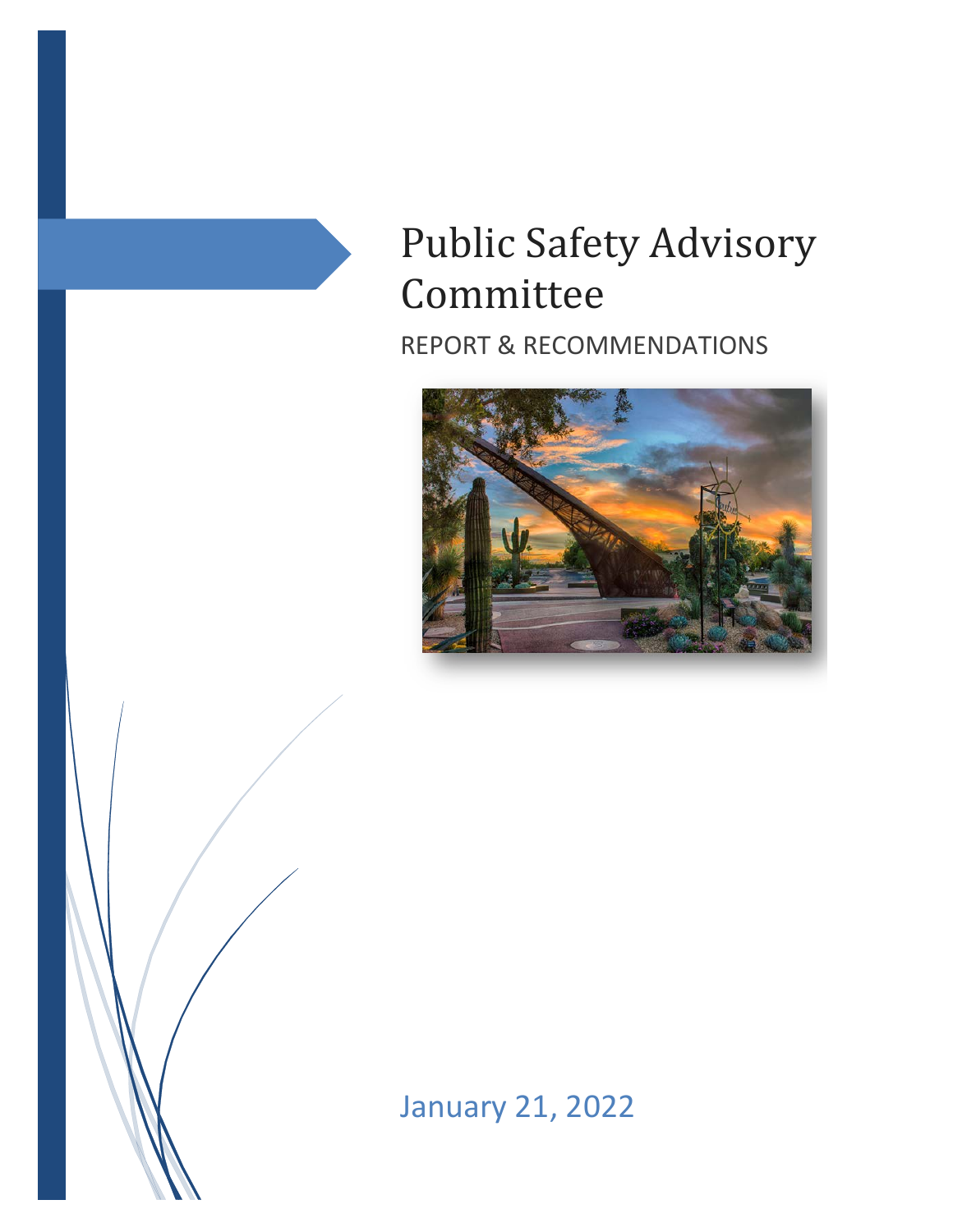# **INTRODUCTION**

With the understanding that the current contract between the Town of Carefree and the Rural Metro Fire Department would expire in June of 2022, the Carefree Town Council in early 2021 issued a call for citizens interested in assisting the Town in an evaluation of Town's public safety services. In response to this request, eight citizens volunteered, were appointed by the Council, and began meeting in April 2021. The Public Safety Advisory Committee met approximately 17 times, and all agendas, minutes and meeting recordings are available at: [https://www.carefree.org/AgendaCenter/Advisory-](https://www.carefree.org/AgendaCenter/Advisory-Committee-2)[Committee-2.](https://www.carefree.org/AgendaCenter/Advisory-Committee-2) This *Report and Recommendations* is the culmination of the Committee's efforts.

The Committee was composed of the following Carefree residents who have backgrounds that include public administration, public policy, public finance, capital investments, real estate and business:

> **Leslie Hine, Committee Chairperson Philip Henn, Committee Vice Chairperson Sheila Amoroso, Committee Member Peter Burns, Committee Member Scott Peterson, Committee Member Kim Taha, Committee Member Jerry Wetta, Committee Member Anton Wilke, Committee Member**

All the Committee meetings were conducted via Zoom in deference to the ongoing COVID Health Emergency. This platform permitted Committee Members, presenters and members of the public to participate regardless of their location.

Public safety services in Carefree have three components: fire and emergency services; ambulance; and law enforcement. While fire and emergency services and law enforcement services are provided through contracts with the Town, ambulance services are provided through a "Certificate of Necessity" (CON) issued and overseen by the Arizona Department of Health Services. The Committee therefore focused its evaluation on fire and emergency services (primarily) and law enforcement (to some extent), but occasionally considered certain aspects of the ambulance services in the community. The Committee's approach was grounded in presentations by Town staff and various First Responder agencies, with questioning and follow up by Committee members. Based upon this information, Committee members openly discussed their thoughts regarding the appropriate level of services in Carefree and options to fund potential cost increases.

This *Report and Recommendations* is the official report by the Committee to the community and the Town Council. Section One of the report provides a historical perspective on the evolution of public safety services within the Town – particularly for fire and emergency services. It recounts how the Town has evolved from a subscription-based fire protection model into the existing Master Contract model. Section Two provides an overview of public safety services in Carefree, most particularly information about the types of calls to which First Responders are dispatched. Section Three of the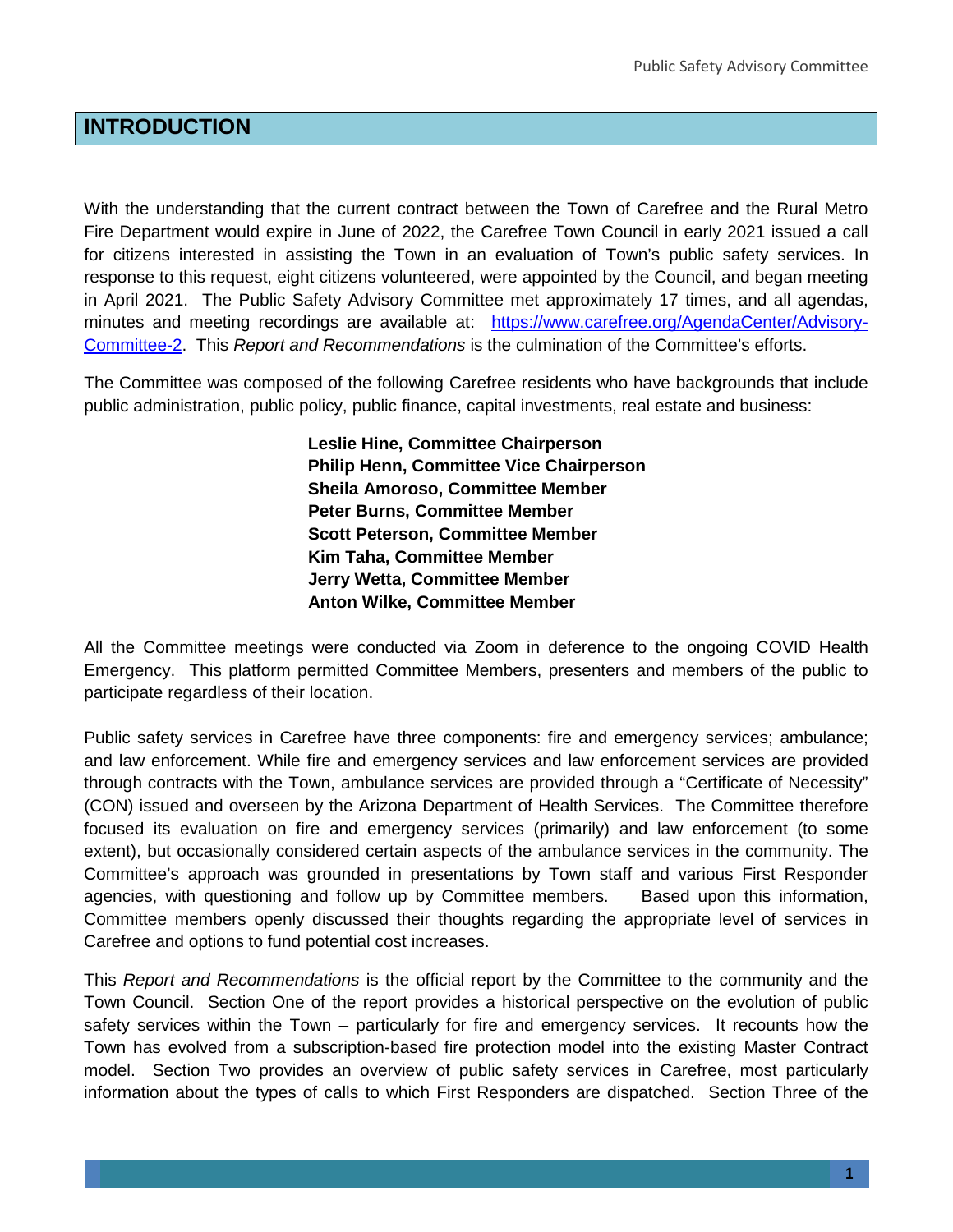report discusses recent developments in the Town of Cave Creek that will influence the provision of fire and emergency medical services in Carefree as well as the differences in the automatic aid and mutual aid dispatch systems. Section Four presents considerations in financing public safety services including a review of the Town's revenues, expenses, the Fire Fund, the Capital Reserve Fund and options for addressing increased costs. The report concludes with Committee recommendations to the Carefree Town Council in Section Five.

The Committee respectfully requests that the citizens of Carefree review the entirety of this document to understand the full scope of public safety services provided by the Town in order to ensure an informed and productive community dialogue occurs regarding the Town's future levels and financing of public safety services.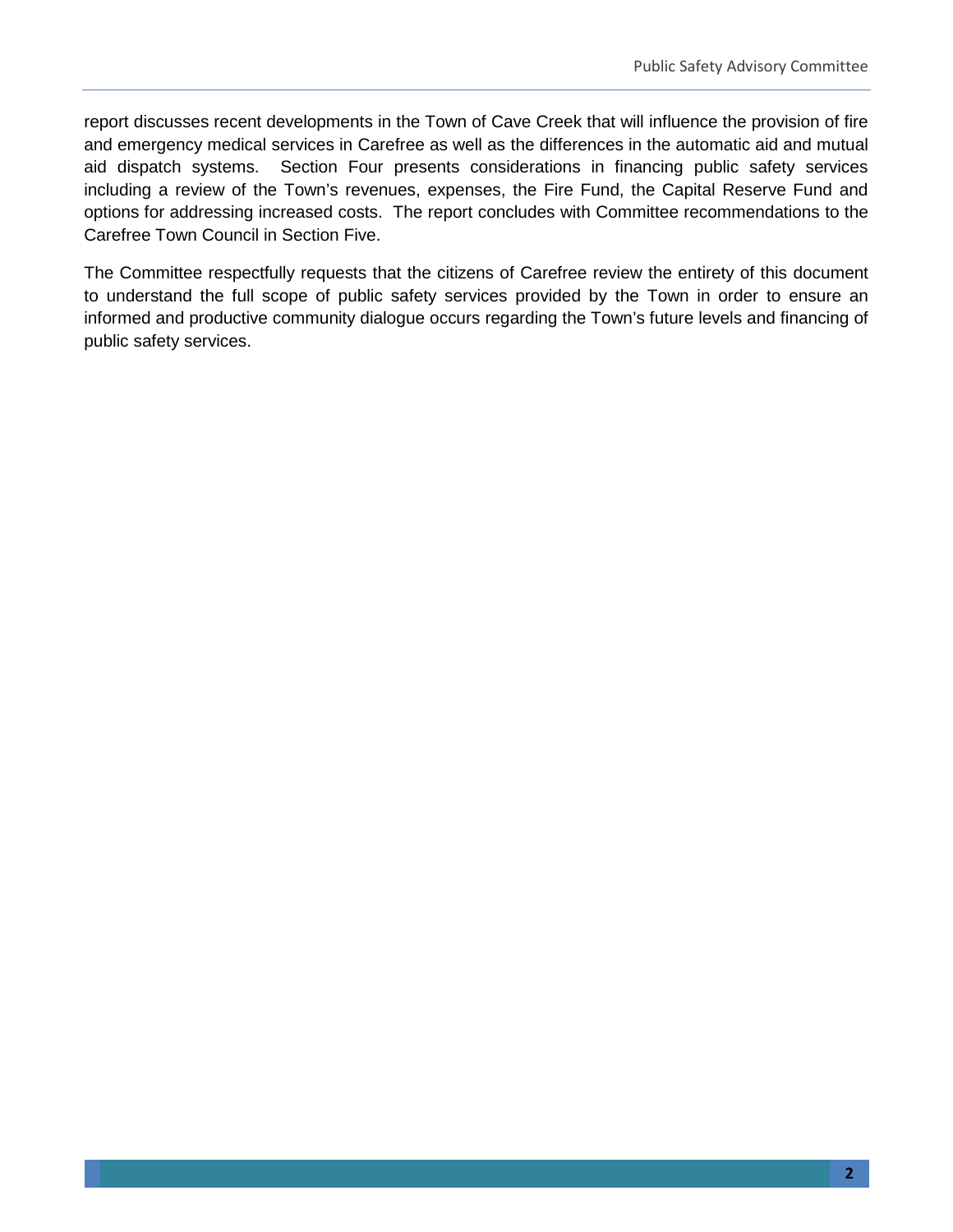# **Section One: Historical Background and Context**

#### **The Evolution of Fire and Emergency Service in Carefree**

Rural Metro, a private corporation, has been providing fire and emergency services to the Carefree community for over 50 years. Originally, much like an insurance policy, residents subscribed to this service through an annual subscription fee. If Rural Metro responded to a household which did not subscribe to this service, the homeowner would be responsible for paying for the entire cost of the response.

This subscription model served the community well until early 2003, when an external event caused the Town Council to question the arrangement.

In 2003 Rural Metro, the contracted provider of fire and emergency services in the City of Scottsdale, gave notice to the City that it would no longer serve Scottsdale. In most communities, such notice from first responders would be met with overwhelming angst; however, Scottsdale was able to seamlessly and rapidly adapt. In part, this remarkable adaptation was attributed to Scottsdale owning each of their fire stations and all the fire trucks and supporting equipment, thus needing only to establish a fire and

emergency service protection corps when Rural Metro served notice.

Because of Scottsdale's experience, the Carefree Town Council began to logically question the impact to the Town if Rural Metro similarly decided to leave Carefree. As a result, in 2004, a Fire and Emergency Service Committee was appointed



by the Council to evaluate the community's options. The result of the Committee's work and subsequent Town Council meetings was Carefree pursuing a plan to build its own fire station (pictured above) and purchasing a fire engine and supporting emergency equipment.

In 2005/6, with the equipment ordered and the fire station under construction, the Town approached the Daisy Mountain Fire District (DMFD), the City of Phoenix Fire Department (PFD), the City of Scottsdale Fire Department (SFD) and Rural Metro Fire Department (RMFD or Rural Metro) to replace the subscription service model with a Master Contract for the provision of fire protection and emergency medical services. The Town was interested in contracting with these entities to provide the staff to deliver fire protection and emergency medical services using the Town's fire station and firefighting equipment. After initial discussions with Daisy Mountain and the City of Phoenix, these entities were eliminated from consideration due to potential costs and/or legal requirements. As a result, Rural Metro and the City of Scottsdale were evaluated, with the oversight of the Council appointed Fire Committee.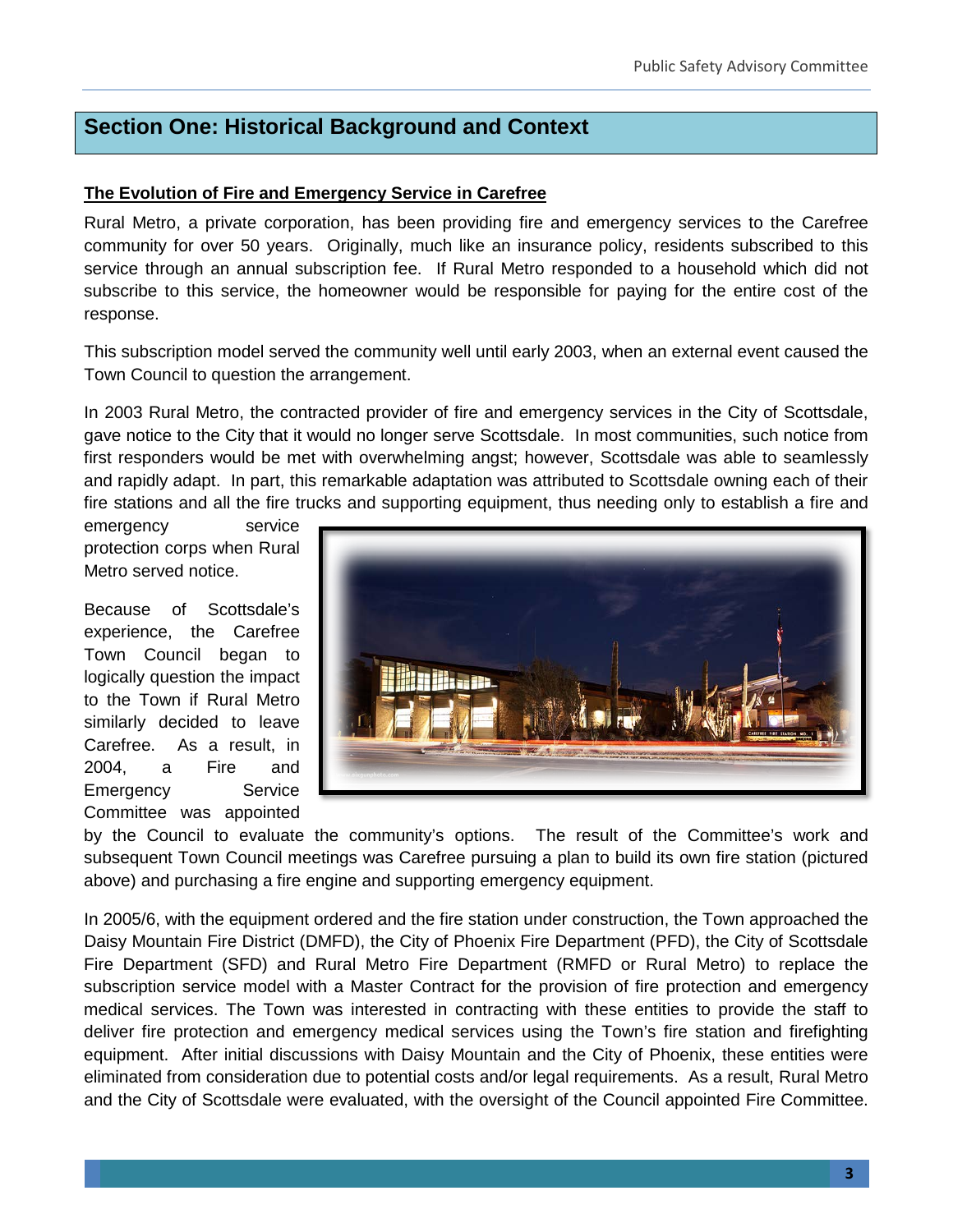Ultimately, Rural Metro presented the Town with the most comprehensive and cost-effective fire protection and emergency service program and was awarded a five year Master Contract beginning in June 2007.

In 2012, prior to the end of the original Master Contract term, the Town Council directed the Town Administrator to distribute a Request for Qualifications from interested fire and emergency service agencies. Daisy Mountain Fire District, the City of Scottsdale Fire Department and Rural Metro responded to the RFQ and after review, the Council decided the most cost-effective proposal was submitted by Rural Metro. The firm was awarded a new ten-year contract which is set to expire on June 30, 2022.

#### *Financial Implications of the Original Fire and Emergency Service Master Contract*



With the awarding of the original Master Contract in Fiscal Year 2007, the Town enacted a one percent increase in its sales tax. This tax, which was in addition to the Town's existing two percent sales tax (but excluded groceries), was deposited in a newly created Fire Fund. The tax was intended to fund the costs of the Master Contract.

Prior to the Master Contract, a homeowner with a 3,000-square foot single-family residence, subscribing to Rural Metro's service, was paying approximately \$750 annually. This annual subscription fee for fire protection was eliminated for Carefree residents with the implementation of the Master Contract.

In addition to the elimination of the subscription fees, the Insurance Services Office (ISO) conducted a Public Protection Classification survey after the completion of the Town's fire protection capital investments. As a result of the Town's investment and execution of the Master Contract, the Town's ISO rating was significantly upgraded. This improved rating resulted in an additional annual savings of several hundred dollars on a resident's homeowners insurance policy.

Besides the cost savings, Carefree residents received additional value-added services through the Master Contract. These value-added services included CPR classes, home safety inspections, brush safety inspections, fire hydrant inspections, monthly and annual performance reports, access to grant writing, blood pressure checks, a walk- in treatment facility, Town representation and coordination with the regional emergency management taskforce, fire marshal services, and additional staffing for community special events.

Bottom line, from an individual/resident's financial perspective, as a direct result of the Town assuming the contract (in 2007) to provide fire and emergency services, each Carefree household which had subscribed to the service saved between \$700 and \$1,100 annually through the elimination of the subscription fee and the reduction in homeowner insurance rates. The new one percent sales tax did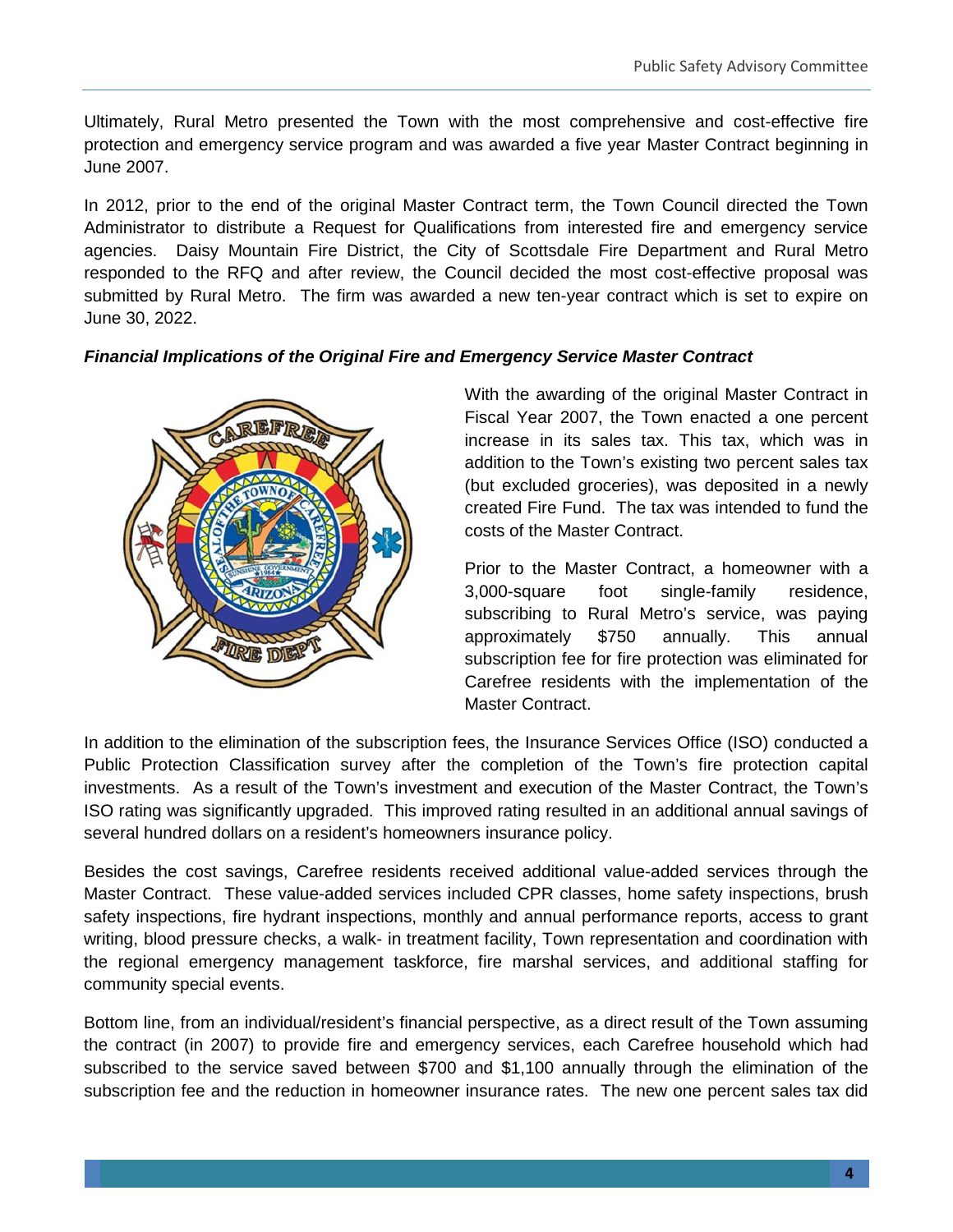not fall primarily on Carefree residents. Consider that a resident who previously paid a \$750 annual subscription fee would have to spend \$75,000 (1% Fire Fund tax) on taxable retail products in Carefree (groceries were not included in tax) to break even.

A longer-term implication of the Master Contract and its funding through the increased sales tax was a greater dependency of the Town on the generation of sales tax. This in turn increased pressure on the Town to attract consumers to spend money and generate sales tax revenue as residents alone were not spending enough to support the Fire Fund. This pressure continues today – a high priority for the Town is increasing the number of businesses in the Town selling taxable products, as well as attracting and directing more consumers to these businesses.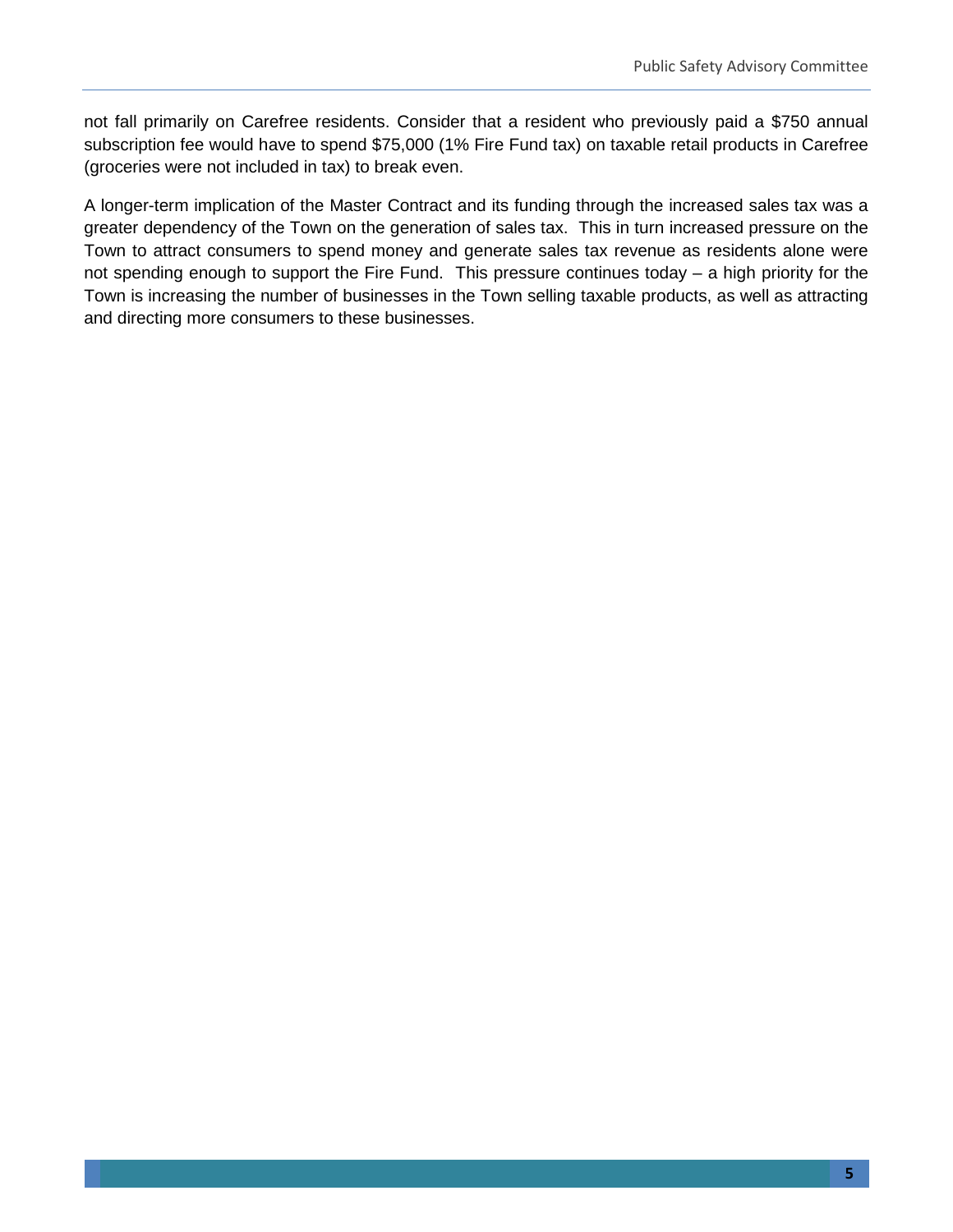### **SECTION TWO: An Overview of Carefree Public Safety Services Today**

In anticipation of the expiring Master Contract with Rural Metro on June 30, 2022, as well as evolving fire and emergency service plans in neighboring Cave Creek, the Carefree Town Council appointed a citizen Committee to examine fire and emergency services as well as law enforcement services. This citizen Committee, the Public Safety Advisory Committee (PSAC) began meeting in April 2021. The Committee is composed of Carefree residents with backgrounds within, but not limited to, public administration, public policy, public finance, capital investments, real estate and business. The Committee's charge was to review the current system of public safety services within Carefree and to make recommendations to the Town Council about any necessary or desired modifications to services and how they are funded.

#### *Fire and Emergency Services*

The Carefree based Rural Metro fire truck is known as E821 while the Rural Metro fire truck based (at the time of drafting this report) in the Town of Cave Creek is known as E825. Over the past fifteen years these two stations have complemented one another by providing mutual assistance. Table 1 below presents the number of responses these engine companies have provided into the adjacent communities over the past three fiscal years.

| <b>RESPONSE</b>                               |     | FY 2019 FY 2020 FY 2021 |     |
|-----------------------------------------------|-----|-------------------------|-----|
| <b>Cave Creek E825 response into Carefree</b> | 91  | 94                      | 100 |
| <b>Carefree E821 response into Cave Creek</b> | 142 | 135                     | 132 |
| Carefree E821 response into County islands    | 81  | 81                      | 110 |
| $\sim$<br>.<br>$\overline{\phantom{0}}$       |     |                         |     |

#### *Table 1: Rural Metro Response Data FY2019 - 2021*

*Source: Rural Metro*

*Note: The referenced term in the above Table, "County Island" refers to geographical areas that are not incorporated into an existing municipality and nestled in between incorporated communities such as Phoenix and Scottsdale. Therefore, these unincorporated areas fall within the County's jurisdiction.*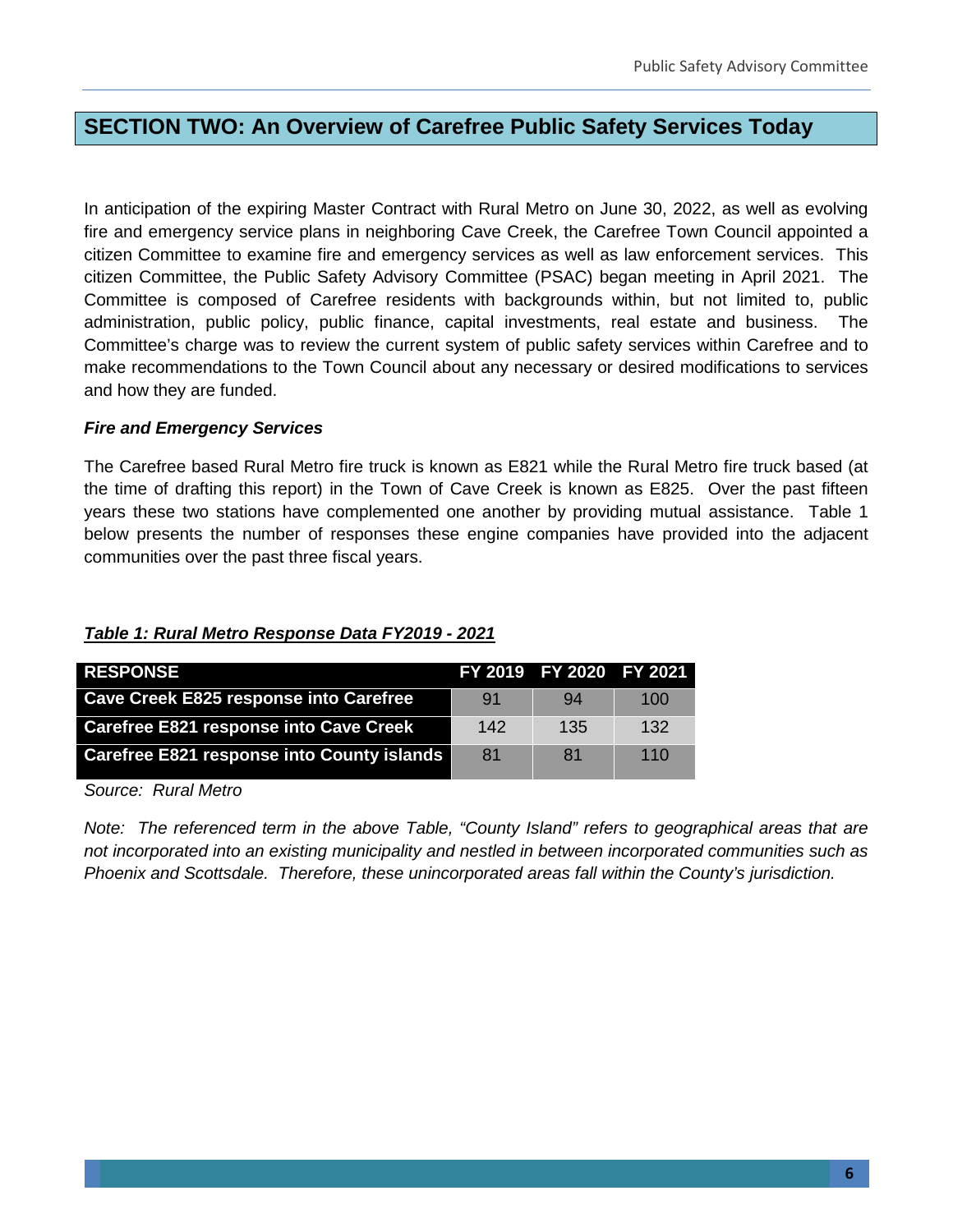

*Source: City of Scottsdale GIS*

The adjacent graphic illustrates the reasoning behind the overlapping responses into the adjacent communities for E821 and E825. The red triangles indicate the approximate location of existing fire stations and the various colored polygons around each triangle/station represent an approximate 4 minute response time from the station.

The green shaded area symbolizes the typical 4 minute response area for the Carefree based E821, while the orange area symbolizes the 4-minute response area for Cave Creek based E825. As illustrated, these typical 4-minute response areas overlap political boundaries. Therefore, Rural Metro has adopted a policy that the closest engine, either E825 or E821, will respond to a request for assistance within these polygons regardless of political boundaries.

The map also depicts the potential responses from the City of Phoenix and City of Scottsdale that have fire stations and associated assets just to the south and east of the Town of Carefree. The existing fire stations and assets within the Daisy Mountain Fire District are to the west of Cave Creek and north of Carefree Highway and therefore, do not currently overlap into Carefree.

Due to the proximity of both Phoenix and Scottsdale assets, Rural Metro has maintained mutual aid agreements with these nearby agencies to request assistance when back up is required to address life safety issues. These calls for assistance have been quite limited, but Phoenix and Scottsdale have been very supportive and assisted when called upon. For example, over the past 15 years, during the Town's Master Contract with Rural Metro, Rural Metro has requested assistance from Scottsdale and Scottsdale has responded a total of 9 times within the Town of Carefree. Additionally, both Carefree and Rural Metro are part of the Arizona Mutual Aid Compact (AZMAC) which has been adopted by most municipal and tribal entities within the state and provides Carefree with resources in a time of need.

Table 2 below presents the annual reporting statistics by types of calls over the last three years for the Carefree based E821. As can be seen in the data, a fire department does more than just extinguish fires, it responds to medical emergencies, traffic accidents, natural and manmade disasters, conducts public safety reviews of structures and properties, and provides public outreach and educational opportunities. Over the last 3 fiscal years approximately 60% of the calls to E821 were medical related with minimal responses to structural or brush fires.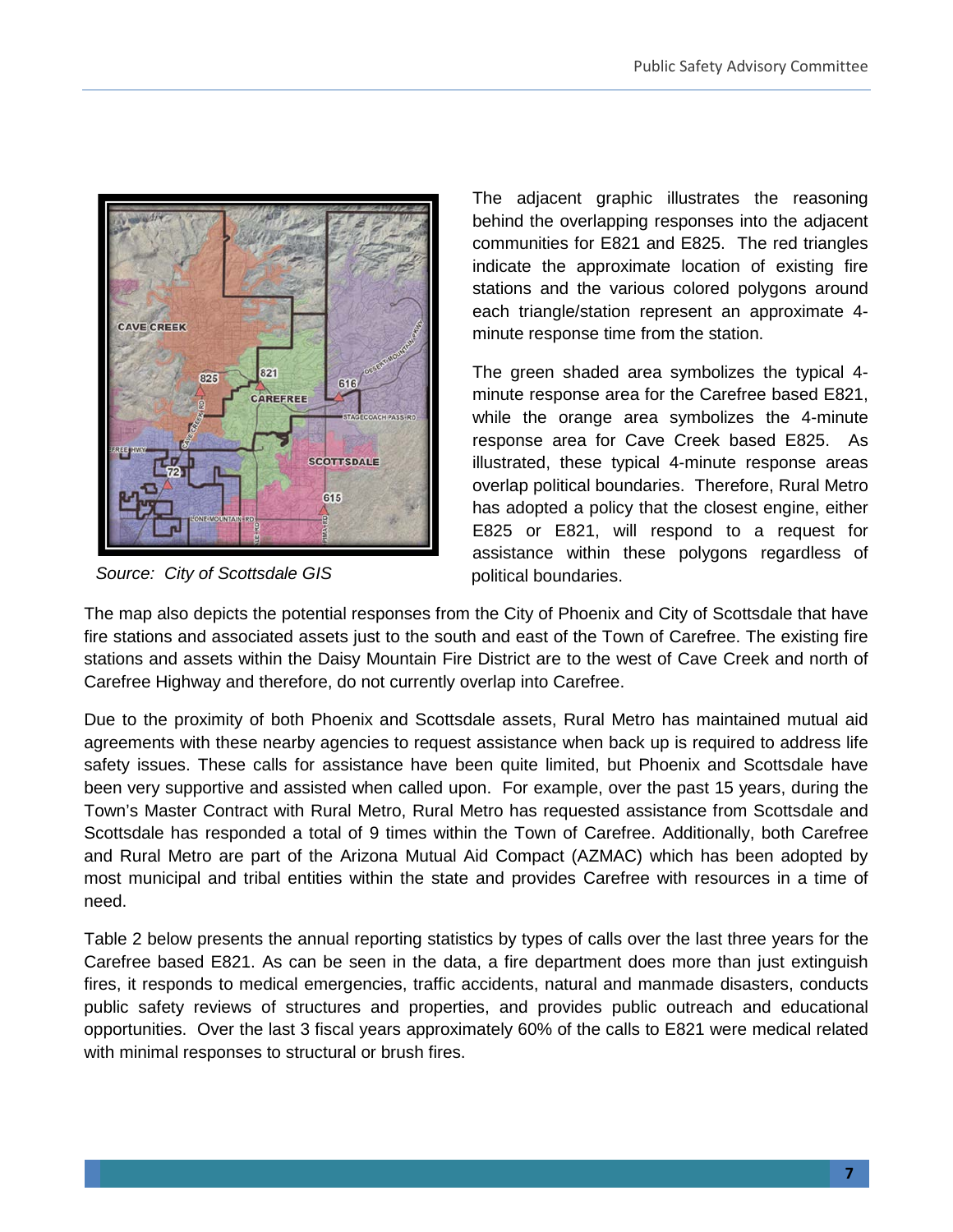| <b>TYPES OF CALL FOR SERVICE</b>                   | FY2019         | <b>FY2020</b>  | <b>FY2021</b>  |
|----------------------------------------------------|----------------|----------------|----------------|
| <b>Medical Calls (including vehicle accidents)</b> | 332 (53%)      | 327 (58%)      | 458 (62%)      |
| <b>False Alarms</b>                                | 108            | 77             | 108            |
| <b>Snake Removal</b>                               | 108            | 77             | 76             |
| (example check smoke<br>Service calls<br>detector) | 14             | 9              | 14             |
| <b>Brush Fire</b>                                  | $\overline{4}$ | $\overline{7}$ | 3              |
| <b>Vehicle Fire</b>                                | 3              | $\overline{4}$ | $\overline{2}$ |
| <b>Residential Fire</b>                            | 1              | 1              | 1              |
| <b>Commercial Building Fire</b>                    | $\overline{2}$ | $\Omega$       | 1              |
| <b>Gas/Propane Leak</b>                            | 5              | $\Omega$       | 3              |
| Smoke in structure                                 | 9              | 9              | 7              |
| <b>Animal rescues</b>                              | 1              | $\Omega$       | 1              |
| Non-Categorized (call for service not<br>defined)  | 15             | 0              | 27             |
| <b>Traffic accident (no injuries)</b>              | 25             | 15             | 24             |
| <b>Invalid assist</b>                              | 15             | 17             | 8              |
| <b>Illegal burn</b>                                |                | 1              | 1              |
| <b>Check hazard</b>                                | $\overline{0}$ | 5              | 0              |
| <b>Person Trapped</b>                              | $\overline{0}$ | 1              | $\overline{0}$ |
| <b>Lock Out</b>                                    | $\overline{0}$ | $\overline{2}$ | 0              |
| <b>Special Duty</b>                                | $\overline{0}$ | $\Omega$       | $\overline{2}$ |
| <b>Unknown fire</b>                                | $\overline{0}$ | 9              | $\Omega$       |
| <b>Total</b>                                       | 625            | 561            | 736            |
| <b>Code Three Calls (included in Total)</b>        | 359            | 329            | 356            |

*Table 2: Types of Fire and Emergency Calls for Service FY2019-2021*

*Source: Rural Metro Annual Fiscal Year Reports (June 30th - July 1st)*

Because calls for medical assistance are the predominant dispatch type, the Carefree service model with Rural Metro has included the dispatch of both the fire truck and an ambulance on every call. This response level dispatches a total of five fire fighters: one paramedic and two emergency medical technicians (EMT) on the fire truck, and one paramedic and one EMT on the ambulance.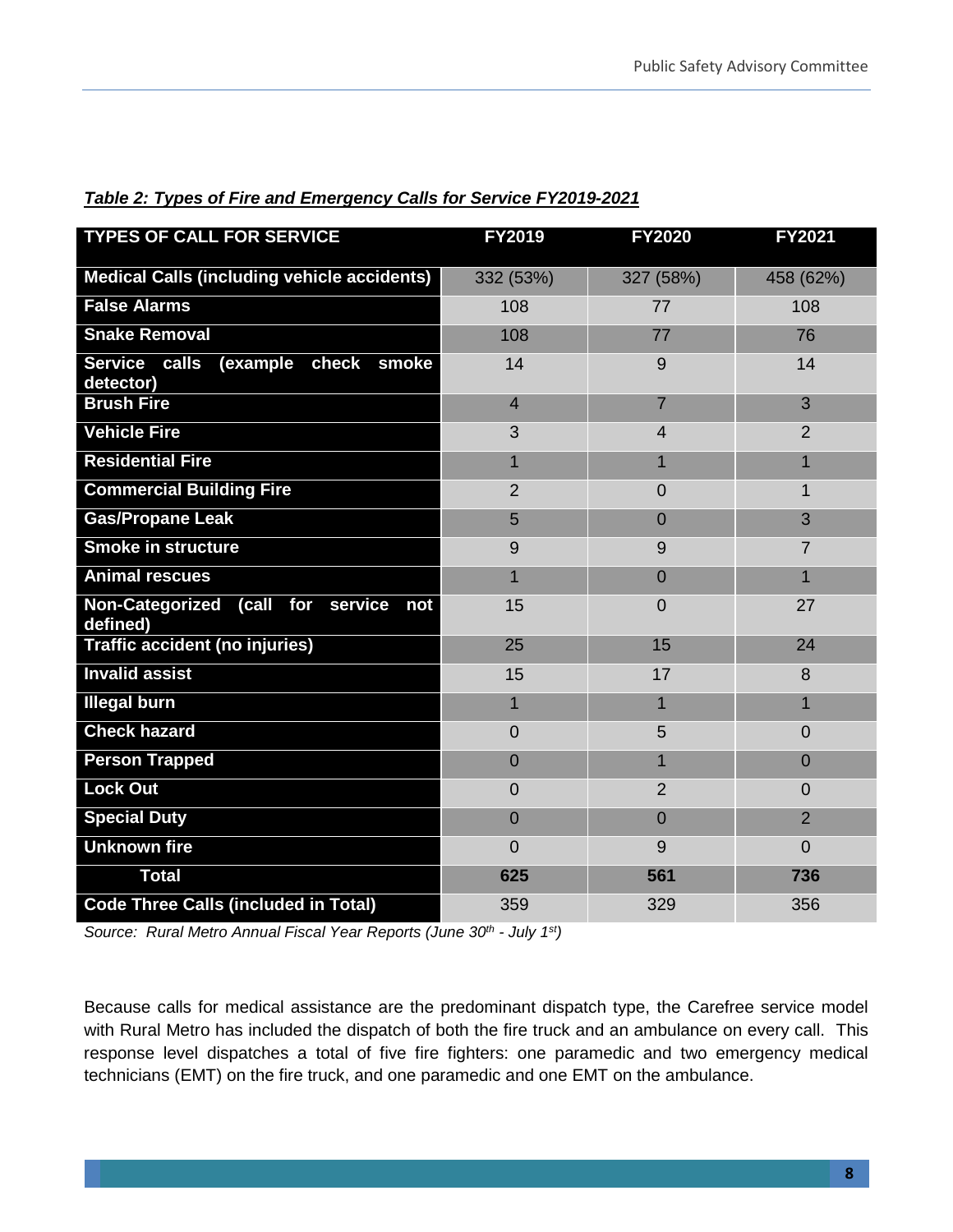The Carefree contract with Rural Metro provides that Rural Metro will respond to 90% of all code three calls ("lights and sirens" responding to requests for fire and medical assistance) within 6 minutes or less. Rural Metro's annual reports indicates they are in compliance with this requirement and respond to all code three calls in under four minutes, with a few exceptions for such circumstances as inaccessible or locked gates.

#### *Ambulance Services*

Ambulance service in Carefree is managed by the Arizona Department of Health Services (ADHS), not the Town of Carefree; therefore, it was not a significant part of the Public Safety Advisory Committee's evaluation. The Department of Health Services manages ambulance service through the issuance of what is called a Certificate of Necessity (CON).

Currently, Rural Metro and its parent company AMR, hold a CON to provide ambulance service within both the Town of Carefree and the Town of Cave Creek. Maricopa Ambulance also holds a CON for Maricopa County but is not actively providing services in Carefree or Cave Creek. From a logistical perspective, if there is a change to the current fire and emergency provider in Carefree, there would be a separate dispatch for fire services and ambulance service. Under the current model serving Carefree, both the fire truck and the ambulance are dispatched with two fire fighters certified as paramedics (one on fire truck and one on ambulance) and three of the fire fighters certified as EMTs (two on fire truck and one on ambulance). Changes to CONs must go through a process with the Department of Health Services.

Even though Rural Metro's model is to dispatch both the engine and an ambulance to a call for assistance, the Master Contract does not cover the individual billing associated with the *transport* of a patient through the ambulance service. The billing for patient *transport* is done through an individual's insurance policy/company with deductibles the responsibility of the individual patient.

#### *Law Enforcement Services*

Maricopa County Sheriff's Office (MCSO) contracts with 7 communities throughout Maricopa County. Carefree and Cave Creek are two of these contract communities. These communities contract for law enforcement services because of the high costs associated with operating a municipal law enforcement department. For example, Paradise Valley, a community that is approximately 15 square miles in size and containing a population of 14,400, has budgeted \$8.95 million this past fiscal year to operate their municipal police department. This equates to \$621.52 per capita. If that per capita figure were applied to Carefree's population of 3,700, the result would be a law enforcement budget in the range of \$2.3 million annually. This is in contrast to Carefree's FY 2021 contract cost of \$476,600 with MCSO.

The MCSO contract is based upon the level of patrol service desired by the community. MCSO's staffing model assigns five deputies to one beat. Each contracting community can select the level of service by choosing the number of deputies they desire to patrol their community. In Carefree, due to the low crime rates, we have typically maintained a minimum baseline 3/10s of a beat or 1.5 Deputies. In addition, during the high season (October-April), a Deputy is added to address traffic enforcement.

As part of the staffing model, based upon the proportional share of a beat, additional supervisory and support staff are incrementally assigned. So proportionally, for 3/10s of a beat, there is additional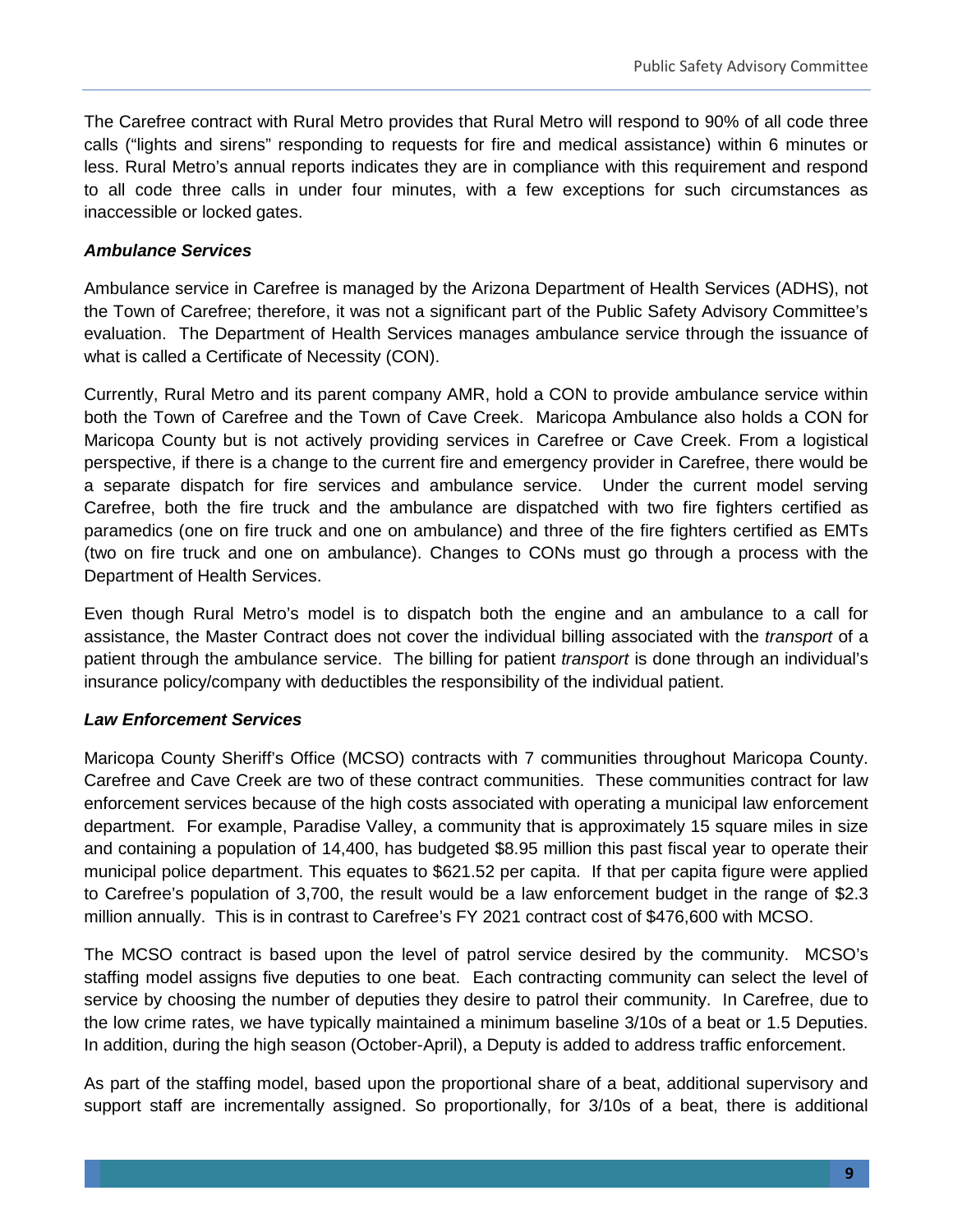staffing levels of .15 for a Detective, .27 for a Sergeant, .12 for a Lieutenant, .07 for a Captain, .14 for Clerical and .3 for Dispatch. Collectively, the hourly rate of each staff member is applied to the incremental level of service/employee to establish the costs for service. The contracting model then adds the indirect costs for supplies, equipment and facilities based upon the proportional share of the Carefree beat.

Additionally, the District Office for MCSO is located within the Town of Cave Creek. This District covers the nearby County islands, Anthem, Desert Hills, New River, the Towns of Cave Creek and Carefree and the Lake Patrol. Assigned to this District are a total of 1 Captain, 1 Lieutenant, 2 Administrative Assistants, 7 Patrol Sergeants, 28 Patrol Deputies, 1 Detective Sergeant and 4 District Detectives. As necessary the Town of Carefree has access to the entire District staffing when called upon.

The PSAC concluded that the Town receives a good value from MCSO, and therefore, the overarching focus of the review was not on how service is delivered to the community, but do current metrics point to a need to enhance certain aspects of MCSO service. The Committee reviewed the calls for service. There were two metrics in MCSO service calls, one initiated by a Deputy and the other initiated by a member of the public. The following graphs illustrate the highest types of calls.



#### *Chart 1: Carefree MCSO Call Data - Initiated by Public*

*Source: MCSO Reports FY2020-2021*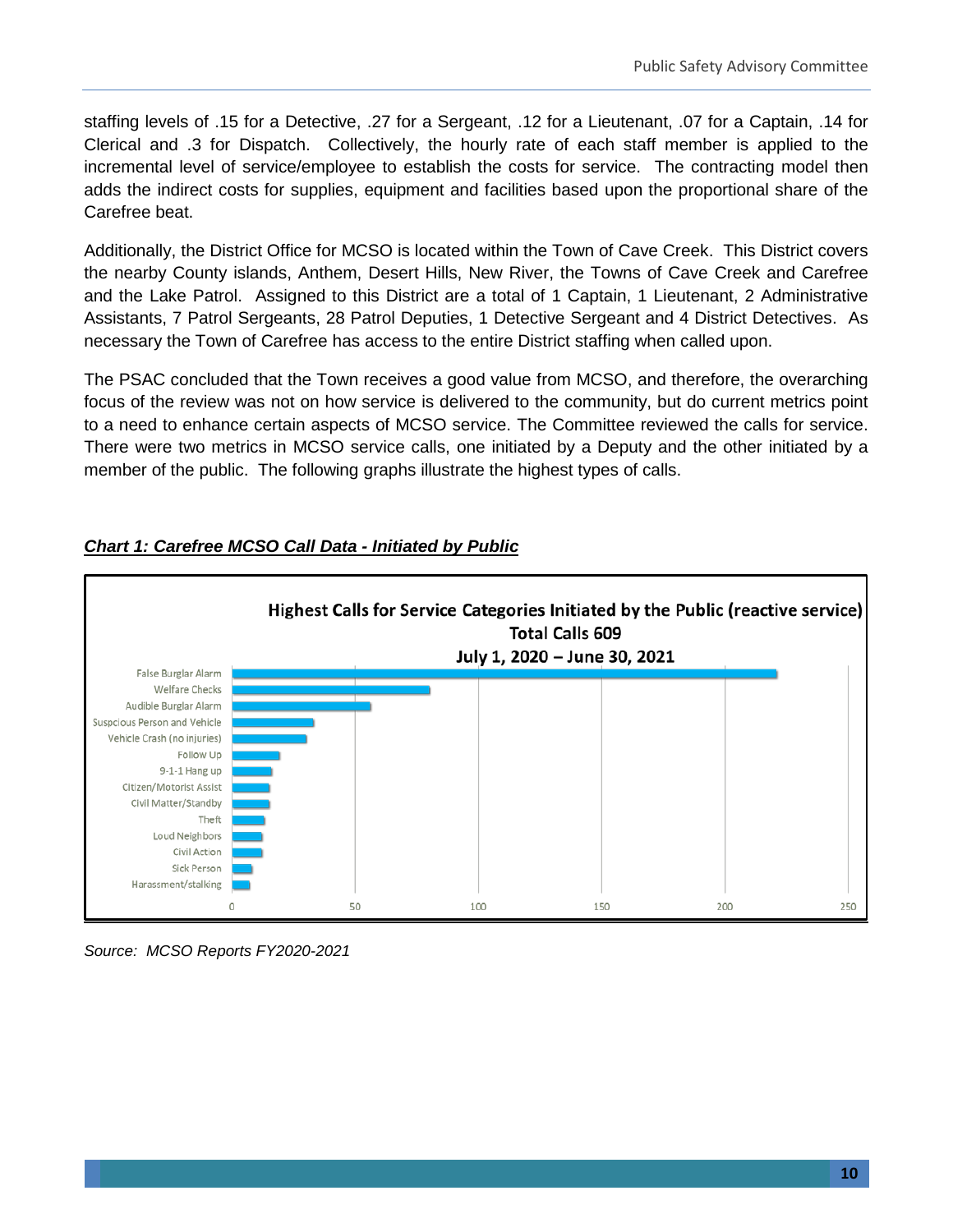

*Chart 2: Carefree MCSO Call Data - Initiated by Deputy*

*Source: MCSO Reports FY2020-2021*

Regardless of how the calls for service were initiated (by a Deputy or the public) these combined metrics verify that Carefree has a very low crime rate and is fundamentally a very safe community. According to MCSO no felonies have been reported within Carefree in the last few years.

However, due to increased traffic within the region, Carefree continues to experience a high volume of traffic violations. Calming the traffic coming through Town has always been a significant concern for many Carefree residents. Increasing patrols is one method to adjust the behavior of the bad actors, however the Town is beginning to explore other more cost-effective options to calm traffic such as the use of roundabouts to slow traffic and create safer pedestrian crossings. In addition, some residents have suggested the use of technology which can provide a more consistent approach to change the behavior of the bad actors and provide safer streets. Obviously, there will need to be more public engagement with these solutions to further mitigate the concerns regarding the calming of traffic traveling through the community.

MCSO presented to the Committee regarding public safety in Carefree from the law enforcement perspective. In summary, the presentation stressed that Carefree is a very safe community and the existing levels of service were adequate. Traffic enforcement has and will always be a concern due to the large volume of traffic passing through the community at peak seasonal times and solutions exist such as photo radar, that maybe an effective means to calm traffic without adding officer patrols. MCSO is currently reviewing protocols to ensure they can support the use of photo radar in the future if the Town chooses to adopt such a program. Currently, additional traffic patrol presence is deployed during high traffic periods of time. Of note, there is a high level of false security alarm calls within the community and it was suggested by MCSO that the Town consider a new license and fine schedule to encourage continual maintenance of alarms to minimize unnecessary law enforcement responses. This would allow for more efficient use of patrol resources.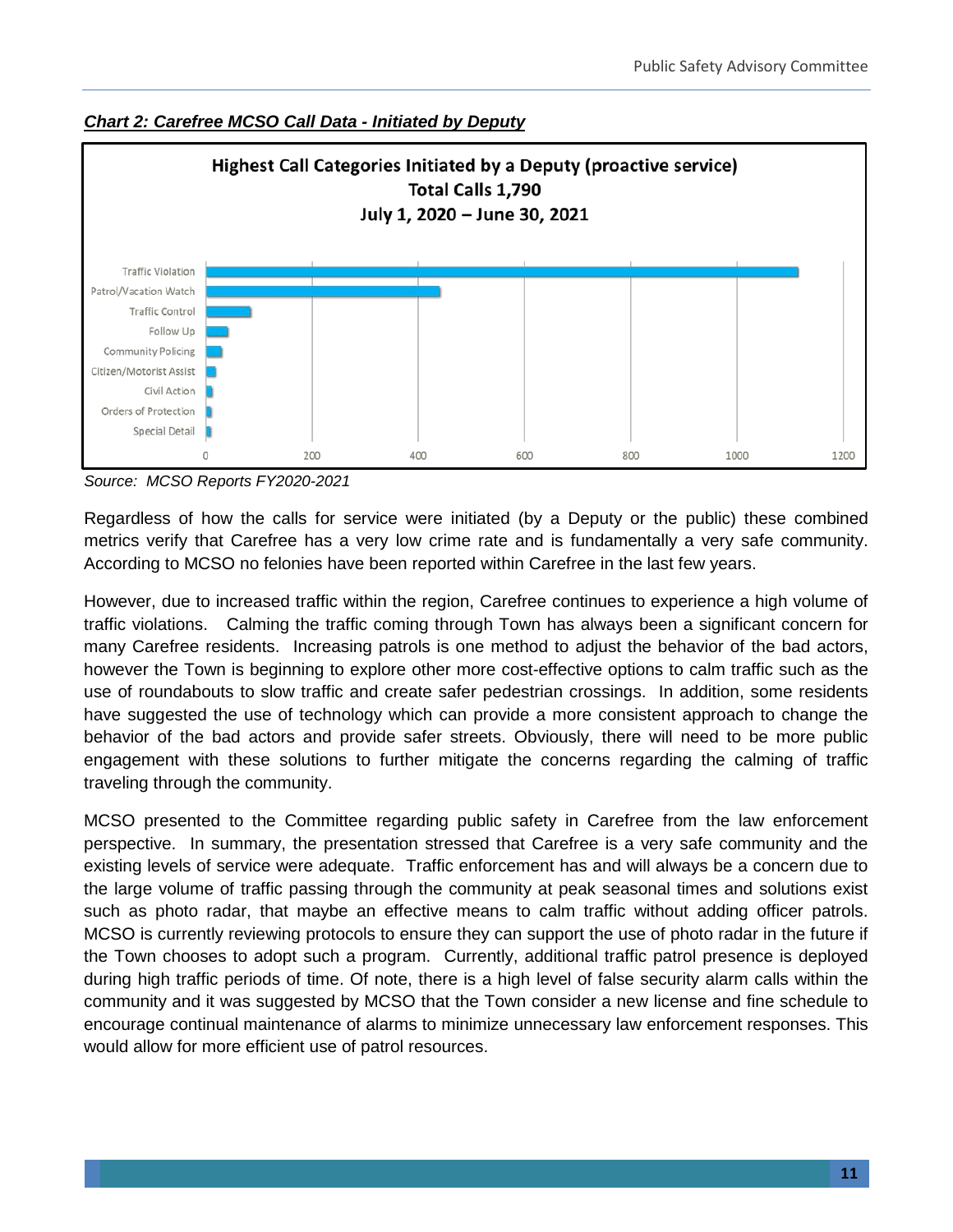# **SECTION THREE: Factors Influencing the Future of Public Safety Services in Carefree**

In addition to understanding the past and current context of Carefree's public safety services, the Carefree Public Safety Committee gathered and reviewed information it believed to have significant bearing on the future of public safety services provided by the Town – particularly fire and emergency medical response services. The following section provides a summary of the Committee's key areas of consideration and findings, upon which the Recommendations in Section Five of this report are based.

#### *Evolving circumstances/issues within the region and state*

The American West is experiencing warmer and dryer weather patterns. Extended drought, higher average annual temperatures, and increases in population have resulted in increased wildfire threats. These threats became a local reality in May 2020, when two wildfires rapidly spread within the Town of Cave Creek.

In addition to increased risks of wildfires across the West, local communities and municipalities across the US are experiencing significant increases in the costs of fire and medical emergency response services. In many communities, the cost of these services represents the largest single public expenditure as a percent of total budget. This trend is expected to continue as fire and emergency medical service costs continue to climb. The Town of Carefree is not unique with respect to facing these challenges.

#### *Evolving circumstances/issues in the Town of Cave Creek*

In May 2020, two wildfires started and rapidly spread within the Town of Cave Creek. During these fires hundreds of acres were burned and numerous residential structures were destroyed. The Town of Cave Creek has had no fire protection or emergency medical services delivered as a municipal function. Instead, these services have been delivered through a subscription service between Rural Metro and individual property owners, much like how those services were delivered in Carefree prior to the initiation of the Master Contract in 2007. It was reported that the most recent participation rate in the subscription service of homeowners in Cave Creek was about 40%.

Because of the necessary regional response (firefighting assets and personnel were dispatched from all corners of the Valley) to fight the May 2020 fires and the Town of Cave Creek's lack of investment and commitment in a fire and emergency service program, following the May fires the responding fire and emergency agencies (most notably the City of Phoenix, the City of Scottsdale and the Daisy Mountain Fire District) requested that the Town of Cave Creek invest in fire and emergency resources as neighboring fire agencies could not fill the gap, nor were they willing to bear the brunt in future, of the Town of Cave Creek's lack of fire service. It was implied that if Cave Creek did not make such an investment, future responses to fire emergencies could be in jeopardy.

This request began a process in early 2021 within the Town of Cave Creek to clarify how the Town was going to provide fire and emergency services to the community. Through this process the Town of Cave Creek has recently adopted a model like Carefree where the local community owns the fire station and assets while contracting out for the fire and emergency service corps.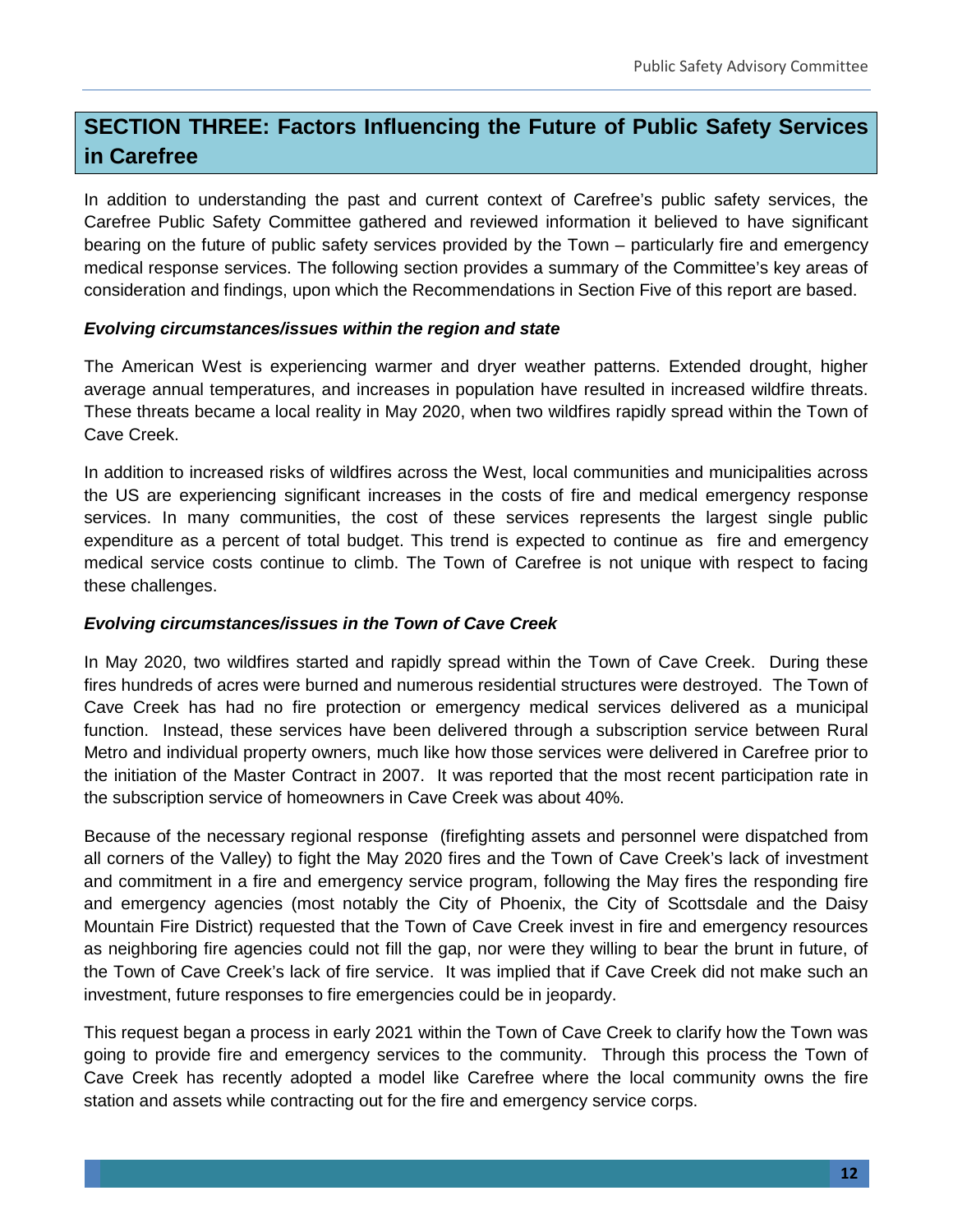Based on the results of their planning process, the Town of Cave Creek recently purchased the existing fire station, located in Cave Creek and currently housing Rural Metro E825. Additionally, the Town has agreed to a Master Contract with Daisy Mountain Fire District and completed the training of firefighters (many of which were Rural Metro fire fighters) for the assumption of duties to occur in January 2022. One of the outcomes with the Town of Cave Creek partnering with the Daisy Mountain Fire District (DMFD) is that it permits the Town of Cave Creek to qualify, through DMFD, to become a partner in the automatic aid dispatch system.

The Town of Cave Creek is estimating approximately \$2.5 million annually for the first (of potentially one and a half) station(s). Based upon an analysis presented to the Cave Creek Town Council by Rounds Consulting in November 2021, Cave Creek is currently planning to cover these additional operational costs exclusively through existing sales tax revenues, with initial capital costs to be funded from the Town's current operating cash surplus in addition to changes to its water system financing and rate structure.

As the Town of Cave Creek solidifies their own fire and emergency service program, the Town of Carefree needs to be cognizant of how these changes will impact the level of services in Carefree. For example, Cave Creek's recent purchase of the fire station which housed Rural Metro E825 will necessitate the relocation of this engine company.

Rural Metro has stated that they currently have subscribers located within the County Islands south of Carefree Highway and north of Dynamite Boulevard. The location of the E825 fire station is important in serving both these County island customers as well as to provide response coverage to the Carefree neighborhoods on the southwest side of Black Mountain. Rural Metro is currently investigating several options to relocate E825 to serve these locations but in the interim, Rural Metro and Carefree have agreed to locate E825 in the Carefree station. Therefore, both E821 and E825 will be operating from the Carefree station with Rural Metro compensating Carefree for the additional usage of the station.

Additionally, because Rural Metro and Daisy Mountain Fire District do not have an operational mutual aid agreement, E821 which frequently responded into Cave Creek, will no longer be available to respond to calls in Cave Creek. While a mutual aid agreement would be obviously beneficial to both Rural Metro and Daisy Mountain, negotiations between these two entities have not been successful to date. It is hoped that these two agencies can work towards a reciprocal relationship for the betterment of all communities they serve.

Finally, because Rural Metro holds the CON (Certificate of Necessity – refer the Section Two above for description) to serve Cave Creek with ambulance service, it remains unclear how Daisy Mountain will interface with Rural Metro's ambulance when needed. This could result in conflicts and uncertainty in response protocols.

#### *Mutual Aid versus Automatic Aid*

As mentioned above, one of the outcomes of Cave Creek partnering with the Daisy Mountain Fire District (DMFD) is that it permits the Town of Cave Creek to qualify through DMFD to become a partner in the automatic aid dispatch system.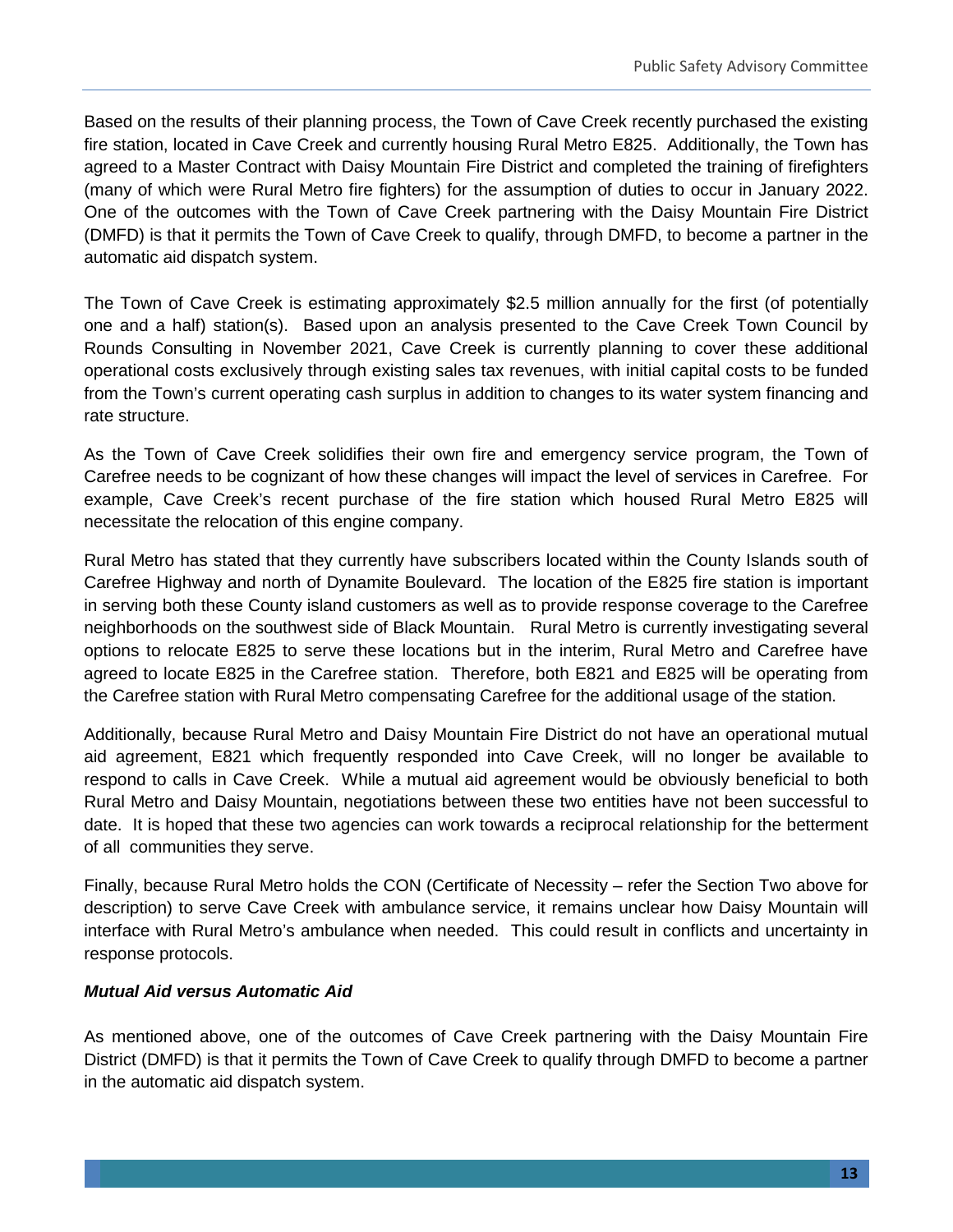Automatic aid is a partnership where qualified and accepted fire department participants within the Phoenix/Mesa metropolitan area are regionally dispatched through a central Computer Automated Dispatch (CAD) system. This CAD system permits the closest and most appropriate fire and emergency equipment to be seamlessly dispatched to an incident/call regardless of jurisdictional boundaries. That is for example, if an incident occurs in the City of Phoenix but the closest fire asset is a City of Scottsdale fire engine, the Scottsdale asset will be automatically dispatched.

In addition to dispatch, there are several other aspects of the automatic aid system worth noting:

- Participants in the system have access to all the assets of other participants for example, ladder trucks, specialty rescue teams, hazardous material teams, helicopters and so on
- Admission to automatic aid requires adherence to standards established by the Life and Safety Council which include items such as automatic dispatch infrastructure, specific training for firefighters and minimum staffing levels of four fire fighters per fire engine.
- Additionally, admission requires a determination by the Life and Safety Council that the applicant will enhance and bring value to the system.

This dispatch system is different than the mutual aid system that Rural Metro as well as a balance of the state operate within. The mutual aid system is based on radio requests for assistance and the request can be declined based upon the decision of the requested department.

To better understand the idiosyncrasies behind the two dispatch systems - automatic aid vs. mutual aid, officials from Rural Metro, Daisy Mountain Fire District, the City of Scottsdale as well as officials working to assist the Town of Cave Creek presented to the Public Safety Advisory Committee. In addition, Rural Metro, DMFD and Scottsdale provided the Committee a high-level estimate to understand not only the various levels of service but the associated initial startup costs and potential ongoing operational costs. Table 3 below is a summary of these services and associated costs.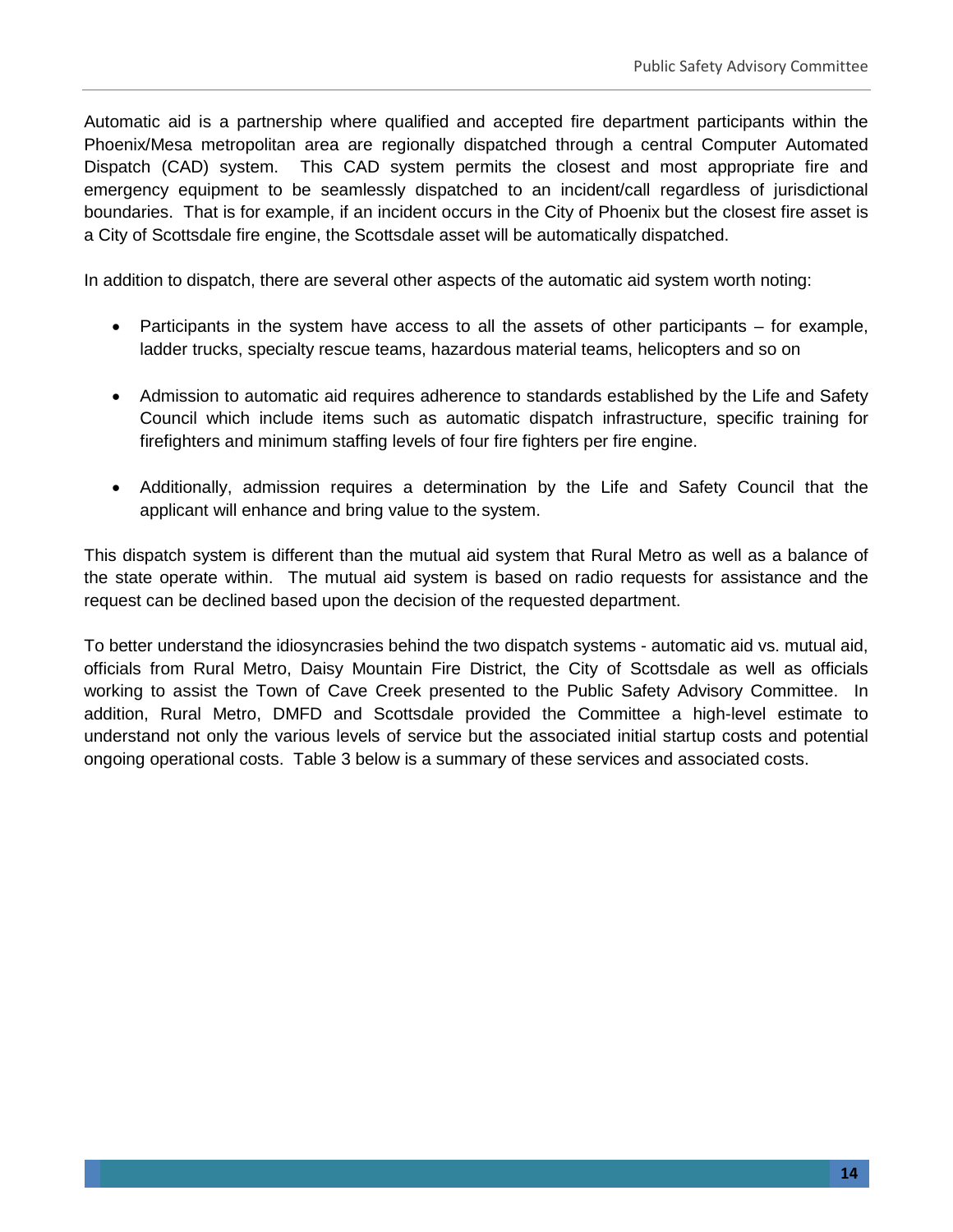| <b>Dispatch System</b>                         | <b>Mutual Aid</b>                                                                                                                          | <b>Automatic Aid</b>                                                                                                           |                                                                                                                                       |  |  |  |
|------------------------------------------------|--------------------------------------------------------------------------------------------------------------------------------------------|--------------------------------------------------------------------------------------------------------------------------------|---------------------------------------------------------------------------------------------------------------------------------------|--|--|--|
| <b>Provider</b>                                | <b>Rural Metro</b>                                                                                                                         | Daisy Mountain<br><b>Fire District</b>                                                                                         | <b>City of Scottsdale</b><br><b>Fire Department</b>                                                                                   |  |  |  |
| <b>Estimated startup</b><br>costs              | None                                                                                                                                       | \$515,000                                                                                                                      | \$648,000                                                                                                                             |  |  |  |
| <b>Estimated Annual</b><br><b>Costs</b>        | Year $1,2,3 =$<br>$\bullet$<br>\$1.85MM;<br><b>Year 4 &amp; 5</b><br>increases based<br>upon future labor<br>contract                      | Year $1 = $2.4$ MM<br>$\bullet$<br>Future annual<br>$\bullet$<br>escalators up to 5%<br>as determined the<br><b>Fire Board</b> | Year $1 = $2.9$ MM<br>$\bullet$<br>Future annual<br>$\bullet$<br>escalators<br>determined by the<br><b>Scottsdale City</b><br>Council |  |  |  |
| <b>Personnel Model</b>                         | 3 Firefighter per<br>$\bullet$<br>engine<br>Ambulance<br>simultaneously<br>dispatched with an<br>additional<br>paramedic and<br><b>EMT</b> | 4 Firefighters per<br>$\bullet$<br>engine<br>Ambulance<br>$\bullet$<br>separately<br>dispatched                                | 4 Firefighters per<br>$\bullet$<br>engine<br>Ambulance<br>separately<br>dispatched                                                    |  |  |  |
| <b>Training</b>                                | X                                                                                                                                          | <b>Additional procedural Auto</b><br>Aid response training                                                                     | Additional procedural Auto<br>Aid response training                                                                                   |  |  |  |
| <b>Fire Investigation</b>                      | X                                                                                                                                          | X (possible additional<br>expense)                                                                                             | X (possible additional<br>expense)                                                                                                    |  |  |  |
| <b>Fire Marshall</b>                           | X                                                                                                                                          | X (possible additional<br>expense)                                                                                             | X (possible additional<br>expense)                                                                                                    |  |  |  |
| <b>Emergency</b><br><b>Manager</b>             | X                                                                                                                                          | X (possible additional<br>expense)                                                                                             | X (possible additional<br>expense)                                                                                                    |  |  |  |
| <b>Hold CON for EMS</b><br>within Carefree     | X                                                                                                                                          | <b>No</b>                                                                                                                      | <b>No</b>                                                                                                                             |  |  |  |
| <b>Fire Hydrant</b><br><b>Inspections</b>      | $\sf X$                                                                                                                                    | X (possible additional<br>expense)                                                                                             | X (possible additional<br>expense)                                                                                                    |  |  |  |
| <b>Vehicle</b><br><b>Maintenance</b>           | Parts plus 6% for labor                                                                                                                    | Unknown                                                                                                                        | <b>Unknown</b>                                                                                                                        |  |  |  |
| <b>Fire House</b><br><b>Utilities included</b> | $\times$                                                                                                                                   | <b>No</b>                                                                                                                      | <b>No</b>                                                                                                                             |  |  |  |
| <b>Insurance</b>                               | X                                                                                                                                          | Unknown                                                                                                                        | Unknown                                                                                                                               |  |  |  |
| <b>Grant Writing</b><br>included               | X                                                                                                                                          | Unknown                                                                                                                        | Unknown                                                                                                                               |  |  |  |
| <b>Community</b><br>outreach<br>programs       | X                                                                                                                                          | Unknown                                                                                                                        | Unknown                                                                                                                               |  |  |  |
| <b>Employee</b><br><b>Retirement Costs</b>     | 401K                                                                                                                                       | <b>Public Safety Pension Tier III</b>                                                                                          | <b>Public Safety Pension Tier III</b>                                                                                                 |  |  |  |

*Table 3: Comparative Cost and Service Levels Between Automatic Aid and Mutual Aid Options*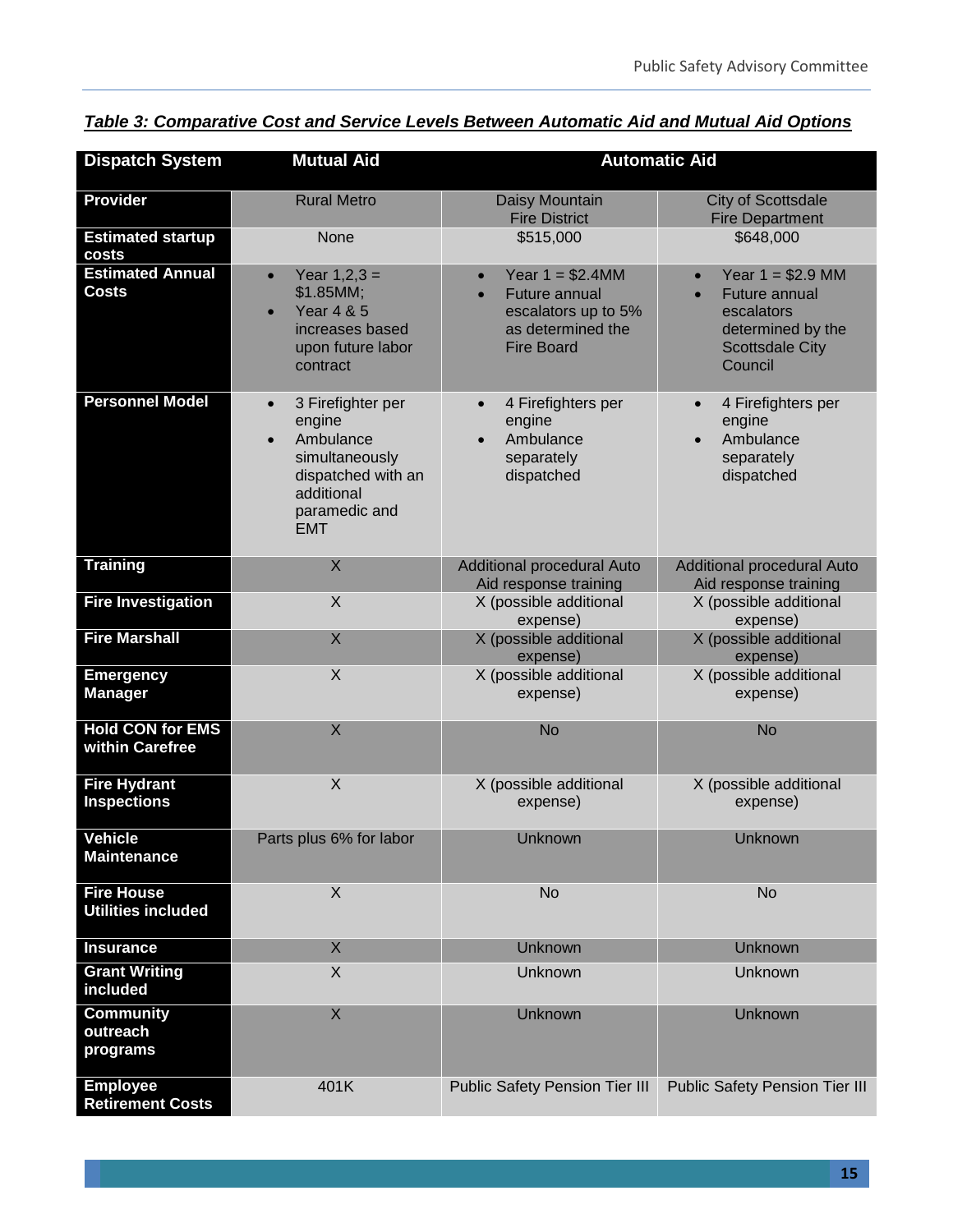#### *Source: Presentations and materials from fire and emergency agency representatives*

The current FY 2022 Master Contract cost with Rural Metro is budgeted at approximately \$1.58 million. Based on the presentations:

- Rural Metro suggested an increase of approximately \$275,000 for a new Master Contract, bringing the total cost to \$1.859 million.
- Daisy Mountain suggested an increase of approximately \$790,000, bringing the total cost to \$2.37 million. Additionally, one time costs associated with startup would be approximately \$515,000.
- Scottsdale suggested an increase of approximately \$1.29 million, bringing the total cost to \$2.87 million. Additionally, onetime costs associated with startup would be approximately \$683,000.

A significant percentage (roughly an average of 35%) of the difference in operational costs between Rural Metro and the other two departments is staffing levels. Rural Metro staffs the fire engine with three firefighters while the other two departments staff an engine with four firefighters. If Rural Metro were to staff the fire engine with four firefighters, the estimated costs of its proposal would increase by approximately \$236,500.

While the estimated cost information delivered to the Committee by the various fire departments and districts was valuable, the Committee requested the Carefree Town Manager to prepare a Request for Proposal so that each agency could provide a more detailed level of information. Some of the answers that were sought by the Committee included:

- What requirements could the Life and Safety Council impose on Carefree for admission to automatic aid? The Committee was concerned as to whether the Council could require one or more additional fire stations to serve the west side of Black Mountain or the eastern areas of Carefree, and whether additional fire assets such as a brush truck would be required.
- What would be the costs for such items as fire investigations, Fire Marshall services, fire hydrant inspections, and vehicle maintenance?

Both Daisy Mountain Fire District and Scottsdale Fire Department indicated they would not respond to a Request for Proposals (RFP) without assurance from the Carefree Town Council that it was committed to automatic aid exclusively. There was also an indication that they would not compete against each other in responding to an RFP. This made it difficult to determine more specific "all in" startup and future operational costs. Therefore, to gain additional clarity, the Town Administrator sent a request to the executive committee of the Central Arizona Life Safety Council to begin discussions regarding how Carefree could best participate in a regional first responder program given a lack of detailed information regarding start up and operational fees.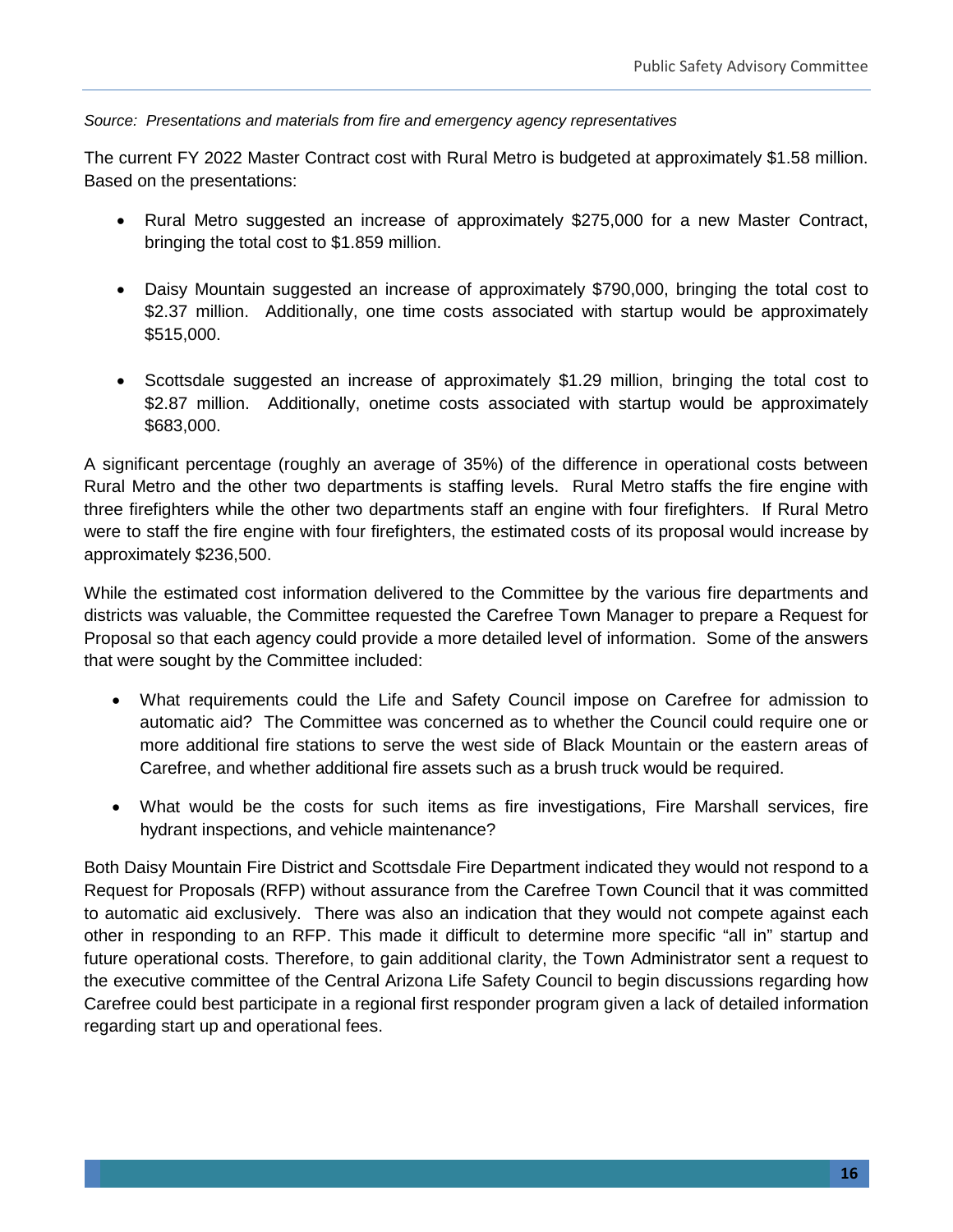# **SECTION FOUR: The Financing of Carefree Public Safety Services**

With potential cost increases for a new Master Contract running between \$275,000 (Rural Metro) and \$1.29 million (Scottsdale, not including almost \$700,000 in startup costs), the Committee felt it prudent to examine how the Town of Carefree might pay for these increases and for public safety services in total. The Committee's examination was limited, but did include a cursory review of Town revenues, expenditures for operations, the Fire Fund, and the Capital Reserve Fund. The examination also included a high level analysis of two options for additional funding: an increase in the sales tax and the imposition of a property tax.

#### *Town Revenue*

The Carefree FY 2022 adopted operating budget anticipates slightly over \$7 million in revenues with approximately 80% coming from local sources and 20% from the state. The locally generated portion is composed of the 3% local sales taxes (at \$3.75 million) and user fees and interest payments (at \$1.93 million). The \$1.38 million of state shared revenues are based on state shared income and sales taxes, vehicle license taxes, and various grants. The Town does not levy a property tax.

The sales tax  $-$  Carefree's primary revenue source  $-$  is a notoriously volatile source of revenue, particularly at the local level. Table 4 below illustrates this showing total Carefree sales tax collections over the last twelve fiscal years together with the year over year percentage change.

| <b>Fiscal Year</b><br><b>Ending June 30</b> | <b>Collections</b> | <b>Percent Change</b> |
|---------------------------------------------|--------------------|-----------------------|
| <b>FY10</b>                                 | \$2,674,685        |                       |
| <b>FY11</b>                                 | \$2,685,710        | 0.4%                  |
| <b>FY12</b>                                 | \$2,886,242        | 7.5%                  |
| <b>FY13</b>                                 | \$2,778,723        | $-3.7%$               |
| <b>FY14</b>                                 | \$2,853,766        | 2.7%                  |
| <b>FY15</b>                                 | \$3,299,979        | 15.6%                 |
| <b>FY16</b>                                 | \$3,382,988        | 2.5%                  |
| <b>FY17</b>                                 | \$3,073,836        | $-9.1%$               |
| <b>FY18</b>                                 | \$3,564,947        | 16.0%                 |
| <b>FY19</b>                                 | \$3,834,622        | 7.6%                  |
| <b>FY20</b>                                 | \$3,596,448        | $-6.2%$               |
| <b>FY21</b>                                 | \$4,870,025        | 35.4%                 |

#### *Table 4: Total Local Sales Tax Revenue FY2010-2021*

*Source: Arizona Department of Revenue*

Of the 11 years of where year over year growth was measured, three have been negative and three of the eight increases have been over 15%, with the most recent year showing an increase of over 35%.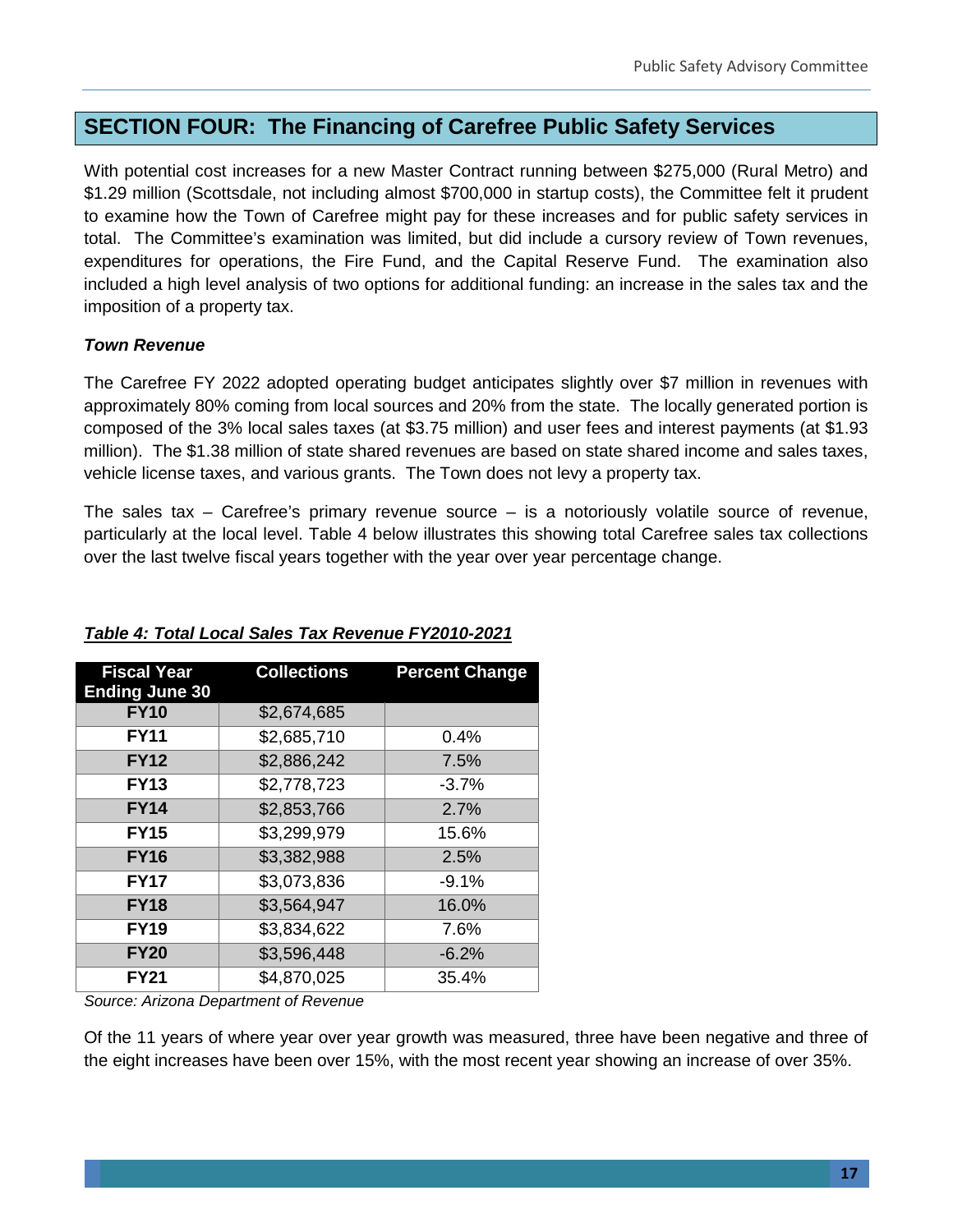The FY 2021 sales tax receipts are a prime example of the volatility of the revenue source and the difficulty associated with managing a budget largely based on sales taxes. Consider that the FY 2022 budget was adopted by the Town Council on June 1, 2021. At that time, the budget included a sales tax estimate of \$3.75 million. This was an entirely reasonable estimate given that for the eleven months prior to June collections had averaged about \$352,000 (annualized at \$4.2 million), the previous year's collections had fallen by over 6%, and the COVID-19 pandemic emergency was continuing. Shortly after budget was adopted, the state reported to the Town that June collections exceeded \$1 million – almost three times the average monthly collection for the year! While this example was a pleasant surprise for the Town, it illustrates the challenges associated with a sales tax driven budget.

Much of the volatility of Carefree's sales tax is due to the composition of the sales tax base. The following pie chart displays the ten-year average sales tax percentages of the business categories subject to the tax. Over 70% of the sales tax revenue originates from 4 business sectors: retail, construction, accommodations, and restaurants and bars. These are all sectors that, to varying degrees, are subject to the vagaries of the economic cycle, and three of the four are dependent on the success of the brick-and-mortar establishments in the Town, particularly those businesses that support tourism.



#### *Chart 3: Carefree Sales Tax Revenue by Industry (last 10 FYs)*

*Source: Carefree Fiscal Year 2021-2022 Budget Report* 

#### *Town Expenditures*

The Carefree FY 2022 adopted budget anticipates approximately \$6.2 million in operating expenditures, with \$1.93 million devoted to salaries and benefits for the 17 full time employees, \$1.75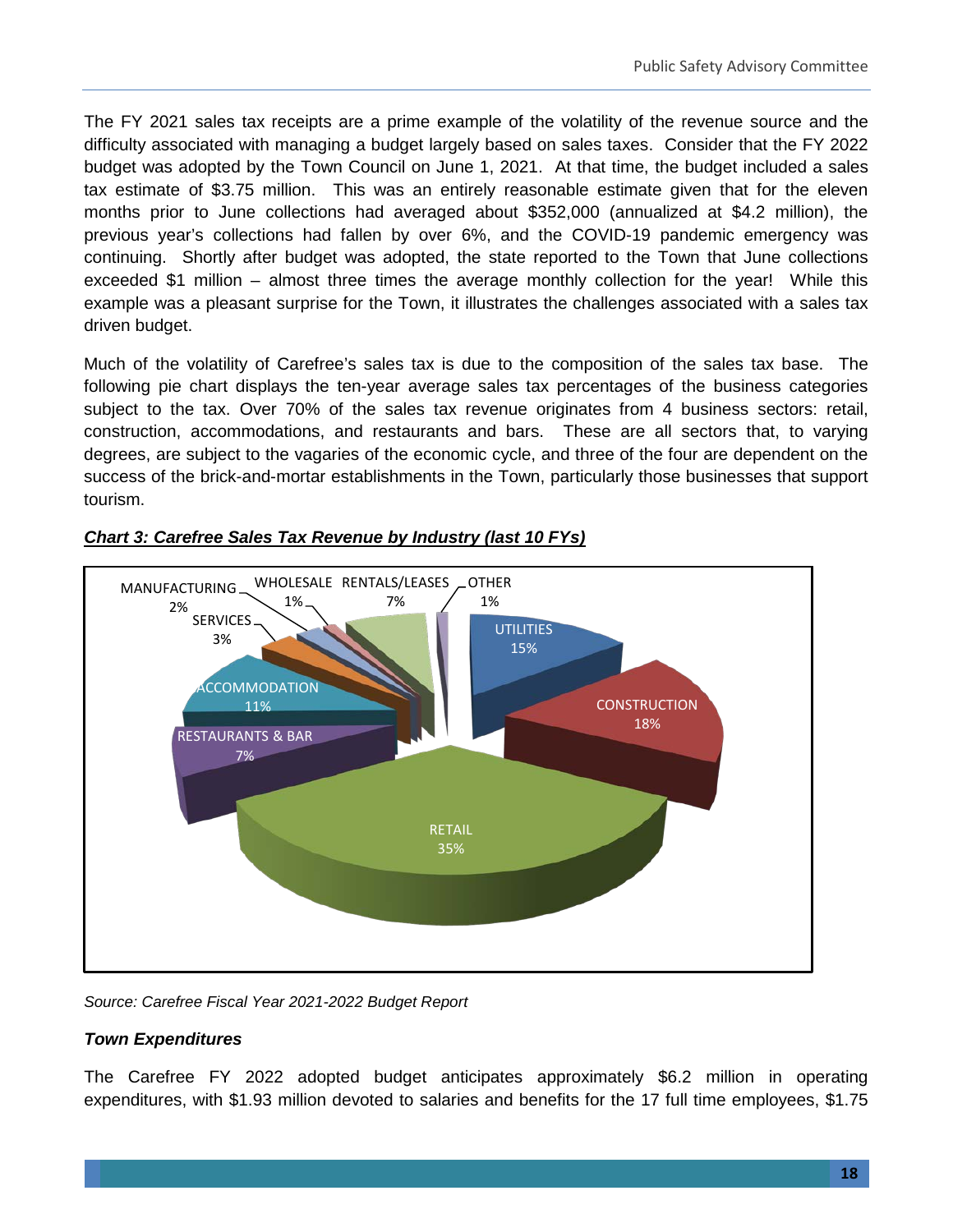million allocated to general supplies and materials, utilities, equipment replacement and other operating costs, and \$2.12 million dedicated to the contracted public safety services.

A cursory review of the operating budget does not reveal any particularly unusual expenditures but is remarkable to the extent that it is some \$845,000 below budgeted operating revenues. This fact leaves the reviewer with the impression that the Town budget is lean and very fiscally conservative.

#### *The Fire Fund*

The 3% sales tax discussed above includes a 1% sales tax that is deposited in a Fire Fund and is dedicated to funding the costs of the Master Contract for fire and emergency services. The Town implemented this one percent increase in 2005 to fund the costs of the Master Contract with Rural Metro that was to start in 2007. All monies from the tax increase were, and continue to be, deposited in the Fire Fund. The early implementation of the sales tax provided the Town a buffer to assume the expenses associated with the new Master Contract.

This original surplus in the Fire Fund served the community well until 2010 when the downward cycle of the Great Recession significantly reduced the Town's revenues. When the contraction in the economy was paired with the inflationary escalators of the Rural Metro contract, it led to what is termed a structural deficit – monies in the Fire Fund were insufficient to fully fund the Master Contract. The annual deficit was funded through a transfer from the Town's General Fund. It is important to note, that even with a renegotiated contract in 2013 to reduce the cost of the contract, the inflationary increases in the Master Contract have outpaced the growth in the Fire Fund revenue stream. In fact, between FY2010-FY2020 the Town experienced an annual average structural deficit of \$407,000 (see below Table 5).

| <b>Fiscal Year</b> | <b>General Fund</b> | <b>Fire Fund</b> | <b>Total Contract</b> |  |  |  |
|--------------------|---------------------|------------------|-----------------------|--|--|--|
| <b>FY07</b>        | \$0                 | \$574,150        | \$574,150             |  |  |  |
| <b>FY08</b>        |                     | 1,216,071        | 1,216,071             |  |  |  |
| <b>FY09</b>        |                     | 1,264,714        | 1,264,714             |  |  |  |
| <b>FY10</b>        | 447,846             | 837,947          | 1,285,793             |  |  |  |
| <b>FY11</b>        | 548,043             | 767,260          | 1,315,303             |  |  |  |
| <b>FY12</b>        | 455,971             | 911,943          | 1,367,914             |  |  |  |
| <b>FY13</b>        | 299,861             | 946,434          | 1,246,295             |  |  |  |
| <b>FY14</b>        | 442,575             | 834,884          | 1,277,459             |  |  |  |
| <b>FY15</b>        | 414,513             | 892,322          | 1,306,835             |  |  |  |
| <b>FY16</b>        | 446,503             | 893,006          | 1,339,509             |  |  |  |
| <b>FY17</b>        | 405,078             | 967,919          | 1,372,997             |  |  |  |
| <b>FY18</b>        | 348,583             | 1,063,539        | 1,412,122             |  |  |  |
| <b>FY19</b>        | 388,655             | 1,053,850        | 1,442,505             |  |  |  |
| <b>FY20</b>        | 279,668             | 1,198,900        | 1,478,568             |  |  |  |
| <b>FY21</b>        |                     | 1,515,532        | 1,515,532             |  |  |  |

#### *Table 5: Fire and Emergency Services Structural Deficit (FY2007-2020)*

*Source: Jim Keen, Town Auditor*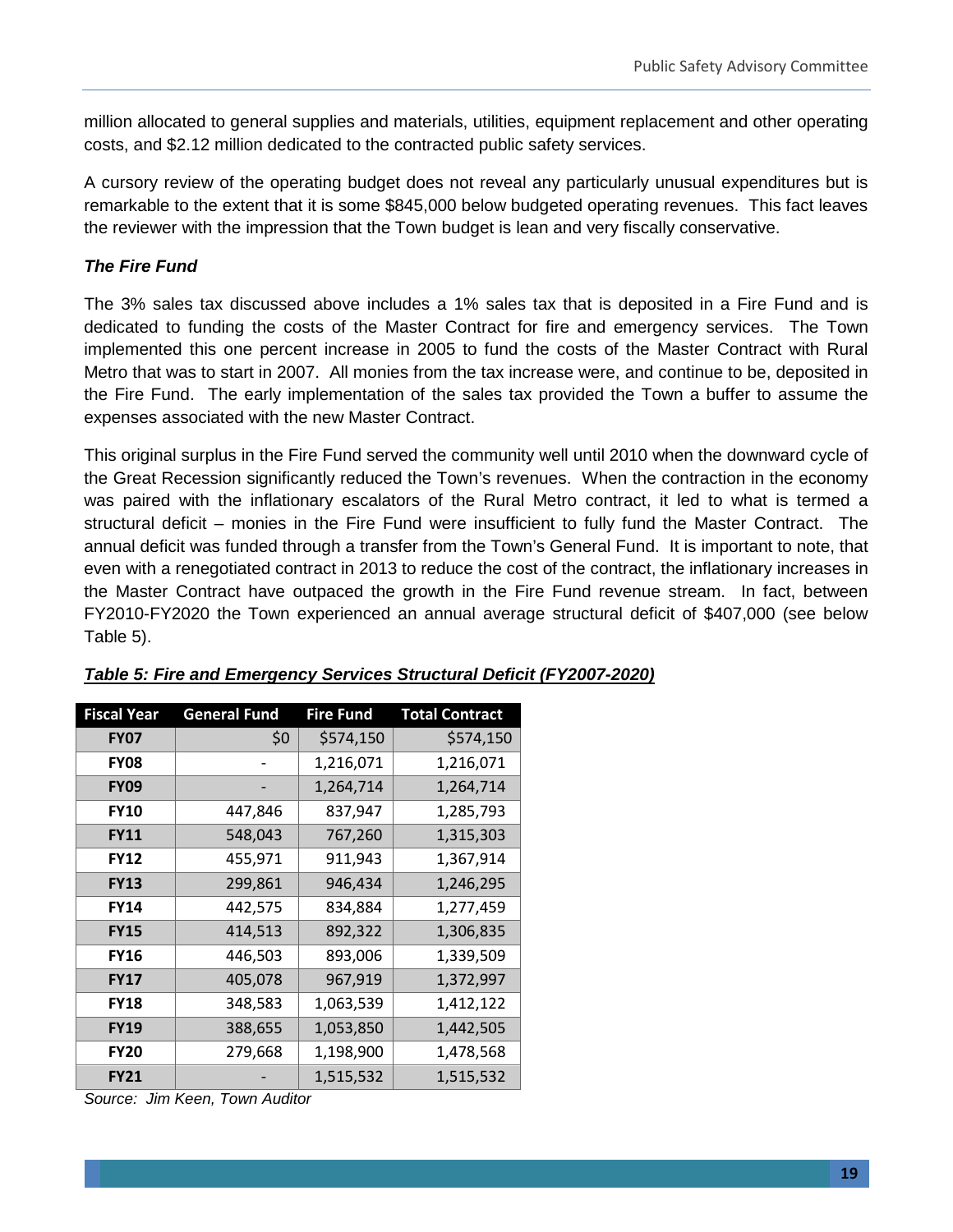The annual deficit situation in the Fire Fund changed radically in 2021, given the extraordinary increase in that year's sales tax collections. The record 35% increase generated over \$1.6 million in Fire Fund taxes, and allowed the General Fund to avoid subsidizing the Fire Fund for the first time since 2009.

While the 2021 situation was welcomed, it is clear that the existing 1% dedicated Fire Fund tax cannot consistently fully fund the existing Master Contract, let alone any increase in costs.

#### *The Capital Reserve Fund*

The fiscally conservative nature of the operating expenditure budget carries over to the Capital Reserve Fund. The FY 2021 audit reveals that the Fund contains approximately \$13.8 million, significantly exceeding the \$6.2 million of budgeted operational expenditures. Additionally, the Fund has grown by approximately \$7.1 million over the last ten years, despite the fluctuations in the sales tax collections and the necessity to subsidize the Fire Fund for nine out of the past ten years.

The Town has informally earmarked \$2.5 million of the Fund as a "rainy day fund" that has been maintained (untouched) since at least 2010 and has not been utilized despite significant downturns in the economy and the above-mentioned declines in local sales tax revenues. This is evidence of the Town's conservative fiscal management. Table 6 below illustrates the change in the Fund over the last ten years.

| Year End June 30 | <b>Annual Town</b><br><b>Revenues</b> | Annual Town<br><b>Expenditures</b> | <b>Net Added or</b><br>(Subtracted)<br>from Fund<br><b>Balance</b> | <b>Ending</b><br><b>Capital</b><br><b>Reserve</b><br><b>Fund Balance</b> |
|------------------|---------------------------------------|------------------------------------|--------------------------------------------------------------------|--------------------------------------------------------------------------|
| 2021             | \$9,016,222                           | \$6,174,989                        | \$2,841,233                                                        | \$13,767,125                                                             |
| 2020             | 7,637,329                             | 6,957,727                          | 679,602                                                            | 10,925,892                                                               |
| 2019             | 7,429,577                             | 6,174,967                          | 1,254,610                                                          | 10,246,290                                                               |
| 2018             | 6,634,514                             | 5,210,422                          | 1,424,092                                                          | 8,991,680                                                                |
| 2017             | 5,695,882                             | 5,101,891                          | 593,991                                                            | 7,567,588                                                                |
| 2016             | 6,449,172                             | 6,420,600                          | 28,572                                                             | 6,973,597                                                                |
| 2015             | 6,031,736                             | 5,069,601                          | 962,135                                                            | 6,945,025                                                                |
| 2014             | 5,407,765                             | 5,485,460                          | (77, 695)                                                          | 5,982,890                                                                |
| 2013             | 4,997,639                             | 5,543,196                          | (545, 557)                                                         | 6,060,585                                                                |
| 2012             | 4,857,176                             | 4,869,402                          | (12, 226)                                                          | 6,606,142                                                                |
| 2011             |                                       |                                    |                                                                    | 6,618,368                                                                |

#### *Table 6: Capital Reserve Fund Balances (FY2011-2021)*

*Source: Town of Carefree Audited Financial Statements*

The balance of the Fund after reserving \$2.5 million for the rainy day fund, some \$11.3 million, is reserved for capital projects, most notably for the maintenance, repair, and replacement of the 110 lane miles of public streets. While street maintenance is a major purpose of the Fund, over the years the monies in the Fund have been used for Town Center improvements, public works equipment, and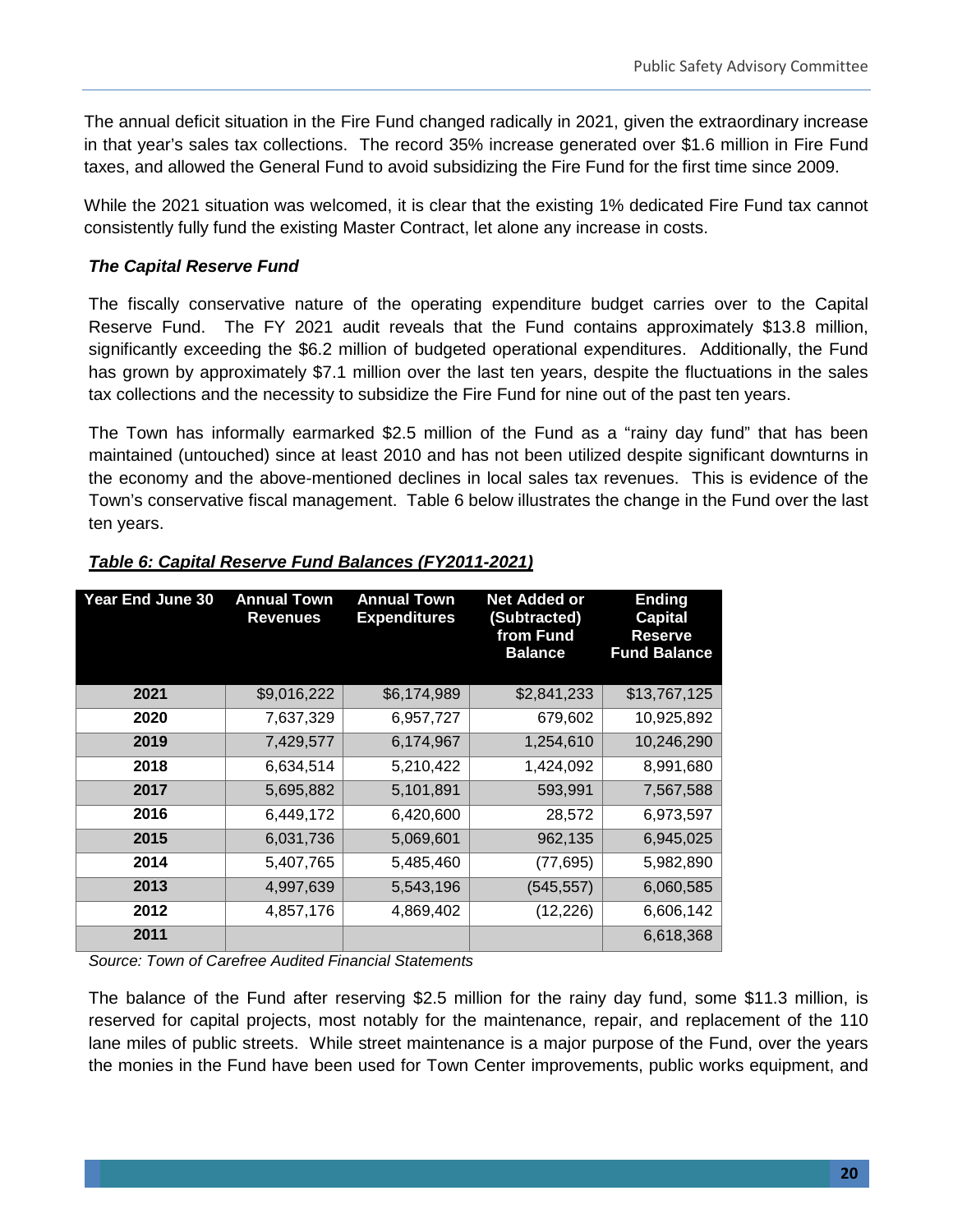the purchase of buildings for both the Town Hall, Town Council Chambers, the Fire Station and all associated equipment and apparatus.

The primary funding source for the Fund is the surplus of Town revenues over operational expenses – the annual surplus.

To manage the road maintenance portion of the Fund, the Town is guided by a Pavement Preservation Maintenance Plan that outlines the projects to be completed and the estimated costs. The last plan was prepared in 2012 and is currently in the process of being updated. It is reported that there are currently two major road projects under consideration that would cumulatively address approximately 45% of the Town's streets and cost approximately \$7 million.

The Town's managers are understandably protective of the Capital Reserve Fund as it is the critical funding source to maintain the Town's largest assets and liability, the public streets. There is concern that diverting the Fund to pay for operations would be a dangerous precedent which would result in reduced infrastructure maintenance and more costly repairs over the long term.

#### *Options for Additional Funding*

Earlier in this report it was indicated that the costs for a new Master Contract would increase – regardless of whether the Town went with a renewal of the Rural Metro contract (and the mutual aid model) or a new contract with Daisy Mountain or the City of Scottsdale (with their automatic aid models). The anticipated contract costs and increases over the FY 2022 contract costs are presented in Table 7 below:

| <b>Fire Service Provider</b>                  | <b>DMFD</b> | <b>SFD</b> | <b>RMFD</b> |
|-----------------------------------------------|-------------|------------|-------------|
|                                               |             |            |             |
| <b>Estimated Operating Costs (Year 1)</b>     |             |            |             |
| <b>Personnel Services</b>                     | 1,852,854   | 2,048,595  |             |
| <b>Dispatch &amp; Radio Fees</b>              | 62,378      | 62,378     |             |
| <b>Assumed Indirect Costs</b>                 | 459,000     | 759,644    |             |
| <b>Total Year 1 Estimated Operating Costs</b> | 2,374,232   | 2,870,617  | 1,859,000   |
| <b>FY22 Current Contract w/ RMFD</b>          | 1,584,033   | 1,584,033  | 1,584,033   |
| Annual Expenditure Increase                   | +790,199    | +1,286,584 | +274,967    |
|                                               |             |            |             |
| <b>Estimated One Time Start Up Costs</b>      |             |            |             |
| <b>Personnel Services</b>                     | 300,500     | 468,980    | $\Omega$    |
| <b>Dispatch &amp; Radio Fees</b>              | 168,025     | 168,025    | 0           |
| <b>Assumed Indirect Costs</b>                 | 46,910      | 46,910     | 0           |
| <b>Total Estimated Start Up Costs</b>         | 515,435     | 683,915    | ŋ           |
|                                               |             |            |             |

#### *Table 7: Comparison of Estimated Town Expenditure Impacts Across Providers*

*Source: Presentations and materials provided by RMFD, SFD and DMFD during Committee meetings and follow on written correspondence.*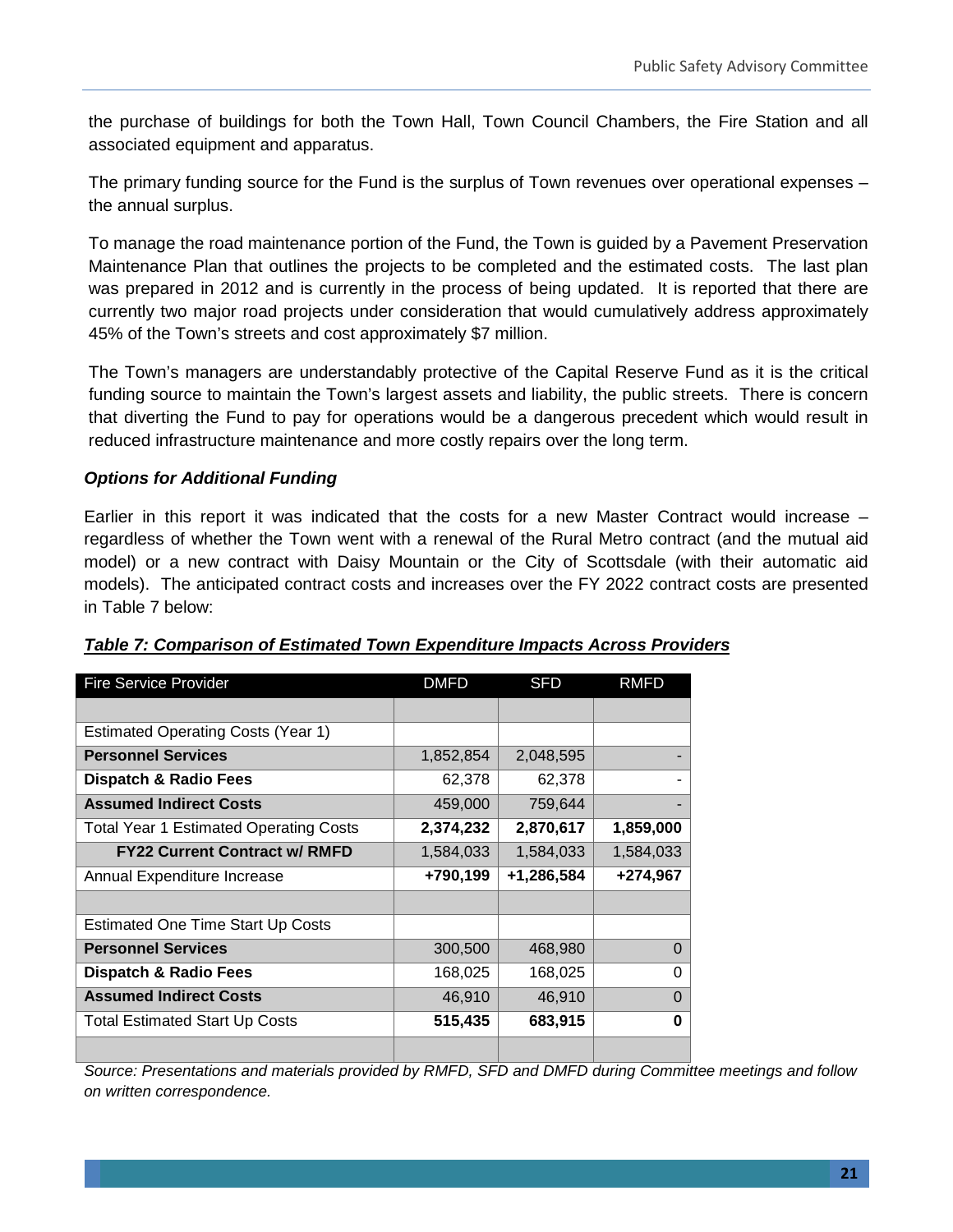Given the increasing costs of a future Master Contract, it's clear that the Town's fiscal world will change. It seems that there are two options for the Town: leverage the Capital Reserve Fund or increase taxes.

With respect to the Capital Reserve Fund, there are various aspects to consider:

- Over the last ten years deposits into the Fund have exceeded the increase proposed by Rural Metro six times, for Daisy Mountain four times, and for Scottsdale two times. This indicates that it may be a risky proposition for the Town to absorb the increased operating costs of the new Master Contract without invading the corpus of the Fund.
- Capital Reserves have mainly been funded through the collection of one time construction sales tax. As the community reaches build out with a lack of undeveloped residential lots this revenue stream will significantly diminish. Therefore, relying upon the past/recent performance of this funding is not a financially solvent position.
- There are informal commitments for the principal of the Fund \$2.5 million for a rainy day, \$7 million for the next generation of the Pavement Preservation Program, and as discussed later in the report, \$750,000 for a new fire engine. There may be other informal commitments for the Fund of which the Committee is unaware. Also, if the Town were to contract with either Daisy Mountain or Scottsdale, there would be a need for between \$500,000 and \$700,000 in onetime costs.
- Increases in future operating costs of a new Master Contract are unknown while Rural Metro has pledged a firm price for the first three years of a contract, the other two departments will adjust their pricing based upon the budgets approved for their departments by their respective governing bodies.

The ultimate decision as to whether leveraging the Capital Reserve Fund would or would not be a wise decision rests with the Town Council. The Committee considered it as a concept, and as an alternative, explored two options for a tax increase: the sales tax and the property tax. The following discussions present the benefits and drawbacks of additional revenues from these two revenue sources.

#### *The Sales Tax Option*

As previously discussed, the sales tax is the primary revenue source for the Town. Therefore, it is logical that should there be a need for an increase in revenues, the Town would look to increasing the sales tax rate. The benefits of a sale tax rate increase include:

- The sales tax is simple and straight forward
- There already exists a 1% sales tax dedicated to the Fire Fund (3% total rate)
- Sales taxes generally grow over time as economic activity grows

There are also significant drawbacks associated with sales tax to fund fixed operating costs such as public safety. Those drawbacks include: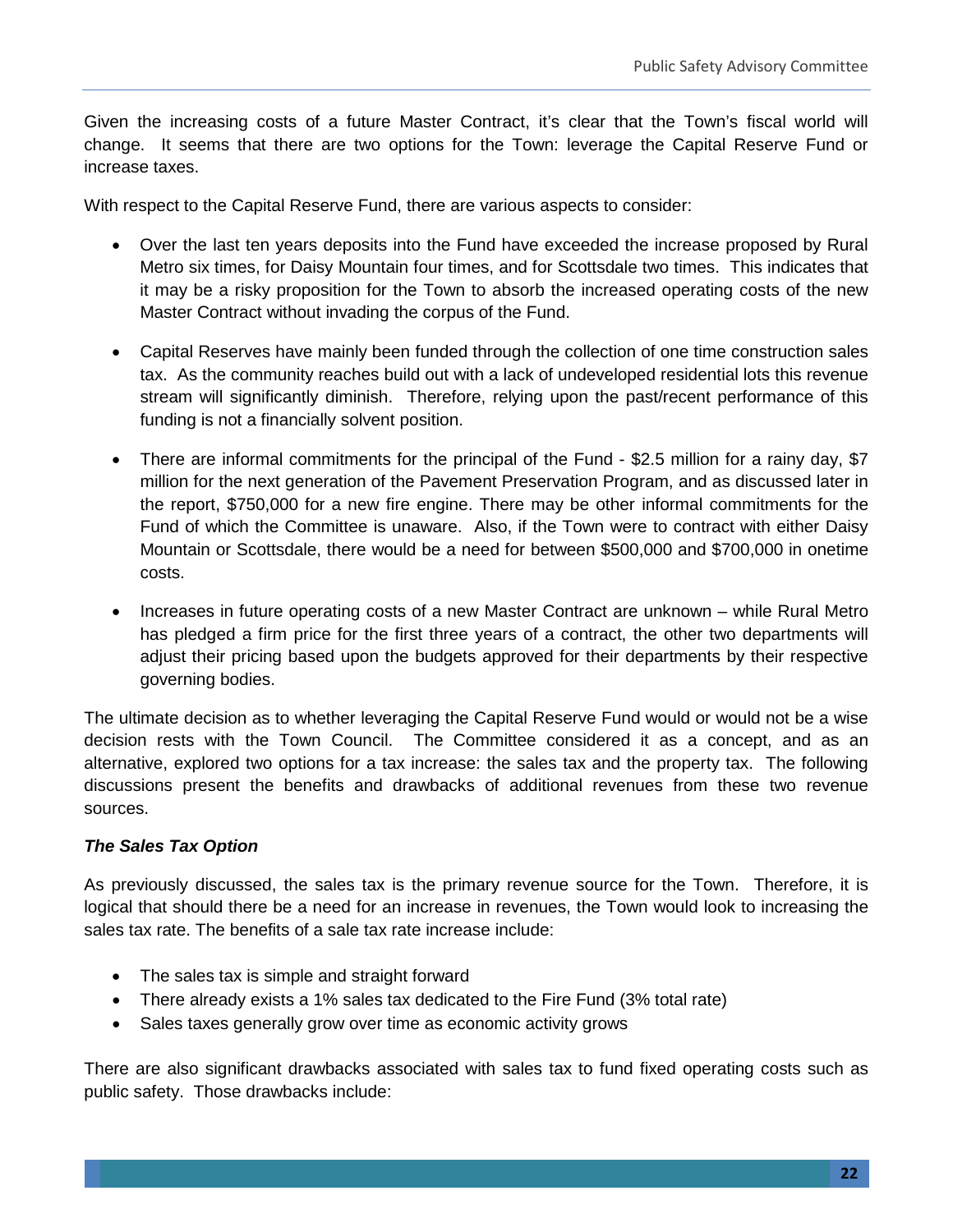- The tax is not very well aligned with the benefits received from fire protection, e.g., part time residents of Carefree benefit from fire protection while they are not in residence, and when not in residence, they are not contributing sales taxes.
- While sales taxes grow when economic activity grows, they also follow the downward path of economic activity when recessions occur. For a fixed cost such as fire protection, this is not a desirable characteristic.
- If the sales tax rate for Carefree were to significantly exceed the rate of surrounding communities, economic activity may migrate to lower rate jurisdictions.

To estimate what level of tax increase would be necessary for the increased costs of a new Master Contract, the revenue yield per percentage point in the rate must be decided upon. Over the past 10 years, the average amount raised per percentage point is approximately \$1 million; the FY 2022 budget was based on \$1.25 million per percentage point, and actual FY 2021 collections came in at about \$1.6 million per point. For the estimates that follow, it was assumed that the yield of a sales tax increase would be \$1.4 million per percentage point.

Based on this yield and the high-level estimates provided by the various departments, the following Table presents the rate increase that would be necessary to fund the first-year costs of the three departments. Table 8 below also presents what the total Town rate would be and the total sales tax rate (including the state and county rates) that would apply in Carefree.

| <b>AGENCY</b>            | <b>Fire</b><br><b>Service</b><br>Cost<br><b>Estimate</b><br>for initial<br>year | <b>Existing</b><br>Fire<br>Fund<br><b>Sales</b><br>Tax<br>Rate | Increase<br>in sales<br>tax to<br>cover<br>total<br>costs of<br>contract | <b>New Fire</b><br><b>Fund</b><br>dedicated<br>sales tax | <b>New total</b><br>municipal<br>sales tax<br>on retail<br>products | <b>New total</b><br><b>Sales Tax</b><br>(including<br>$5.6\%$<br><b>State and</b><br>$.7\%$<br>County) |
|--------------------------|---------------------------------------------------------------------------------|----------------------------------------------------------------|--------------------------------------------------------------------------|----------------------------------------------------------|---------------------------------------------------------------------|--------------------------------------------------------------------------------------------------------|
| <b>Rural Metro</b>       | \$1,860,000                                                                     | 1%                                                             | .33%                                                                     | 1.33%                                                    | 3.33%                                                               | 9.63%                                                                                                  |
| <b>Daisy Mountain FD</b> | \$2,374,000                                                                     | 1%                                                             | .70%                                                                     | 1.70%                                                    | 3.70%                                                               | 10.00%                                                                                                 |
| <b>Scottsdale FD</b>     | \$2,870,000                                                                     | $1\%$                                                          | 1.05%                                                                    | 2.05%                                                    | 4.05%                                                               | 10.35%                                                                                                 |

#### *Table 8: Sales Tax Increases Needed to Fund Proposed Annual Fire Services Operating Costs*

*Source: Cost provided by respective agencies.*

In short, if the increased annual operating costs proposed by the three departments' were to be funded by an increase in the sales tax, the Carefree sales tax rate would have to increase by .33 percentage points for the Rural Metro proposal, .7 percentage points for Daisy Mountain, and by 1.05 percentage points for Scottsdale.

Carefree (together with Cave Creek) is already at the high end of municipal sales tax as compared with the neighboring communities of Phoenix and Scottsdale. For example, Carefree's rate on retail, construction and restaurant and bars exceed the rates imposed by those neighboring cities, and our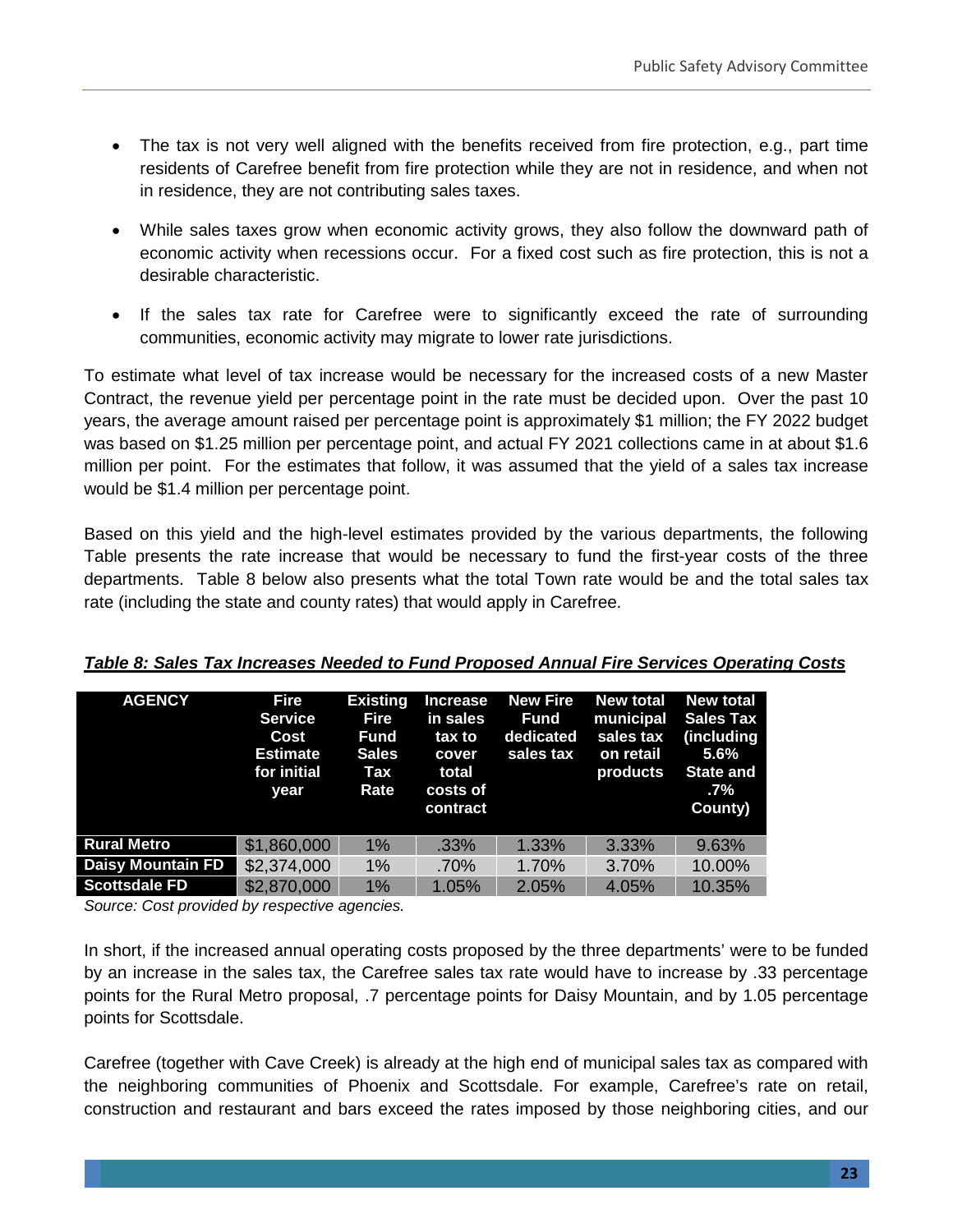accommodations tax is higher than Phoenix (see Appendix A for a detailed listing of sales tax rates by surrounding communities). Whether there would be any significant migration of economic activity to nearby lower rate jurisdictions is, at this point, speculation, but is a possibility. If there were a migration of economic activity, it would also have an impact on the base sales tax revenues which are the backbone of the Town's finances.

#### *The Property Tax Option for Operating Costs*

The property tax was examined as a funding source because it is one of the two major revenue sources available to Carefree to raise revenues. As with the sales tax, there are both advantages and disadvantages associated with the tax.

The major advantages of the property tax  $-$  in addition to its revenue raising capacity  $-$  are:

- It is relatively closely aligned with the general perception that the cost for fire protection should be correlated with the size and value of the structures being protected.
- It is generally a stable revenue source that is well suited to funding fixed costs such as fire protection.
- It is largely immune to the "free rider" problem with the sales tax part time residents will pay their share of fire protection costs regardless as to their presence in Carefree.
- The Legislature has placed several limits (an annual levy growth limit of a 2%, the so-called "truth in taxation" process, a valuation growth limit of 5%) on the tax that prevent "runaway" property tax bills (see Appendices B and C).

There are of course, significant downsides to the property tax:

- Of all the taxes, the property tax is probably the most unpopular.
- Carefree does not presently have a property tax so getting one approved may be politically challenging.
- The property tax in Arizona is somewhat complicated and the imposition of a new property tax will require approval from the Town Council as well as a vote of the people.
- With the levy limits imposed on jurisdictions (generally speaking 2% growth per year) the tax may not "keep up" with potential escalator clauses in any new Master Contract.

Several analyses were conducted by the Committee to explore the property tax option. These analyses included determining: the potential tax rate, the distribution of tax burden between the various property tax classes, and the average cost by parcel by legal class, among others.

Based on the Tax Year 2021 tax rolls, if a property tax were to be levied to fund the full cost of the initial year operating costs under the proposals from the three departments, the tax rates per hundred dollars of limited value assessed valuation would be: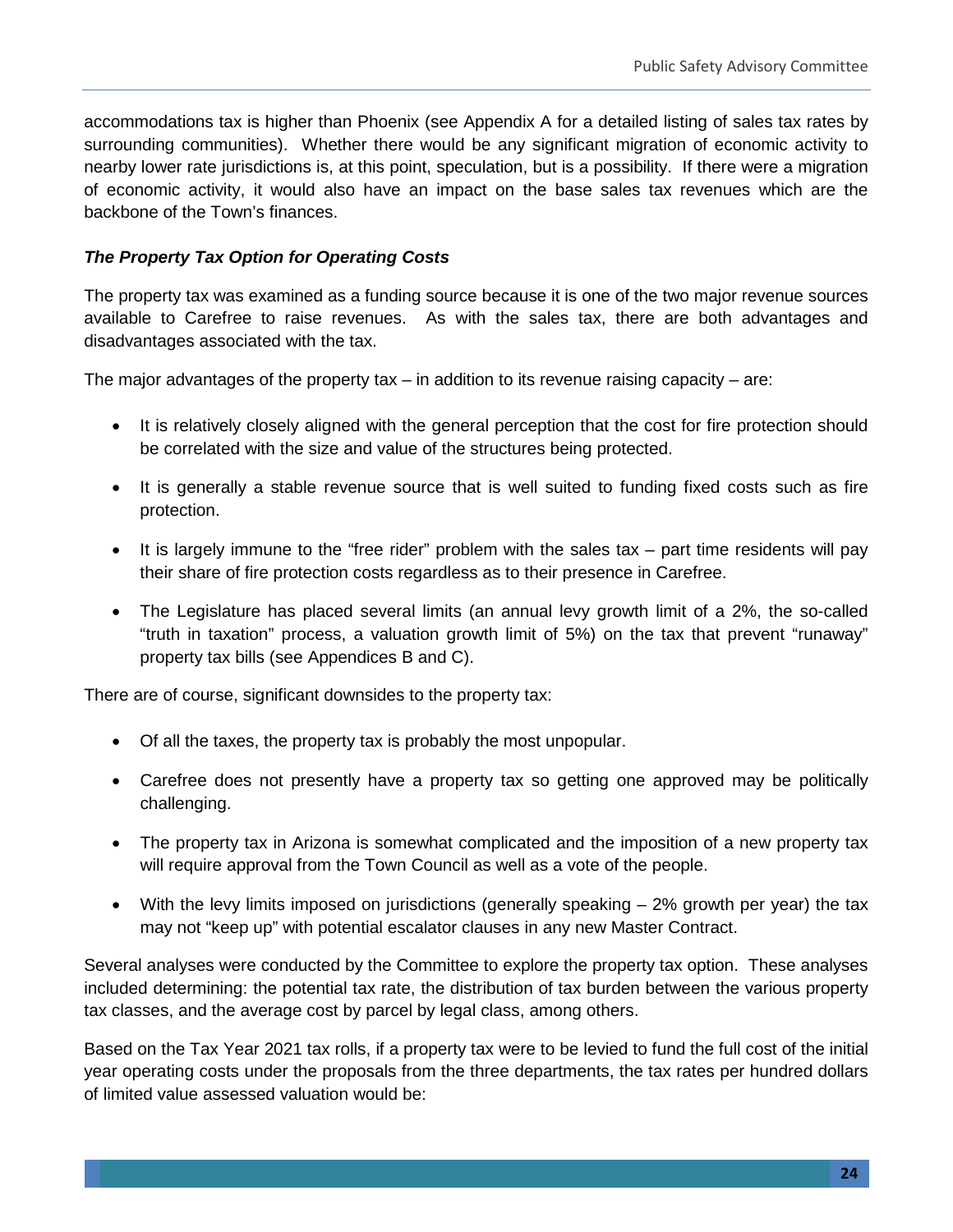- For Rural Metro: \$1.03
- For Daisy Mountain: \$1.32
- For Scottsdale: \$1.59

The above tax rates would fully fund the first year operating costs. As a result, it would be possible to at least reduce, if not eliminate the existing one percent sales tax that supports the Fire Fund. If, instead of funding the entire Master Contract operating cost it was decided to maintain the 1% sales tax (assuming it generates \$1.4MM annually) and assess a property tax to make up the deficit (what the dedicated 1% sales tax does not cover), the tax rates per hundred dollars of limited value assessed valuation would be:

- For Rural Metro: \$.25
- For Daisy Mountain: \$.54
- For Scottsdale: \$.82

Table 9 below depicts the property tax rates for jurisdictions surrounding Carefree. A complicating aspect of the Arizona property tax is that there are two types of taxes levied: the primary property tax which generally supports the operations of major jurisdiction types (counties, cities and towns, school districts and community college districts) and the secondary property tax which funds overrides (for all jurisdiction types), bonds and special districts (such as fire districts, lighting districts, improvement districts, etc.).

Based upon the chart below, when comparing it to the scenario in which the entire operating costs of a Master Contract would be covered by a property tax, the assessment needed to fund a Master Contract with Rural Metro, Daisy Mountain and Scottsdale Fire Departments would each exceed the combined tax rates for Scottsdale but would be well below the tax rates for Daisy Mountain and Phoenix. On the other hand, if the 1% sales tax dedicated to the Fire Fund is maintained, and assuming this generates \$1.4 MM annually, the property tax rate to make up the deficit would all be well below the rates assessed by nearby taxing entities.

| <b>Taxing Entity</b>                | 2021 - 2022 Tax Rate<br>(Per \$100 NAV*)           |               |          |  |  |  |  |  |  |
|-------------------------------------|----------------------------------------------------|---------------|----------|--|--|--|--|--|--|
|                                     | <b>Primary</b><br><b>Secondary</b><br><b>Total</b> |               |          |  |  |  |  |  |  |
| <b>City of Phoenix</b>              | \$1.3055                                           | 0.8141<br>\$. | \$2.1196 |  |  |  |  |  |  |
| <b>City of Scottsdale</b>           | 0.5039                                             | 0.5042        | 1.0081   |  |  |  |  |  |  |
| <b>Town of Carefree</b>             | 0                                                  | O             |          |  |  |  |  |  |  |
| <b>Town of Paradise Valley</b>      | 0                                                  | O             | $\Omega$ |  |  |  |  |  |  |
| <b>Town of Cave Creek</b>           | 0                                                  | ∩             | O        |  |  |  |  |  |  |
| <b>Daisy Mountain Fire District</b> | 0                                                  | 3.4729        | 3.4729   |  |  |  |  |  |  |

#### *Table 9: Property Tax Rates in Surrounding Area*

*\* See Appendix D for definition and more detailed explanation Source: Agency financial documents*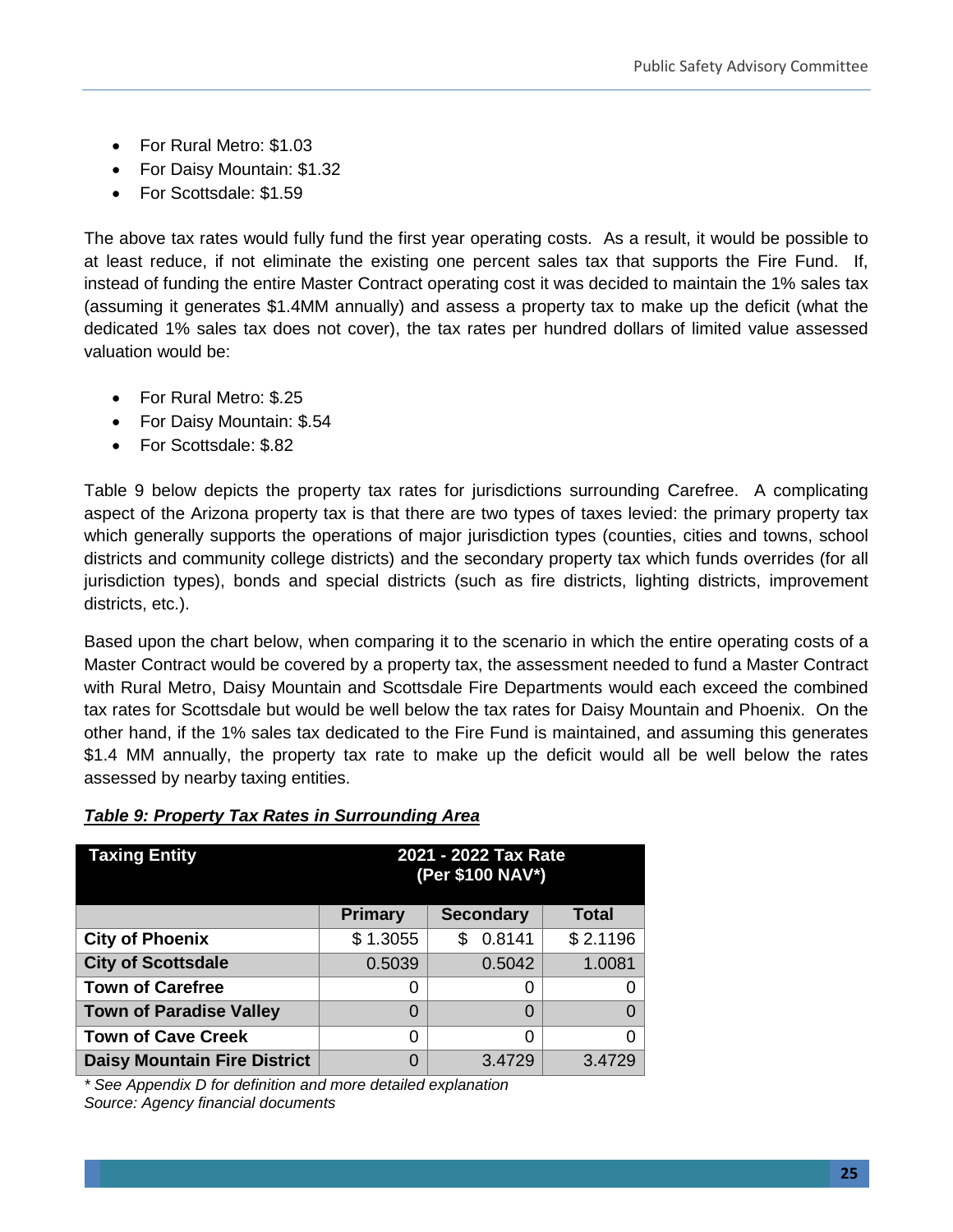In terms of impact to property owners, based upon the average parcel value, levying the tax rate that would fully fund the Master Contract with Rural Metro at \$1,860,000, it would cost the average owneroccupied primary residence in Carefree (at a value of about \$597,000) about \$615 per year. The cost to the same residence if the 1% sales tax dedicated to the fire fund was maintained (assuming it generates \$1.4 MM) and assessing a property tax to satisfy what the dedicated sales tax does not cover would be \$149. It is important to note that the limited value of property under the Arizona property tax system is significantly below its market value.

For a detailed presentation on the composition of the Carefree property tax base and the impact of the calculated taxes to fund the proposed Rural Metro Master Contract amounts, please see Appendix D. That Appendix also includes definitions of terms used in the world of property taxation in Arizona.

#### *Options for Funding the Capital Costs of a New Master Contract*

Whether the Town decides to continue its relationship with Rural Metro or decides to pursue a Master Contract with either Daisy Mountain or Scottsdale, there will be the need for new capital expenditures.

With any option, there appears to be a need for a new fire engine. The current engine is 15 years old, and its manufacturer has gone out of business. This makes replacement parts difficult to find.

If the town chooses to pursue a Master Contract with Daisy Mountain or Scottsdale, there are capital and other one-time costs associated with joining Automatic Aid.

A new fire engine could cost \$750,000 and the costs of joining Automatic Aid will cost a minimum of \$500,000 and could be higher depending on the specific requirements imposed on the Town by the governing body of the Automatic Aid system.

There are several options to fund the capital and one-time costs associated with the new Master Contract. Among the options are:

- Pay cash and reduce the annual transfer to the Capital Reserve Fund, or in the alternative, pay the costs out of the Fund. This approach would reduce the amount available for capital expenses, most notably roads.
- Maintain the existing Fire Fund sales tax for some number of years while levying the full operating costs for the Master Contract on the sales or property tax. Maintaining the existing Fire Fund sales tax would allow for the funding of the capital expenses as well as acting as a buffer against Master Contract cost escalators that are greater than the growth in taxable activity, or in the property tax levy that is allowed per State law.
- Issue bonds for the capital expense. While the bond issue would be very modest in the municipal bond world, it is conceivably possible. The bonds could be general obligation, meaning that they would be serviced and retired with an additional property tax. Alternatively, the bonds could pledge General Fund revenues. This option has not been explored in any depth.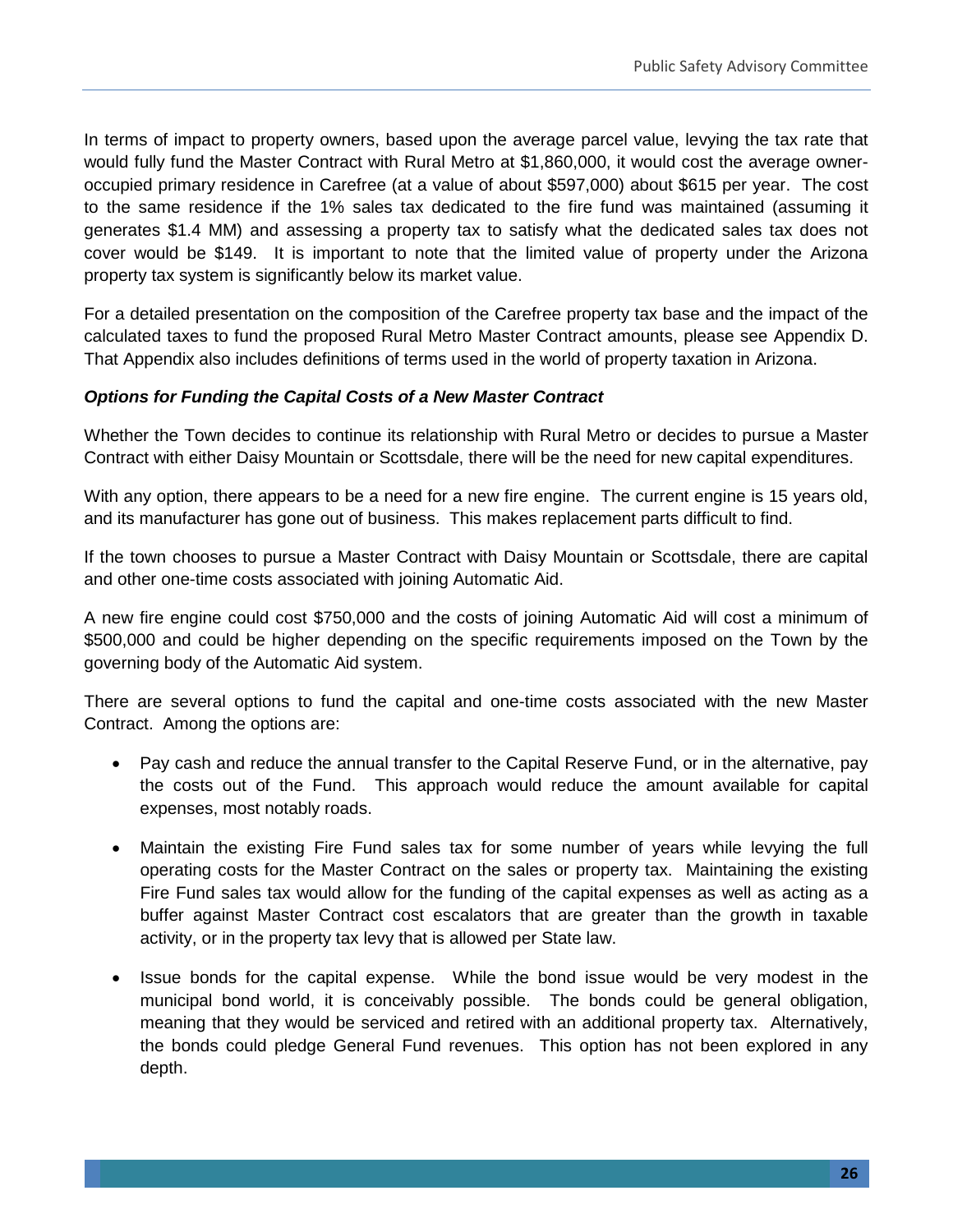• Increase the amount of the initial property tax levy to pay for capital expenses, either in one year or over a couple of years. This option would drive the tax rate up but has the advantage of establishing an initial property tax levy that, when grown by the 2% annual limit, would offer some room to accommodate the Master Contract escalator increases. Note that the levy limit grows regardless of the actual levy. That is, the limit grows even if the actual levy is not at the limit – this is the opposite of "use it or lose it"

These options should be considered by the Town staff and financial advisors, as well as the Town Council.

A final option for capital and other onetime costs would be to find a grant. Working with Rural Metro the Town has been very successful in obtaining grants to replace depreciated assets such as radio equipment, breathing apparatus and technical rescue equipment. It is unclear whether Daisy Mountain or Scottsdale would assume this grant writing service under their proposals.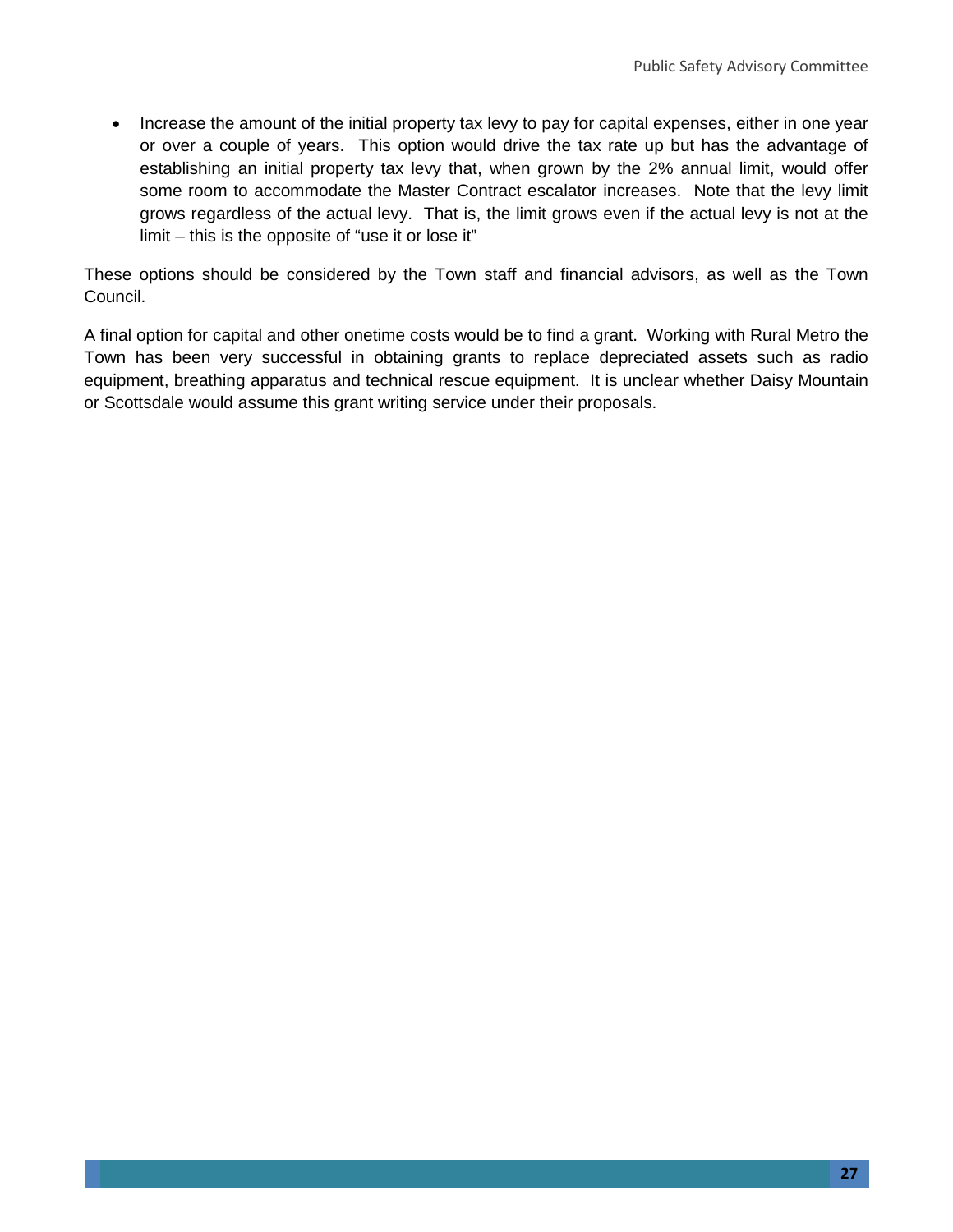# **SECTION FIVE: Public Safety Advisory Committee Recommendations for Carefree Town Council Consideration**

Based upon an extensive and thoughtful review process, and a careful assessment of the information gathered and available to the Committee during its deliberations and summarized in this report, the Carefree Public Safety Advisory Committee makes the following observations and recommendations to the Carefree Town Council for their consideration. These recommendations are offered to assist the Town Council in making informed policy decisions regarding the future of public safety services and finances in the Town of Carefree.

#### **Fire and Emergency Services Recommendation:**

The Public Safety Advisory Committee has been conducting open public meetings since April 2021. Over the last couple of months, the Committee has been openly discussing the report and associated recommendations. This open and transparent public process permitted both residents and first responding agencies to listen to and consider the discussions.

The Committee adopted four recommendations in early January of 2022. That original set of recommendations is included as Appendix E.

However, as the Committee was finalizing its discussions and recommendations the City of Scottsdale Fire Chief sent a notice to Rural Metro that the City of Scottsdale will be terminating a recently renewed Mutual Aid Agreement between the respective agencies. If this action is in fact consummated it would violate one of the conditions the Committee set for continuing (on a temporary basis) the contract with RMFD.

Additionally, during this time, the Life Safety Council responded to a 2.5 month old request to determine how Carefree could be included in the Automatic Aid Consortium. In their response the Life Safety Council stated that the Town did not meet the current Automatic Aid standards, but did not cite a factor that the Town could not overcome in the short term. However, in a recently published article in the Foothills Focus, the City of Phoenix Executive Assistant Chief and leader of the Life Safety Council states, "*that as long as Carefree has a contract with Rural Metro, the Town will not be accepted into the Automatic Aid system*" (Source: The Foothills Focus, January 5, 2022, by Allison Brown, "*Rural Metro contract excludes Carefree from automatic aid*"). This position, if true but never previously communicated, forecloses any opportunity to join automatic aid with our current provider.

Also, in early December the Town of Cave Creek signed an Intergovernmental Agreement with the Daisy Mountain Fire District that contained a significantly greater amount of onetime costs for Cave Creek (including a brush truck and a water tanker with associated crews) than the Committee had been anticipating for a similar contract between Carefree and Daisy Mountain.

Finally, and more recently, discussions have taken place with Scottsdale's City Manager and Mayor who have expressed concern over the Town's continuing partnership with Rural Metro and potential resulting liability to Scottsdale. Although the difference in liability is not clear between Automatic Aid and Mutual Aid, and there has been a mutual aid agreement in place in one form or another since 2005, it is the narrative the Automatic Aid partners have shared with the Town.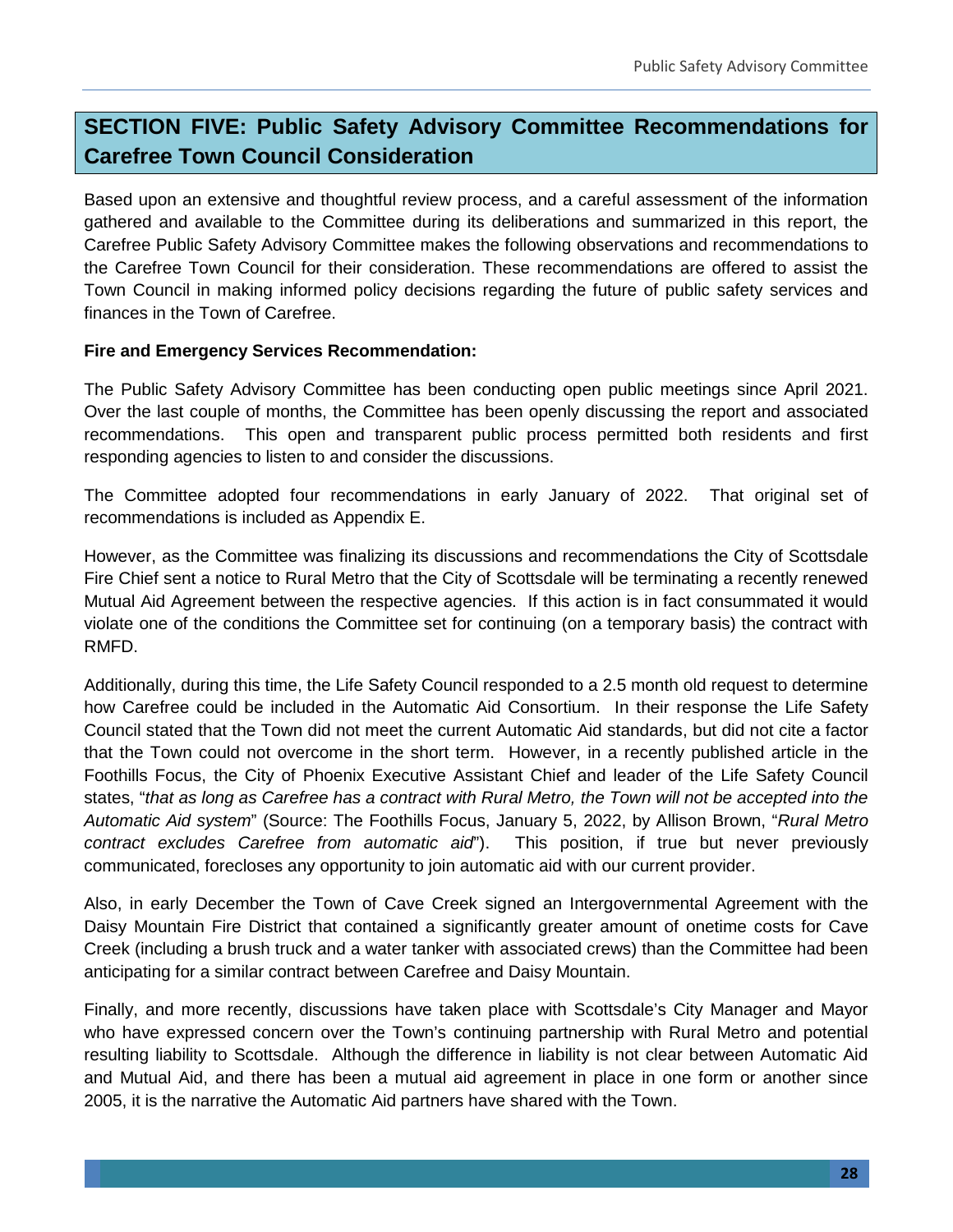Based upon these recent developments and representations from neighboring first responders, it seems imperative that the Town move more quickly than anticipated in the original set of recommendations from the Committee. However, the Town must still ensure that it has a solid contractual relationship with an automatic aid partner and a financially sustainable model to participate in the Automatic Aid Consortium. Therefore, it is recommended that the Town Council:

- Contract as soon as possible with a Fire and Emergency Service professional who can assist the Town in its transition to Automatic Aid, understands the Town's fire risk profile, current investments in Fire and Emergency services, the ancillary services provided under the current Rural Metro contract, and understands and has relationships with adjacent Automatic Aid partners.
- Contract as soon as possible with a reputable financial analyst to model the Town's financial capacity for the next 5 to 10 years, evaluate the Town's expenses and revenues (including but not limited to a potential loss in State Shared Revenues, and potential gains with the Town's economic development initiatives and potential property tax), project potential increases in fire and emergency services cost based upon fire agency budgets and/or CAFRs, evaluate the use of the Town's capital reserve fund, and design option(s) to cover costs for providing fire and emergency services under an Automatic Aid model.

In order to accomplish the goal of joining Automatic Aid, the Committee continues to believe it is necessary to define the "all in" costs for services (including capital investments), assess the financial strength of potential partners, and conduct an analysis of the Town's fiscal capacity. Once these activities are completed, the Town should provide public participation through open houses and Council meetings. It is anticipated this process will take approximately one year. This will necessitate a shortterm extension/renewal of the existing contract with Rural Metro to permit the Town to transition into an Automatic Aid program.

It is hoped that the neighboring automatic aid fire and emergency services providers will give the Town the opportunity to do this due diligence.

#### **Law Enforcement Services:**

The Public Safety Advisory Committee recommends that Town continue with the current level of contracted MCSO services.

#### Rationale for Recommendation

• By the numbers, Carefree is a low risk community with respect to crime. We have been served well by our existing relationship with MCSO. We will continue to have access to the full continuum of services offered through MCSO which sufficiently meets the law enforcement security needs of Carefree.

• The Town Council should consider re-establishing license requirements and penalties for repeated residential and commercial fire and security false alarms. This will alleviate law enforcement false alarm calls which are significant.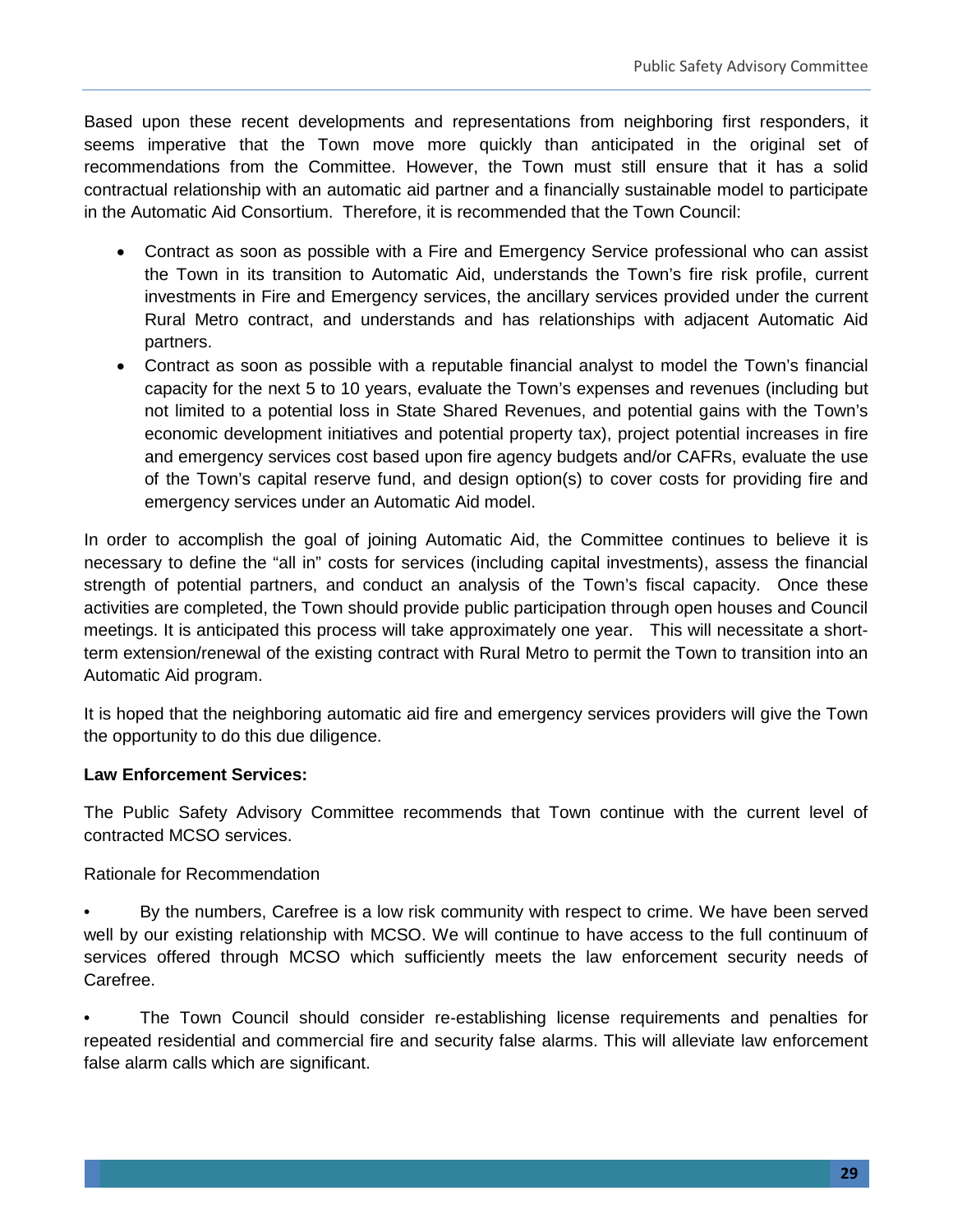• Traffic calming solutions, a significant citizen concern, are currently being studied and developed by the Town which may help alleviate traffic related law enforcement activities and reduce traffic issues without necessitating additional law enforcement personnel. The Public Safety Advisory Committee did not review nor discuss these solutions and makes no recommendation regarding them other than to note that if implemented they should result in a reduction of law enforcement demand within the Town. This supports the Committee's recommendation that the Town maintain existing levels of MSCO contracted services.

Based upon an extensive and thoughtful review process, and a careful assessment of the information gathered and available to the Committee during its deliberations and summarized in this report, the Carefree Public Safety Advisory Committee makes the following recommendations to the Carefree Town Council for their consideration. These recommendations are offered to assist the Town Council in making informed policy decisions regarding the future of public safety services and finances in the Town of Carefree.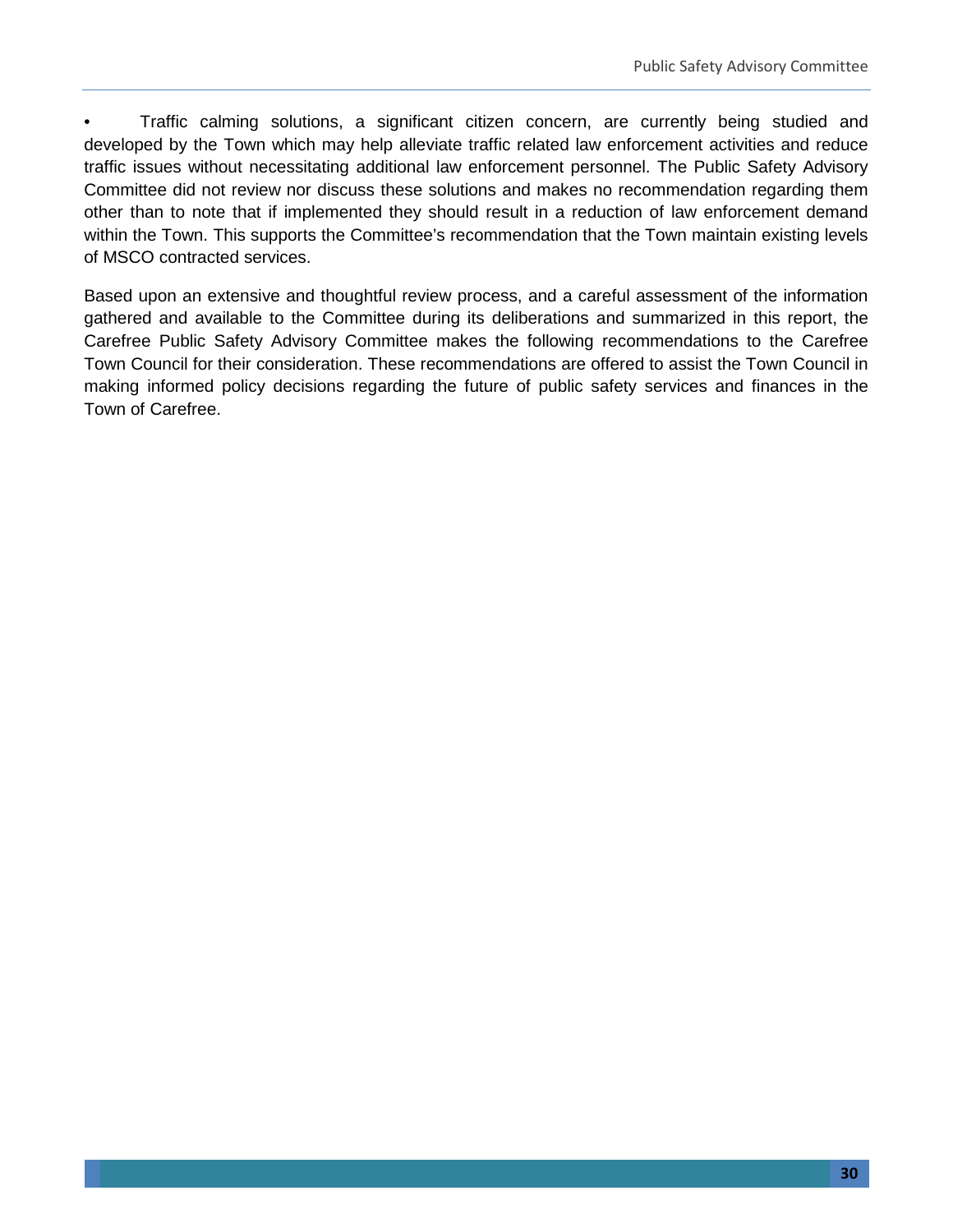# APPENDIX

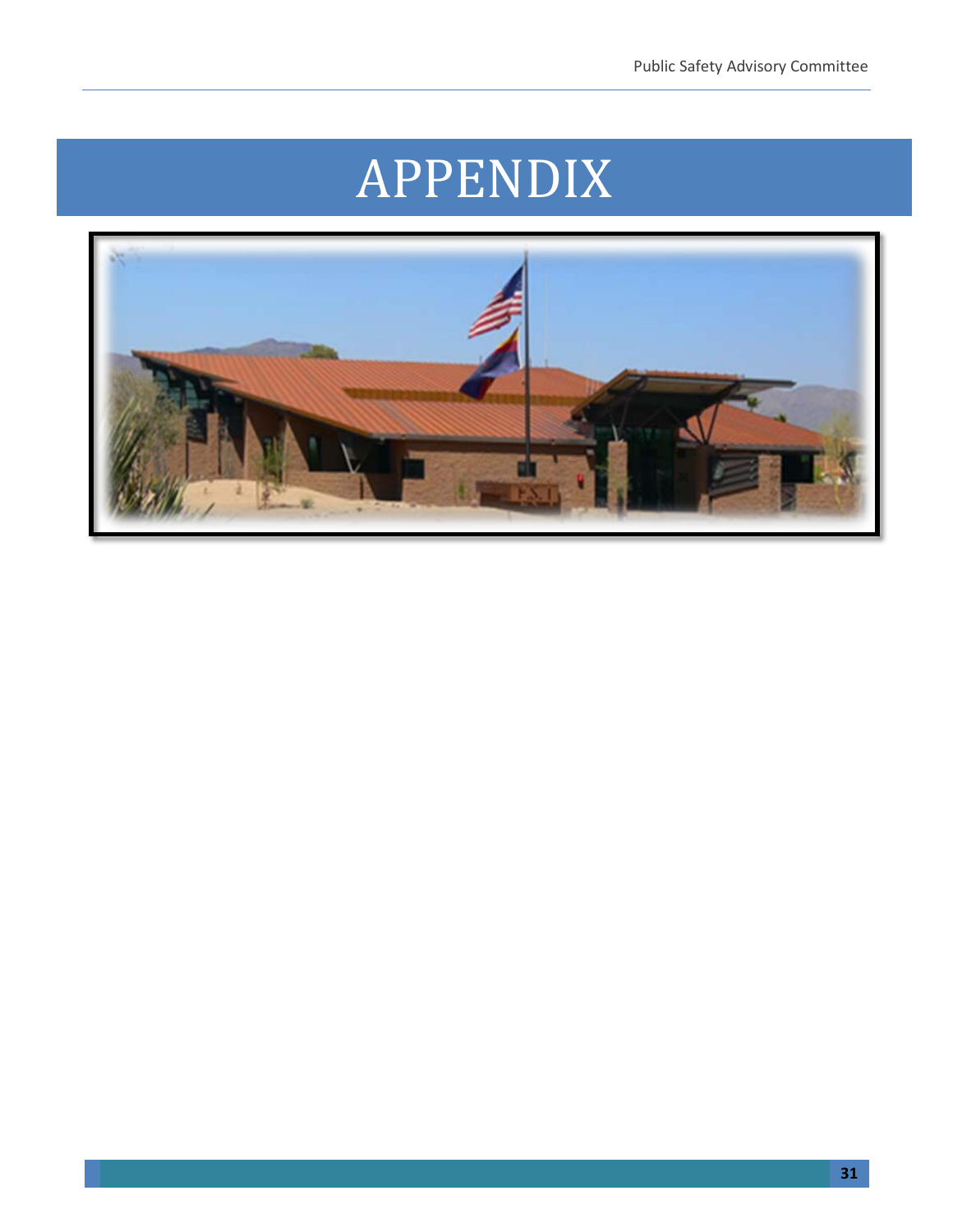# *Appendix A: Comparison of Municipal Sales Tax Rates*

|                                   |             | TRANSACTION PRIVILEGE AND OTHER TAX RATE TABLES Effective July 1, 2021 |             |                                   |             |                                   |             |  |  |
|-----------------------------------|-------------|------------------------------------------------------------------------|-------------|-----------------------------------|-------------|-----------------------------------|-------------|--|--|
| <b>Carefree Transaction</b>       |             | <b>Cave Creek Transaction</b><br><b>Phoenix Transaction</b>            |             |                                   |             | <b>Scottsdale Transaction</b>     |             |  |  |
| Privilege Tax & Use Tax           |             | Privilege Tax & Use Tax                                                |             | Privilege Tax & Use Tax           |             | Privilege Tax & Use Tax           |             |  |  |
| <b>CITY/TOWN</b>                  |             | <b>CITY/TOWN</b>                                                       |             | <b>CITY/TOWN</b>                  |             | <b>CITY/TOWN</b>                  |             |  |  |
| NAME:                             | <b>TAX</b>  | NAME:<br><b>CAVE</b>                                                   | <b>TAX</b>  | NAME:                             | <b>TAX</b>  | NAME:                             | <b>TAX</b>  |  |  |
| <b>CAREFREE</b>                   | <b>RATE</b> | <b>CREEK</b>                                                           | <b>RATE</b> | <b>PHOENIX</b>                    | <b>RATE</b> | <b>SCOTTSDALE</b>                 | <b>RATE</b> |  |  |
| Advertising                       | 3.00%       | Advertising                                                            | 3.00%       | Advertising                       | 0.50%       | Advertising                       | 1.75%       |  |  |
| Amusements                        | 3.00%       | Amusements                                                             | 3.00%       | Amusements                        | 2.30%       | Amusements                        | 1.75%       |  |  |
| <b>Contracting-Prime</b>          | 4.00%       | <b>Contracting-Prime</b>                                               | 5.00%       | <b>Contracting-Prime</b>          | 2.30%       | <b>Contracting-Prime</b>          | 1.75%       |  |  |
| Contracting-                      | 4.00%       | Contracting-                                                           | 5.00%       | Contracting-                      | 2.30%       | Contracting-                      | 1.75%       |  |  |
| <b>Speculative Builders</b>       |             | <b>Speculative Builders</b>                                            |             | <b>Speculative Builders</b>       |             | <b>Speculative Builders</b>       |             |  |  |
| <b>Contracting-Owner</b>          | 4.00%       | <b>Contracting-Owner</b>                                               | 5.00%       | <b>Contracting-Owner</b>          | 2.30%       | <b>Contracting-Owner</b>          | 1.75%       |  |  |
| <b>Builder</b>                    |             | <b>Builder</b>                                                         |             | <b>Builder</b>                    |             | <b>Builder</b>                    |             |  |  |
|                                   |             | Feed at Wholesale                                                      | 3.00%       |                                   |             | Feed at Wholesale                 | 1.75%       |  |  |
| <b>Job Printing</b>               | 3.00%       | <b>Job Printing</b>                                                    | 3.00%       | <b>Job Printing</b>               | 2.30%       | <b>Job Printing</b>               | 1.75%       |  |  |
|                                   |             |                                                                        |             | Jet Fuel Sales (cents             | \$0.01      | Jet Fuel Sales (cents             | \$0.02      |  |  |
|                                   |             |                                                                        |             | per gallon)                       |             | per gallon)                       |             |  |  |
| Manufactured                      | 3.00%       | Manufactured                                                           | 3.00%       | Manufactured                      | 2.30%       | Manufactured                      | 1.75%       |  |  |
| <b>Buildings</b>                  |             | <b>Buildings</b>                                                       |             | <b>Buildings</b>                  |             | <b>Buildings</b>                  |             |  |  |
| Timbering and Other<br>Extraction | 3.00%       | Timbering and Other<br>Extraction                                      | 3.00%       | Timbering and Other<br>Extraction | 2.30%       | Timbering and Other<br>Extraction | 1.75%       |  |  |
| Severance-Metal                   |             | Severance-Metal                                                        |             | Severance-Metal                   |             | Severance-Metal                   |             |  |  |
| Mining                            | 0.10%       | Mining                                                                 | 0.10%       | Mining                            | 0.10%       | Mining                            | 0.10%       |  |  |
| Publication                       | 3.00%       | Publication                                                            | 3.00%       | Publication                       | 2.30%       | Publication                       | 1.75%       |  |  |
| <b>Hotels</b>                     | 3.00%       | <b>Hotels</b>                                                          | 3.00%       | <b>Hotels</b>                     | 2.30%       | <b>Hotels</b>                     | 1.75%       |  |  |
| Hotel/Motel                       |             | Hotel/Motel                                                            |             | Hotel/Motel                       |             | <b>Hotel/Motel</b>                |             |  |  |
| (Additional Tax)                  | 3.00%       | (Additional Tax)                                                       | 4.00%       | (Additional Tax)                  | 3.00%       | (Additional Tax)                  | 5.00%       |  |  |
| Residential Rental,               |             | Residential Rental,                                                    |             | Residential Rental,               |             | Residential Rental,               |             |  |  |
| Leasing & Licensing               | 3.00%       | Leasing & Licensing                                                    | 3.00%       | Leasing & Licensing               | 2.30%       | Leasing & Licensing               | 1.75%       |  |  |
| for Use                           |             | for Use                                                                |             | for Use                           |             | for Use                           |             |  |  |
| Commercial Rental.                |             | Commercial Rental.                                                     |             | Commercial Rental,                |             | Commercial Rental.                |             |  |  |
| Leasing & Licensing               | 3.00%       | Leasing & Licensing                                                    | 3.00%       | Leasing & Licensing               | 2.30%       | Leasing & Licensing               | 1.75%       |  |  |
| for Use                           |             | for Use                                                                |             | for Use                           |             | for Use                           |             |  |  |
|                                   |             |                                                                        |             | Commercial Lease                  |             |                                   |             |  |  |
|                                   |             |                                                                        |             | (Additional Tax)                  | 0.10%       |                                   |             |  |  |
|                                   |             | Rental Occupancy                                                       | 3.00%       | Rental Occupancy                  | 2.30%       |                                   |             |  |  |
| Rental, Leasing &                 |             | Rental, Leasing &                                                      |             | Rental, Leasing &                 |             | Rental, Leasing &                 |             |  |  |
| Licensing for Use of              | 3.00%       | Licensing for Use of                                                   | 3.00%       | Licensing for Use of              | 2.30%       | Licensing for Use of              | 1.75%       |  |  |
| <b>TPP</b>                        |             | TPP                                                                    |             | TPP                               |             | TPP                               |             |  |  |
|                                   |             |                                                                        |             | Short-Term Motor                  |             |                                   |             |  |  |
|                                   |             |                                                                        |             | Vehicle Rental                    | 2.00%       |                                   |             |  |  |
|                                   |             |                                                                        |             | (Additional Tax)                  |             |                                   |             |  |  |
| <b>Restaurants and Bars</b>       | 3.00%       | <b>Restaurants and</b>                                                 | 3.00%       | <b>Restaurants and</b>            | 2.30%       | <b>Restaurants and</b>            | 1.75%       |  |  |
|                                   |             | <b>Bars</b>                                                            |             | <b>Bars</b>                       |             | <b>Bars</b>                       |             |  |  |
| <b>Retail Sales</b>               | 3.00%       | <b>Retail Sales</b>                                                    | 3.00%       | <b>Retail Sales</b>               | 2.30%       | <b>Retail Sales</b>               | 1.75%       |  |  |
| <b>Retail Sales Food for</b>      | 2.00%       | <b>Retail Sales Food for</b>                                           | 3.00%       |                                   |             | <b>Retail Sales Food for</b>      | 1.75%       |  |  |
| <b>Home Consumption</b>           |             | <b>Home Consumption</b>                                                |             |                                   |             | <b>Home Consumption</b>           |             |  |  |
|                                   |             |                                                                        |             | Retail Sales (Single              |             |                                   |             |  |  |
|                                   |             |                                                                        |             | Item Portion Over                 | 2.00%       |                                   |             |  |  |
|                                   |             |                                                                        |             | \$10,968)                         |             |                                   |             |  |  |
| <b>MRRA</b> Amount                | 3.00%       | <b>MRRA</b> Amount                                                     | 3.00%       | <b>MRRA</b> Amount                | 2.30%       | <b>MRRA</b> Amount                | 1.75%       |  |  |
| Communications                    | 3.00%       | Communications                                                         | 3.00%       | Communications                    | 4.70%       | Communications                    | 1.75%       |  |  |
| Transporting                      | 3.00%       | Transporting                                                           | 3.00%       | Transporting                      | 2.30%       | Transporting                      | 1.75%       |  |  |
| Utilities                         | 3.00%       | Utilities                                                              | 3.00%       | Utilities                         | 2.70%       | Utilities                         | 1.75%       |  |  |
|                                   |             |                                                                        |             | Wastewater                        | 2.70%       | Wastewater                        | 1.75%       |  |  |
|                                   |             |                                                                        |             | <b>Removal Services</b>           |             | <b>Removal Services</b>           |             |  |  |
|                                   |             |                                                                        |             | Jet Fuel Use Tax                  | \$0.01      | Jet Fuel Use Tax                  | \$0.02      |  |  |
|                                   |             |                                                                        |             | (cents per gallon)                |             | (cents per gallon)                |             |  |  |
| Use Tax Purchases                 | 3.00%       | Use Tax Purchases                                                      | 3.00%       | Use Tax Purchases                 | 2.30%       | Use Tax Purchases                 | 1.55%       |  |  |
|                                   |             |                                                                        |             | Use Tax (Single                   |             |                                   |             |  |  |
|                                   |             |                                                                        |             | Item Portion Over                 | 2.00%       |                                   |             |  |  |
|                                   |             |                                                                        |             | \$10.968)                         |             |                                   |             |  |  |
| Use Tax From                      | 3.00%       | Use Tax From                                                           | 3.00%       | Use Tax From                      | 2.30%       | Use Tax From                      | 1.55%       |  |  |
| Inventory                         |             | Inventory                                                              |             | Inventory                         |             | Inventory                         |             |  |  |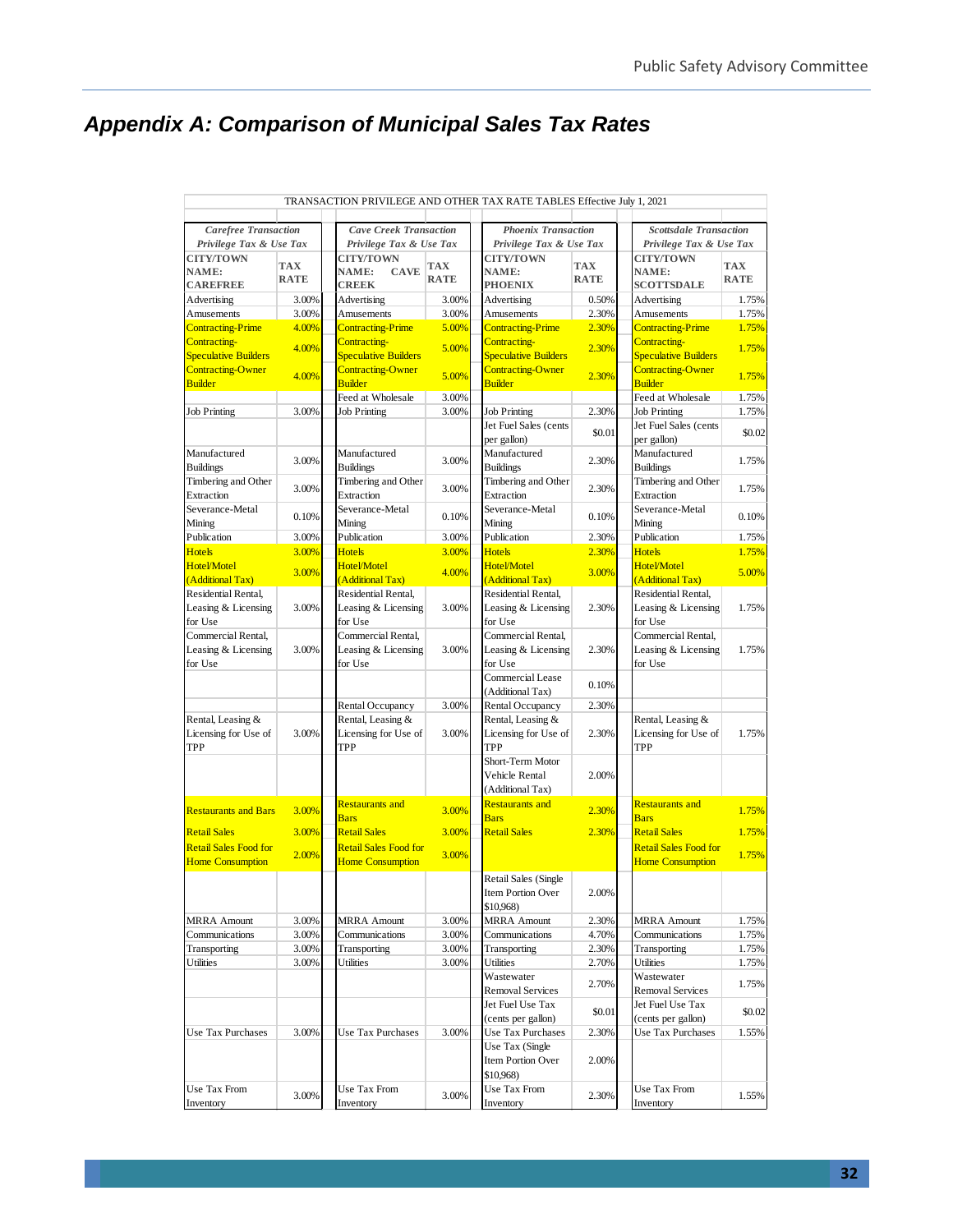## *Appendix B: Legal Requirements for Establishing a Property Tax*

There are requirements in both the Arizona Revised Statutes (ARS) and the Town of Carefree Code for instituting a property tax. Presented below is the relevant text from the ARS as well as from the Town Code.

#### *Arizona Revised Statutes*

**42-17056.** Initial base levy limit if no primary property taxes were levied in the preceding tax year; subsequent levy amount

A. If a county, city, town or community college district did not levy primary property taxes in the preceding tax year, the governing body shall submit a proposed amount to be raised by primary property taxes for approval of the voters.

B. The election shall be held on the third Tuesday in May before the beginning of the fiscal year in as nearly as practicable the same manner as prescribed by title 35, chapter 3, article 3. The ballot shall state that if the amount is approved by the voters, it will be the base for determining levy limitations for the county, city, town or district for subsequent fiscal years.

C. If a majority of the qualified electors voting approve the proposed levy amount for primary property taxes, the levy applicable for the county, city, town or district for the next fiscal year shall be an amount not exceeding the approved amount.

D. On acceptance by the voters, the governing body shall send a copy of the approved resolution to the property tax oversight commission.

E. If the proposed levy amount is not approved, the county, city, town or community college district shall not levy a primary property tax for that year.

#### *Carefree Town Code*

**Section 15-1-1** Property tax proposals. An affirmative vote of two-thirds of the members of the Carefree Common Council is required to present any property tax proposal to the registered voters of the town.

**Section 15-1-2** Property tax or increase. A majority vote of the registered voters of the Town of Carefree voting on the issue is required before any Carefree Town property tax or increase in existing Carefree Town property tax previously approved by the Carefree voters shall be enacted.

The provisions of Section 15-1-2 should be reviewed by counsel to determine if the 2% levy increase permitted under state law is subject to voter approval.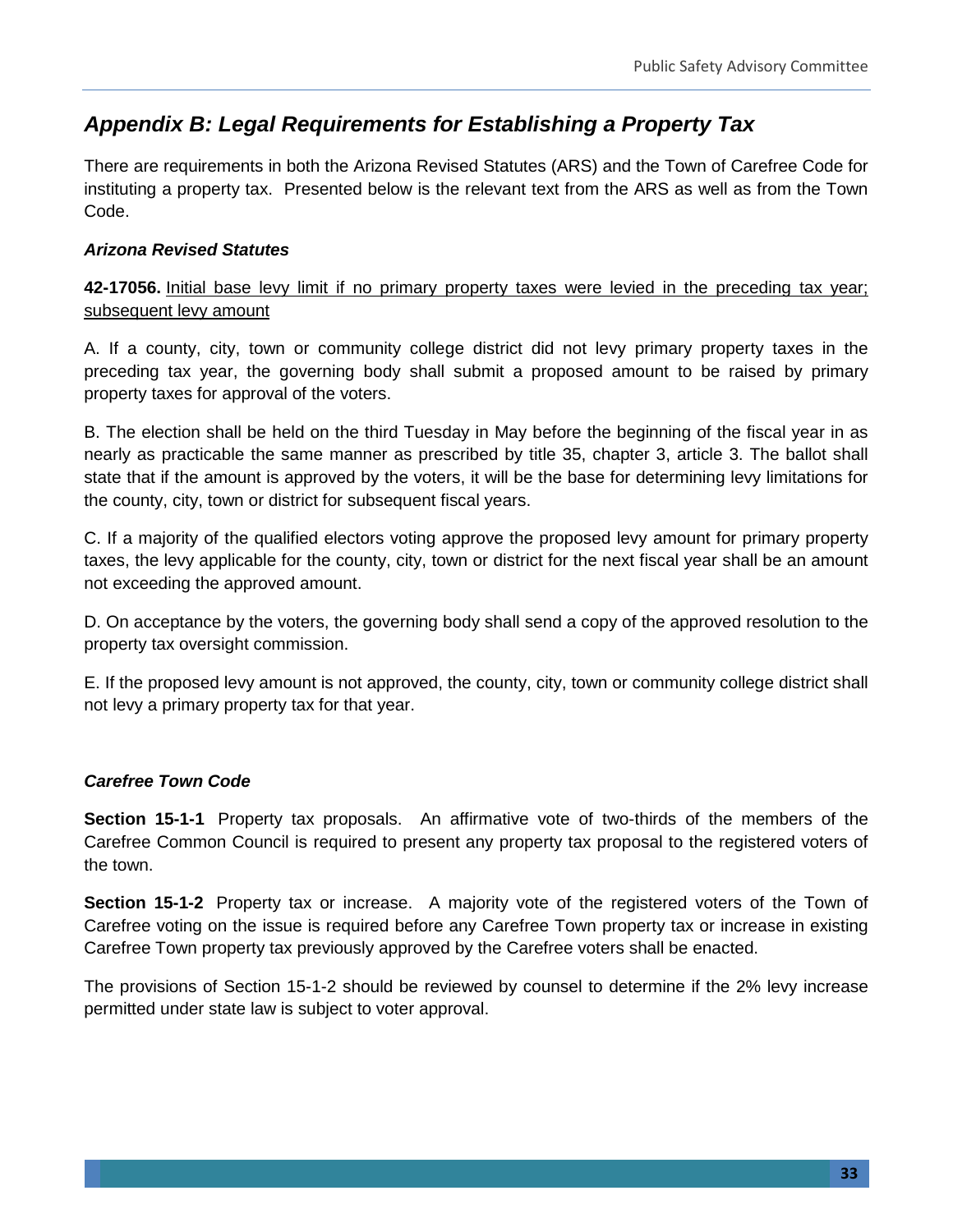# *Appendix C: The Statutory 2% Levy Limit*

In the discussion of the property tax it was mentioned that any property tax imposed by the Town would be subject to a "2% levy limit". The statute prescribing the limit is presented below.

#### **42-17051.** Limit on county, municipal and community college primary property tax levy

A. In addition to any other limitation that may be imposed, a county, charter county, city, charter city, town or community college district shall not levy primary property taxes in any year in excess of an aggregate amount computed as follows:

1. Determine the maximum allowable primary property tax levy limit for the jurisdiction for the preceding tax year.

2. Multiply the amount determined in paragraph 1 by 1.02.

3. Determine the assessed value for the current tax year of all property in the political subdivision that was subject to tax in the preceding tax year.

4. Divide the dollar amount determined in paragraph 3 by one hundred and then divide the dollar amount determined in paragraph 2 by the resulting quotient. The result, rounded to four decimal places, is the maximum allowable tax rate for the political subdivision.

5. Determine the finally equalized valuation of all property, less exemptions, appearing on the tax roll for the current tax year including an estimate of the personal property tax roll determined pursuant to section 42-17053.

6. Divide the dollar amount determined in paragraph 5 by one hundred and then multiply the resulting quotient by the rate determined in paragraph 4. The resulting product is the maximum allowable primary property tax levy limit for the current year for all political subdivisions.

7. The allowable levy of primary property taxes for the current fiscal year for all political subdivisions is the maximum allowable primary property tax levy limit less any amounts required to reduce the levy pursuant to subsections B and C of this section.

B. Any monies that a political subdivision received from primary property taxation in excess of the sum of the amount of taxes collectible pursuant to section 42-15054 and the allowable levy determined under subsection A of this section shall be maintained in a separate fund and used to reduce the primary property tax levy in the following year. Monies that are received and that are attributable to the payment of delinquent taxes that were properly assessed in prior years shall not be applied to reduce the levy in the following year.

C. If, pursuant to section 41-1279.07, the auditor general determines that in any fiscal year a county has exceeded its expenditure limitation, the allowable levy of primary property taxes of the county determined under subsection A of this section shall be reduced in the fiscal year following the auditor general's hearing by the amount of the expenditures that exceeded the county's expenditure limitation.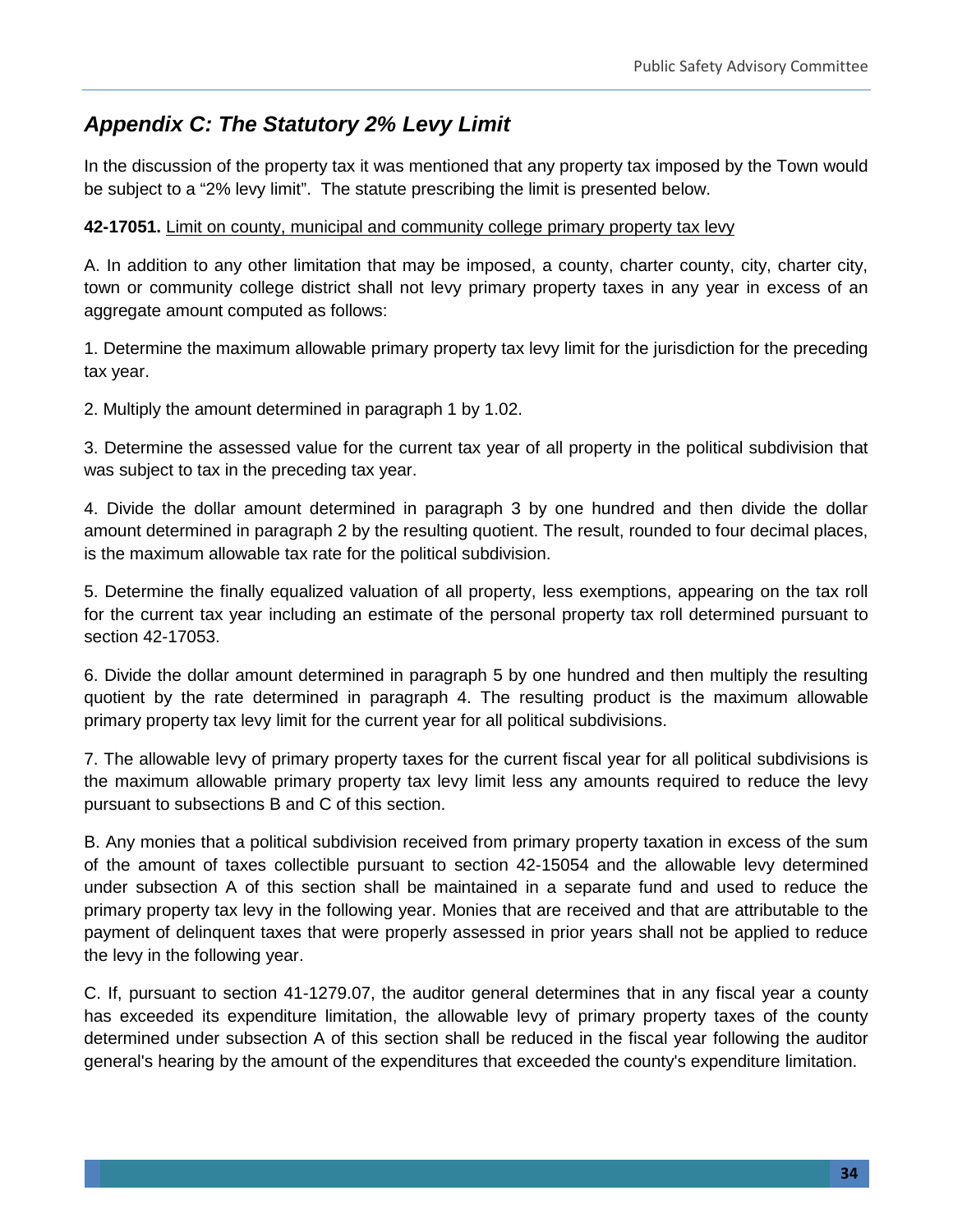D. The limitations prescribed by this section do not apply to levies made pursuant to section 15-994 or article 5 of this chapter.

E. The levy limitation for a political subdivision is considered to be increased each year to the maximum permissible limit under subsection A of this section regardless of whether the county, city, town or district actually levies taxes in any year up to the maximum permissible amount.

F. For purposes of determining a county's levy limit under this article, remote municipal property, as defined in section 42-15251, is considered to be taxable property in the county.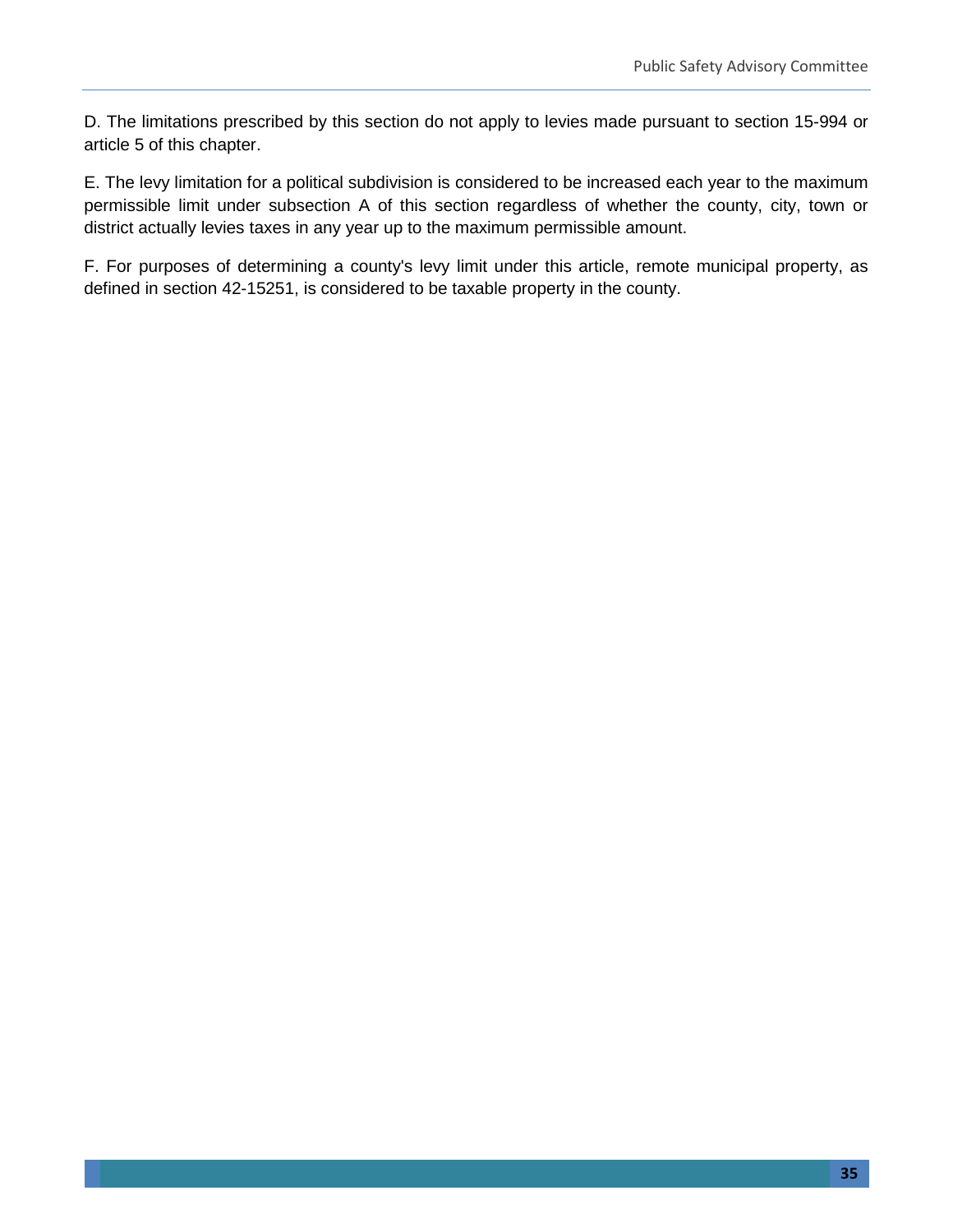## *Appendix D: Tax Rates Calculated for Assumed Rural Metro Costs*

The below Table presents a plethora of information based on the tax rates calculated for the Rural Metro Master Contract costs. The Table is a presentation of the Limited Property Values by Legal Class (and other analyses) for the Town of Carefree.

|                                          |                | <b>LEGAL</b>   |                | <b>LIMITED</b>  | <b>LPV</b>      |                                  | <b>LPV NET</b> |            |                | <b>AVG Net</b> |              | Levy @ \$1.03   |                         | Levy @ \$.25    |
|------------------------------------------|----------------|----------------|----------------|-----------------|-----------------|----------------------------------|----------------|------------|----------------|----------------|--------------|-----------------|-------------------------|-----------------|
|                                          |                | <b>CLASS</b>   | <b>PARCELS</b> | <b>PROPERTY</b> | <b>ASSESSED</b> | <b>EXEMPT</b><br><b>ASSESSED</b> |                | <b>PCT</b> | <b>AVG LPV</b> | Assesed        |              | <b>AVG Prcl</b> |                         | <b>AVG Prcl</b> |
| <b>CITY OF CAREFREE</b>                  |                |                | 3,460          | 1,693,921,879   | 185,008,894     | 4,783,181                        | 180,225,713    |            |                |                |              | 1,856,325       |                         | 450,564         |
| <b>Utilities</b>                         |                | 3              |                | 279             | 50              |                                  | 50             | 0.0%       | 70             | 13             |              |                 |                         |                 |
| Utilities - Personal Property            |                | 3P             |                | 17,357,173      | 3,124,291       |                                  | 3,124,291      | 1.7%       | 4,339,293      | 781,073        |              |                 |                         |                 |
| <b>Water &amp; Sewer Utilities</b>       |                | 6              |                | 2,705,590       | 487,006         |                                  | 487,006        | 0.3%       | 2,705,590      | 487,006        |              |                 |                         |                 |
| Water & Sewer Utilities - Pers Prop      |                | 6P             |                | 2,303,410       | 414,614         | $\Omega$                         | 414,614        | 0.2%       | 2,303,410      | 414,614        |              |                 |                         |                 |
| <b>Shopping Centers</b>                  |                | 8              |                | 7,880,775       | 1,418,540       |                                  | 1,418,540      | 0.8%       | 7,880,775      | 1,418,540      | \$           | 14,610.96       | S                       | 3,546.35        |
| <b>Golf Courses</b>                      |                | 9              | 12             | 1,249,373       | 224,888         |                                  | 224,888        | 0.1%       | 104,114        | 18,741         | \$.          | 193.03          | -S                      | 46.85           |
| Telecommunication                        |                | 11             |                | 550,466         | 99,084          |                                  | 99,084         | 0.1%       | 78,638         | 14,155         |              |                 |                         |                 |
| Telecommunication - Pers Prop            |                | 11P            |                | 2,161,845       | 389,132         |                                  | 389,132        | 0.2%       | 308,835        | 55,590         |              |                 |                         |                 |
| <b>Other Commercial &amp; Industrial</b> |                | 12             | 197            | 78,211,760      | 14,077,874      | 43,218                           | 14,034,656     | 7.8%       | 397,014        | 71,242         | $\mathbf{s}$ | 733.79          | $\mathbf{s}$            | 178.10          |
| Other C&I - Personal Property            |                | 13P            | $\Omega$       | 3,548,274       | 638,689         | 66,552                           | 572,137        | 0.3%       | 18,012         | 2,904          |              |                 |                         |                 |
| Agricultural                             | $\overline{2}$ | R              | 697            | 126,671,543     | 18,999,821      | 4,659,730                        | 14,340,091     | 8.0%       | 181,738        | 20,574         |              | 211.91          |                         | 51.44           |
| Agricultural - Personal Property         | 2              | PP             | 0              | 130,400         | 19,560          |                                  | 19,560         | 0.0%       | 187            | 28             |              |                 |                         |                 |
| <b>Residential - Owner Primary Res</b>   | 3              | $\overline{1}$ | 1,425          | 851,627,232     | 85,162,872      | 9,681                            | 85,153,191     | 47.2%      | 597,633        | 59,757         | $\mathbf{s}$ | 615.49          | $\mathbf{\hat{x}}$      | 149.39          |
| Residential - Relative Primary Res       | 3              | $\overline{2}$ | 38             | 20,343,753      | 2,034,380       |                                  | 2,034,380      | 1.1%       | 535,362        | 53,536         |              |                 |                         |                 |
| <b>Residential - Other Owner</b>         | 4              | $\overline{1}$ | 857            | 513,527,013     | 51,352,777      |                                  | 51,352,777     | 28.5%      | 599,215        | 59,922         |              | 617.19          | $\overline{\mathbf{s}}$ | 149.80          |
| Residential - Other Owner Pers Prop      | 4              | 1P             | n              | 730             | 73              |                                  | 73             | 0.0%       |                | $\Omega$       |              |                 |                         |                 |
| Residential - Leased or Rented           | 4              | $\overline{2}$ | 136            | 61,847,210      | 6,184,738       | $\Omega$                         | 6,184,738      | 3.4%       | 454,759        | 45,476         |              |                 |                         |                 |
| Licensed Residential Care Facility       | 4              | 5              |                | 3,652,553       | 365,255         | O                                | 365,255        | 0.2%       | 3,652,553      | 365,255        | \$           | 3,762.13        | <sup>\$</sup>           | 913.14          |
| Licensed Res Care Fac Pers Prop          | 4              | 5P             |                | 100,000         | 10,000          |                                  | 10,000         | 0.0%       | 100,000        | 10,000         | \$           | 103.00          |                         | 25.00           |
| Residential - Common Areas               | 4              | 8              | 105            | 52,500          | 5,250           | 4,000                            | 1,250          | 0.0%       | 500            | 12             |              |                 |                         |                 |

Note: The following is brief description of the column heading headings in the above Table.

- Legal Class: Arizona divides the property subject to taxation into various classes and subclasses. The major classes are:
	- o Class One Commercial
	- o Class Two Agriculture/Vacant Land
	- o Class Three Owner Occupied Residential Property
	- o Class Four Non Owner Occupied Residential or Owner Occupied Second Homes
- Subclasses: Within each Legal Class there can be a variety of property types, for example in Class One for Carefree the Table depicts utilities, water and sewer utilities, shopping centers, golf courses, telecommunication facilities and other commercial & industrial.
- Parcels: Individual pieces of land as defined by their legal description
- Limited Property Value: Arizona generally determines two value types for each parcel:
	- o Full Cash Value: an approximation (generally between 80% and 85%) of market value. While this is true for most residential property, many commercial properties have specific instructions in statute for the determination of Full Cash Value – examples include utilities, shopping centers, golf courses, etc.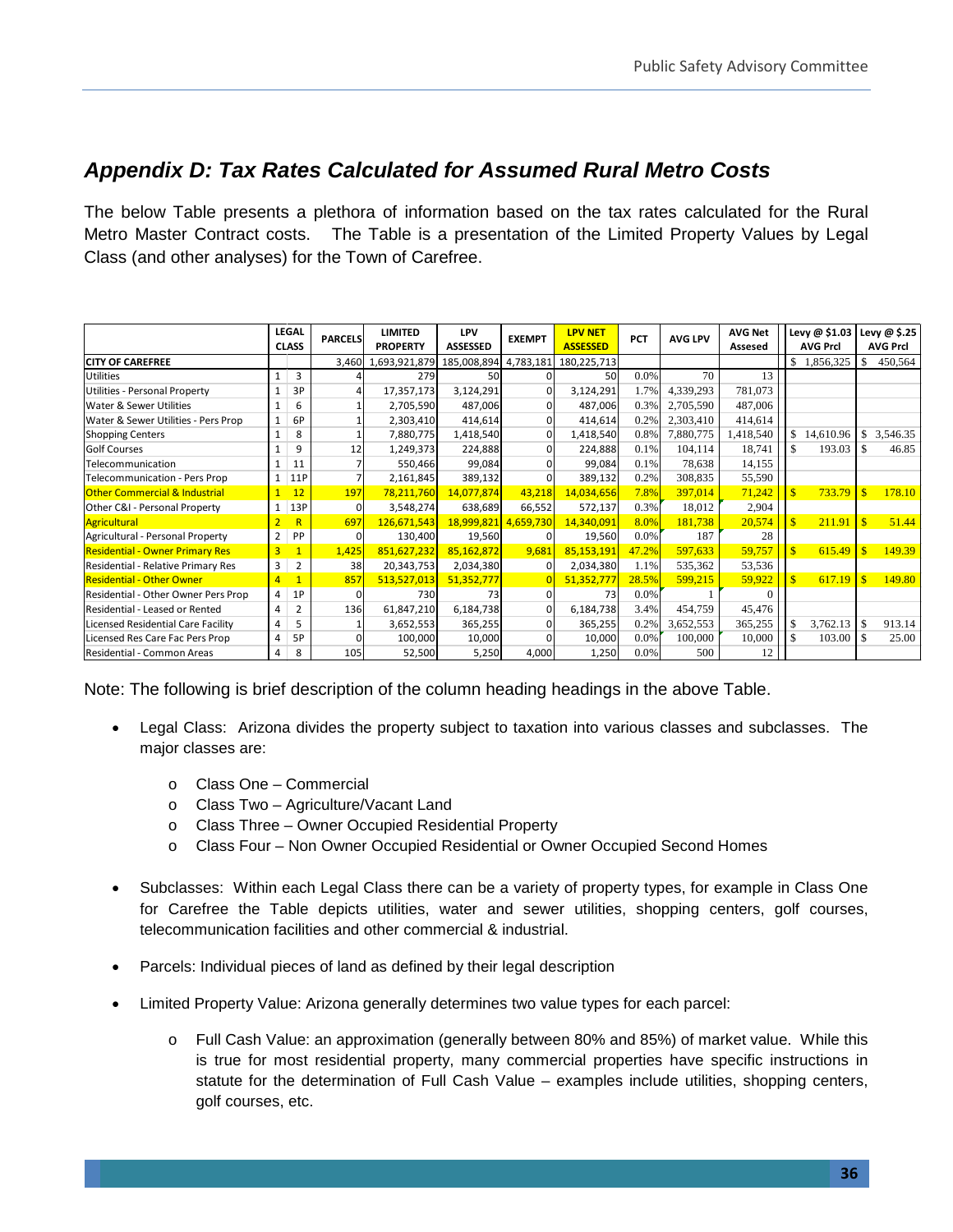- o Limited Property Value: a value that is based on the previous year's value, generally limited to a 5% increase over the previous year's LPV. This is the value (after the application of an assessment ratio) that the tax rate is ultimately applied.
- o The result is that the valuation that is taxed is somewhat lower than market value. As an example, for Carefree, the Full Cash Value is \$1.96 billion while the Limited Property Value is \$1.69 billion.
- Limited Property Value Assessed: Arizona applies different Assessment Ratios to different Legal Classes of Property. Both Class Three and Class Four have the same assessment ratio applied; Class Four is distinguished from Class Three to prevent non-owner occupied residential property from receiving the Homeowner's Property Tax Rebate. The assessment ratios by principal legal class are:
	- o Class One will be dropping to 16% over the next four years
	- o Class Two 15%
	- $\circ$  Class Three and Four 10%
- Exempt: The State Constitution and statutes offer some properties either partial or full exemption from the property tax. Notable exemptions include government property, inventories, property of widows and widowers and certain nonprofit organizations. The \$4.6 million exemption for agricultural property in Carefree is somewhat curious.
- Limited Property Net Assessed: the assessed value of property that is not exempt. Note that the tax rate is applied per hundred dollars of the LPV Net Assessed Value.
- PCT (Percentage): this is the distribution of LPV Net Assessed Value by class. In Carefree's case, the class with the largest percentage of LPV NAV is Owner Primary Residence at 47% followed by Other, Owner Residential (at 28%), Agricultural/Vacant Land (at 8%), followed by Other Commercial & Industrial (at almost 8%).
- AVG LPV (Average Limited Property Value): This a calculated value to show the average Limited Property Value associated with each class; it is determined by dividing the Limited Property Value by the Parcel count. For Owner Occupied Residential the average LPV is \$597,633.
- AVG Net Assessed: This is a calculated value to show the average LPV Net Assessed associated with each class; it is determined by dividing the LPV Net Assessed by the Parcel count. For Owner Occupied Residential the average LPV Net Assessed is \$59,757.
- Levy @ \$1.03 AVG Prcl: This column depicts the total levy at a \$1.03 tax rate (\$1.856 million) and the tax bill for fire protection at that same rate for the average parcel. For Owner Occupied Residential, the average tax would be about \$615.
- Levy @ .25 AVG Prcl: This column depicts the total levy at a \$.25 tax rate (\$450,564) and the tax bill for fire protection at that same rate for the average parcel. For Owner Occupied Residential, the average tax would be about \$149.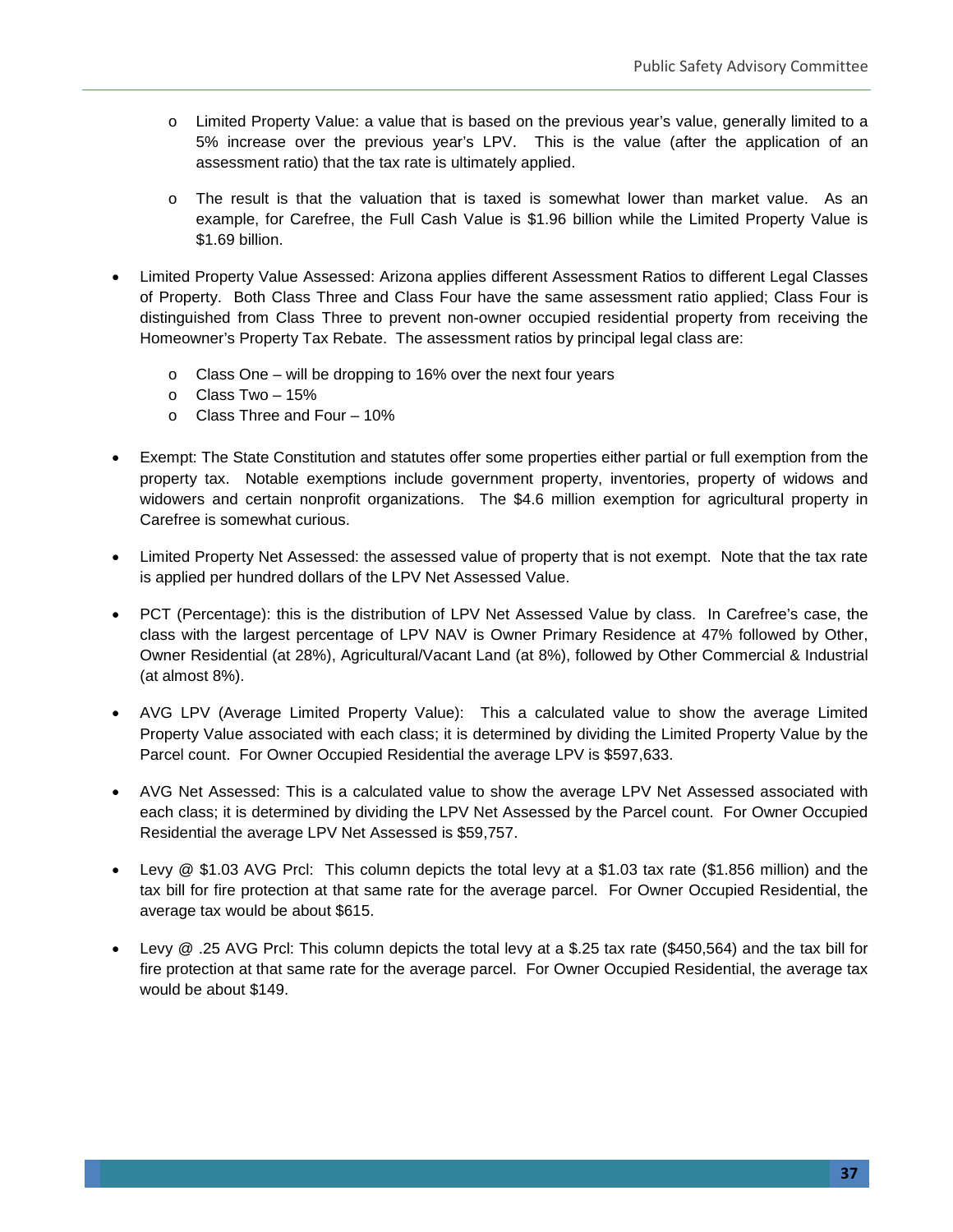# *Appendix E: January 5, 2022 Committee Recommendation prior to approved revisions of January 21, 2022*

# **SECTION FIVE: Public Safety Advisory Committee Recommendations for Carefree Town Council Consideration**

Based upon an extensive and thoughtful review process, and a careful assessment of the information gathered and available to the Committee during its deliberations and summarized in this report, the Carefree Public Safety Advisory Committee makes the following recommendations to the Carefree Town Council for their consideration. These recommendations are offered to assist the Town Council in making informed policy decisions regarding the future of public safety services and finances in the Town of Carefree.

#### **Recommendation #1:**

The Public Safety Advisory Committee recommends that the Town of Carefree Town Council establish a 3-5 year contract for fire service with Rural Metro beginning July 1, 2022, under the following conditions:

- Rural Metro and the Town of Carefree have mutual aid agreements in place with bordering fire departments, agencies and districts; and jurisdictional/call boundaries and protocols are worked out and documented.
- There is demonstrated and assured ability by Rural Metro to respond to fire and medical emergencies within Carefree town boundaries including west of Black Mountain, within 6 minutes of station notification by alarm room.

#### Rationale for Recommendation

- Lowest contract operating cost of options presented
- No startup costs
- Three fire personnel on the engine appears sufficient to serve Carefree as long as an ambulance with two additional personnel is dispatched with the engine – this model has served Carefree well historically
- Existing satisfactory service and response track record good and proven working relationship between Rural Metro and the Town of Carefree
- Town retains a degree of political and decision-making control of fire service
- The Town does not presently have the financial capacity to participate in automatic aid
- The 3-5 year contract period allows the Town of Carefree to consider, and if necessary, plan and develop the financial and physical capacity to join the automatic aid system at some future date. There is a need to develop clear cost estimates (both operational and capital expenditures) and a revenue plan for financing increased fire service expenditures.

#### **Recommendation #2:**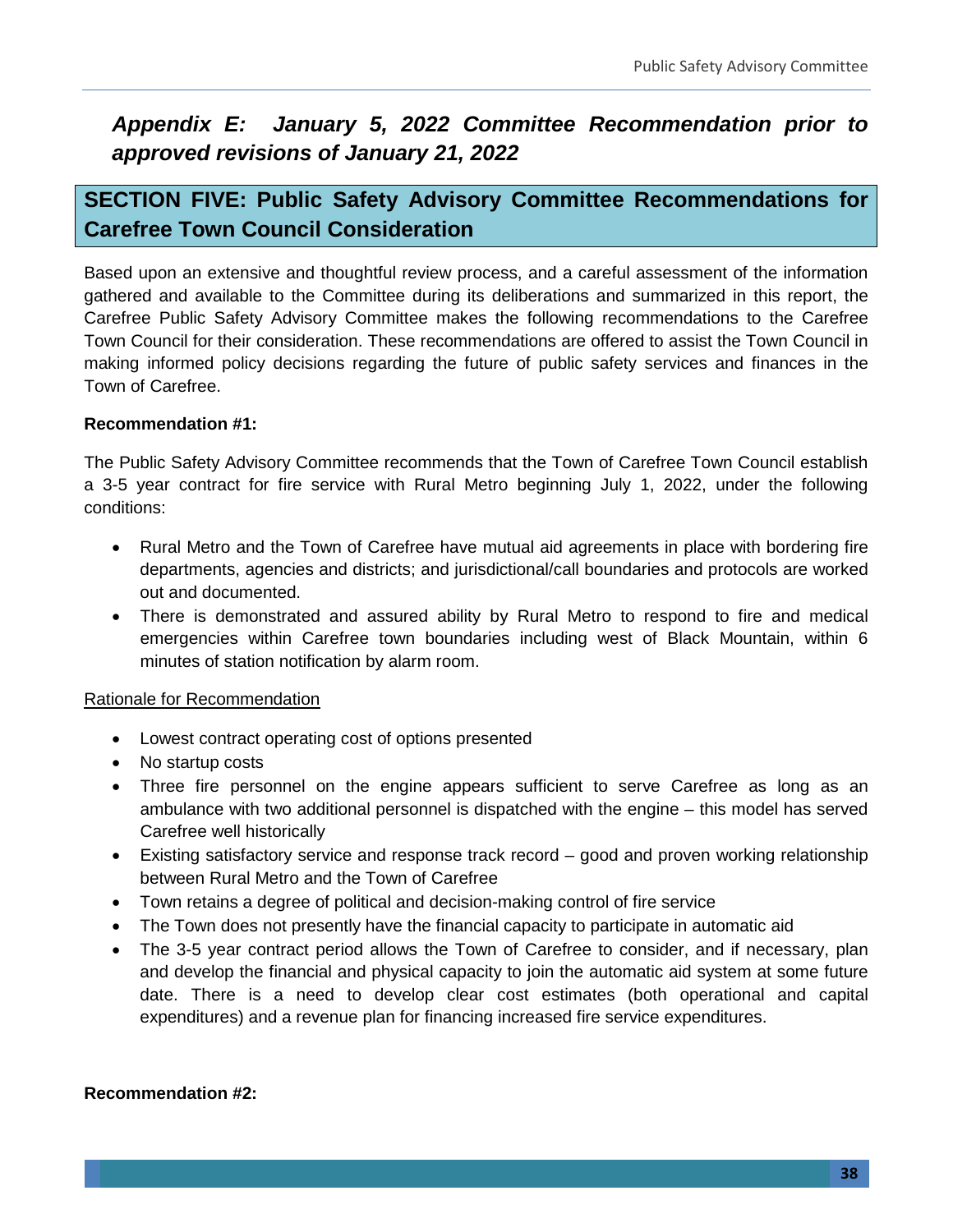The Public Safety Advisory Committee recommends that the Town of Carefree apply/work with the Central Arizona Life Safety Council for inclusion into the automatic aid system as it becomes financially and practically possible to do so.

#### Rationale for Recommendation

- Applying for inclusion to automatic aid now will assist in identifying, with certainty, the costs and other considerations (including the Certificate of Necessity (CON) for ambulance services) of participating in automatic aid that should be factored into the revenue strategy.
- Developing the financial capacity to participate in the automatic aid system will take time. The groundwork can be laid while the Town deliberates on its revenue options in the next 3-5 years, regarding how best to pay for the increased costs to participate in automatic aid. The estimated operating costs of automatic aid today are roughly 25-50% higher than a potential ongoing mutual aid arrangement and contract with Rural Metro. In addition, there are significant startup costs and capital outlays to participate in automatic aid. These costs must be firmly identified and a revenue plan developed before a formal commitment to an automatic aid partnership can be made.

#### **Recommendation #3:**

The Public Safety Advisory Committee recommends that the Town of Carefree develop a revenue strategy to pay for fire and emergency services (as well as law enforcement costs) that may include a mix of the existing dedicated sales tax as well as a new dedicated property tax. If a property tax is included in the strategy, a referendum should be presented to the voters for approval within three years. Further, PSAC recommends:

- The strategy should include law enforcement costs, in addition to fire and emergency services, in total public safety expense forecasts and budgets.
- The strategy should include anticipated future capital expenditures to replace and update existing equipment as well as a detailed expenditure analysis of future participation in automatic aid.
- Town Council should consider re-establishing license requirements and penalties for repeated residential and commercial fire and security false alarms.

#### Rationale for Recommendation

- Existing dedicated sales tax revenue is not sufficient to cover the costs of current and future fire and emergency services. The Town has experienced an annual average \$400k shortfall requiring the Town to make up the "loss" with General Fund revenue.
- The need for the Town to consider a property tax to pay for fire and emergency services exists under both the current (and recommended) option of contracting with Rural Metro under mutual aid agreements AND under any potential future scenarios where the Town might choose to be part of automatic aid through contracting with another public fire response entity such as the City of Scottsdale, City of Phoenix or Daisy Mountain Fire District. The current dedicated sales